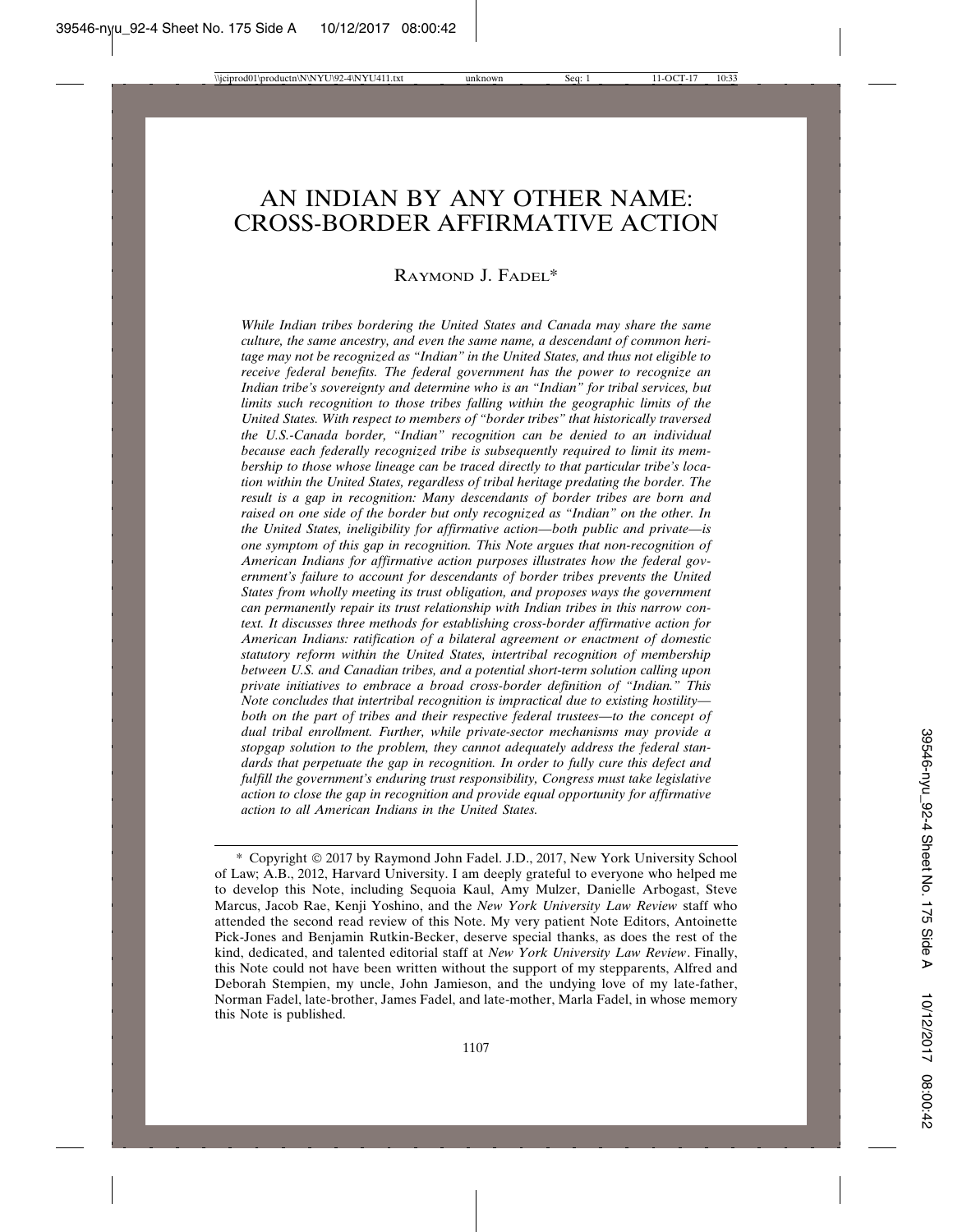|    | I. INDIAN POLICY AND DEFINING "INDIAN" 1111          |  |
|----|------------------------------------------------------|--|
|    |                                                      |  |
|    | B. The Political Versus Racial Classification of     |  |
|    |                                                      |  |
|    | $1_{-}$                                              |  |
|    | $2^{\circ}$                                          |  |
|    | 3. Conflict Between Political and Racial             |  |
|    |                                                      |  |
|    | II. AFFIRMATIVE ACTION TWILIGHT ZONE  1128           |  |
|    | A. What Is an "Indian" for Affirmative Action        |  |
|    |                                                      |  |
|    | B. The Interaction Between the Federal Definition of |  |
|    | "Indian" and Private Affirmative Action  1133        |  |
| Ш. |                                                      |  |
|    | A. Treaty or Other International Agreement Between   |  |
|    | Canada and the United States and Unilateral          |  |
|    |                                                      |  |
|    |                                                      |  |
|    |                                                      |  |
|    |                                                      |  |
|    |                                                      |  |

#### **INTRODUCTION**

In 2007, my father—the last of my immediate family—died. My guardians subsequently helped me apply for enrollment in the tribe that my mother belonged to—something that had been discussed in the past but never came to fruition while my mother was alive. I was born and raised a U.S. citizen in Niagara Falls, New York, and had visited Iroquois reservations in the state. When my tribal status card arrived, I was surprised to see that it bore the Canadian flag, but did not think much of it at the time. After all, the Iroquois Confederacy's tribes had spanned across the border both before and after the United States's and Canada's founding.

A year before my father died, my high school had graduated a Gates Millennium Scholar. The program—funded by the Bill and Melinda Gates Foundation—is a prestigious college scholarship that provides a full ride for minority students who have excelled in secondary education.<sup>1</sup> I applied, and, many months later, I was told that I was a finalist for the scholarship. As a finalist, the program informed me that I needed to provide proof of tribal enrollment or certificate of

<sup>1</sup> *See Gates Millennium Scholars Program*, GATES MILLENNIUM SCHOLARS, http:// www.gmsp.org/gates-millennium-scholars-program/ (last visited Sep. 18, 2017).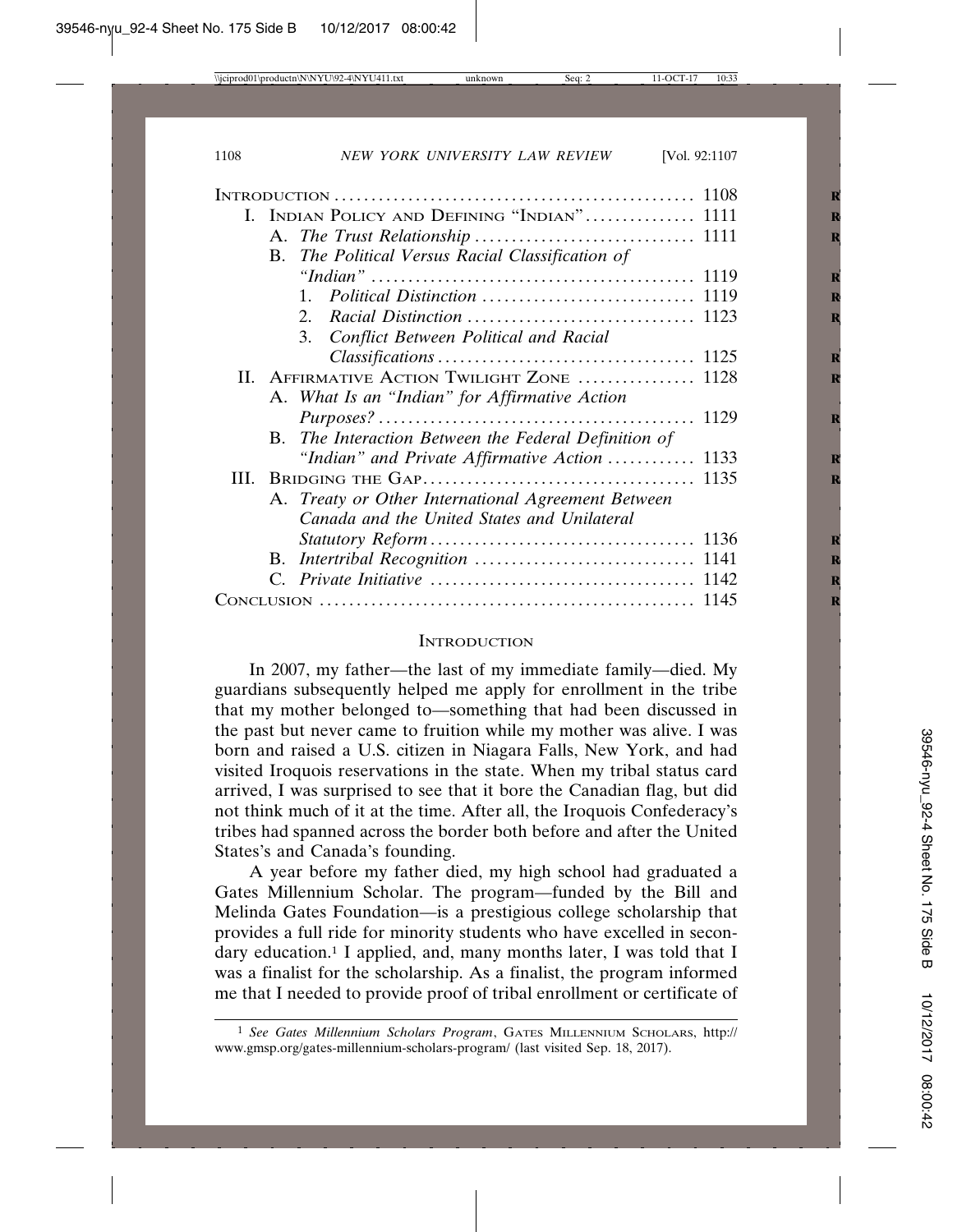descent from a state or federally recognized tribe.<sup>2</sup> I immediately faxed a scanned image of my newly minted status card and gave the program the enrollment office's phone number. My hopes were dashed when the Gates program notified me that I would be disqualified because my tribe was not recognized at the federal or state level within the United States. Despite my insistence that all Iroquois tribes are from within what is now the United States, the program stood by its decision. The potential for a \$200,000 scholarship was gone over this legal technicality.

My experience highlights one of the many problems that arise as a result of the dissonance between U.S. and Canadian Indian status recognition. The United States and Canada have the power to recognize a tribe's sovereignty and determine who is an "Indian" for tribal services.<sup>3</sup> Both countries, however, limit such recognition and services to only those Indians who are members of tribes within their respective jurisdictions.4 Further compounding the problem, both governments require each federally recognized tribe to limit its membership to those whose lineage can be traced directly to that particular tribe located within their respective countries, regardless of tribal heritage predating the U.S.-Canada border.<sup>5</sup> While tribes that historically traversed the border region may still share the same culture and even the same name in both the United States and Canada, the division of territory following the American Revolution bisected these tribes into separate legal entities with mutually exclusive memberships.<sup>6</sup> More than thirty border tribes<sup>7</sup> and tens of thousands of Indians<sup>8</sup> are split

7 Sharon O'Brien, *The Medicine Line: A Border Dividing Tribal Sovereignty, Economies and Families*, 53 FORDHAM L. REV. 315, 315–16 (1984).

8 *See* D.K. Daeg de Mott, *Iroquois* (stating that the 2009 Iroquois population between the United States and Canada, alone, was over 125,000), *in* 2 WORLDMARK ENCYCLOPEDIA OF CULTURES AND DAILY LIFE 304 (Timothy L. Gall & Jeneen Hobby eds., 2d ed. 2009).

<sup>2</sup> *See Gates Millenium Scholars Program 2016*, GATES MILLENNIUM SCHOLARS, https:/ /scholarships.gmsp.org/Program/Details/7123dfc6-da55-44b7-a900-0c08ba1ac35c (last visited Sep. 18, 2017).

<sup>3</sup> *See infra* Part I.

<sup>4</sup> *See infra* Section I.A.

<sup>5</sup> *See infra* Section I.A.

<sup>6</sup> *See* Nicole Terese Capton Marques, Comment, *Divided We Stand: The Haudenosaunee, Their Passport and Legal Implications of Their Recognition in Canada and the United States*, 13 SAN DIEGO L.J. 383, 385 (2011). Lake Ontario serves as an analogy. Geographically, it is a singular body of water with the same name no matter on which side of the border it sits. Legally, however, Lake Ontario is artificially split into two entities between the United States and Canada whose jurisdictions do not overlap. Lake Ontario-St. Lawrence River regulation plan (Plan 2014), CANADA, https://www.canada.ca/en/ global-affairs/news/2016/12/lake-ontario-lawrence-river-regulation-plan-plan-2014.html?= undefined&wbd (last updated Dec. 9, 2016).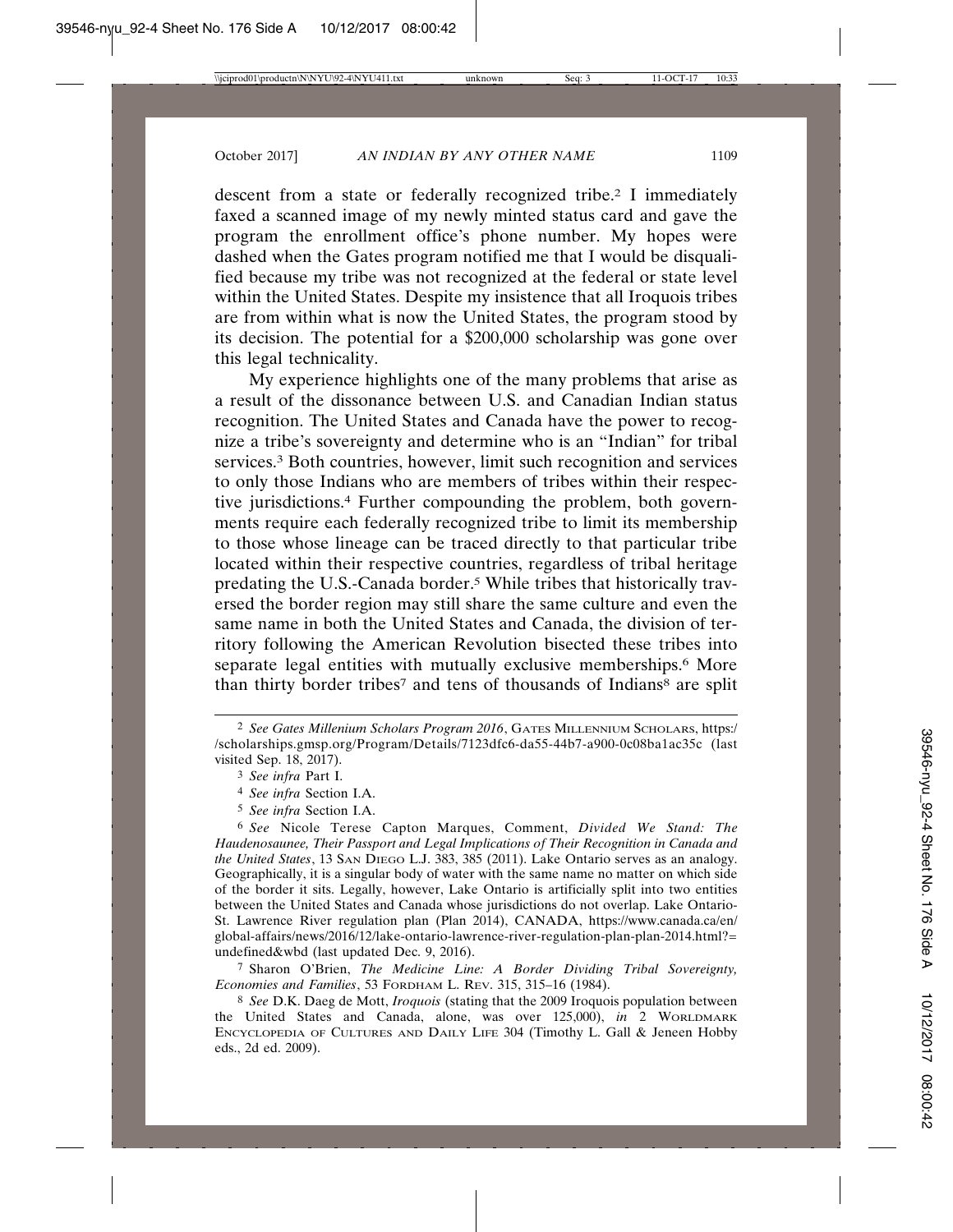this way. The result is a gap in recognition: Many descendants of border tribes are born and raised on one side of the border but only recognized as "Indian" on the other.9

In the United States, the federal government's failure to recognize Indians who fall into this gap as "Indian" not only subverts their right to cultural survival and identity, but also serves to cut them off from federal benefits that the government is obligated to provide.10 The United States is indebted to Indian tribes, having made certain promises in exchange for the tribes' relinquishment of vast amounts of territory and their guarantee of peaceful relations with the U.S. government. This exchange created the U.S. government's enduring trust responsibility, which compels it to provide federal protection and assistance to the indigenous populations within the United States.11 Despite this obligation "to enhance the social and economic wellbeing of Indian people," American Indians remain "the most disadvantaged and impoverished group in our society."12

While ineligibility for affirmative action—both public and private—is just one symptom of the gap in recognition, it illustrates how the federal government's failure to account for descendants of border tribes prevents the government from wholly meeting its trust obligation. This Note proposes ways the U.S. government can permanently repair the trust relationship in the narrow context of affirmative action and anticipates a private sector interim solution to close the gap in recognition. It argues that, for the trust responsibility to be met, an Indian born a U.S. citizen but recognized as "Indian" only in Canada should be eligible for affirmative action for Indians in the United States. To provide context, Part I briefly describes the geographical and cultural reality of Indian tribes predating the U.S.-Canada border, the trust relationship created between the U.S. government and the newly partitioned border tribes within its territory, and the subsequent criteria for defining "Indian" and tribal membership in the United States. Part II then examines how the tension between the political and racial classifications of "Indian" plays a role in defining "Indian" for the purposes of federal programs, and how this definition

<sup>9</sup> Marques, *supra* note 6, at 385, 403.

<sup>10</sup> *See* G.A. Res. 61/295, Declaration on the Rights of Indigenous Peoples (Sept. 13, 2007) [hereinafter UNDRIP] ("Indigenous peoples, in particular those divided by international borders, have the right to maintain and develop contacts, relations and cooperation, including activities for spiritual, cultural, political, economic and social purposes, with their own members as well as other peoples across borders."); Marques, *supra* note 6, at 387–88 (noting that eligibility for federal services hinges on enrollment as a member of a federally recognized tribe in the jurisdiction of the United States).

<sup>11</sup> *See infra* Section I.A.

<sup>12</sup> STEPHEN L. PEVAR, THE RIGHTS OF INDIANS AND TRIBES 43 (4th ed. 2012).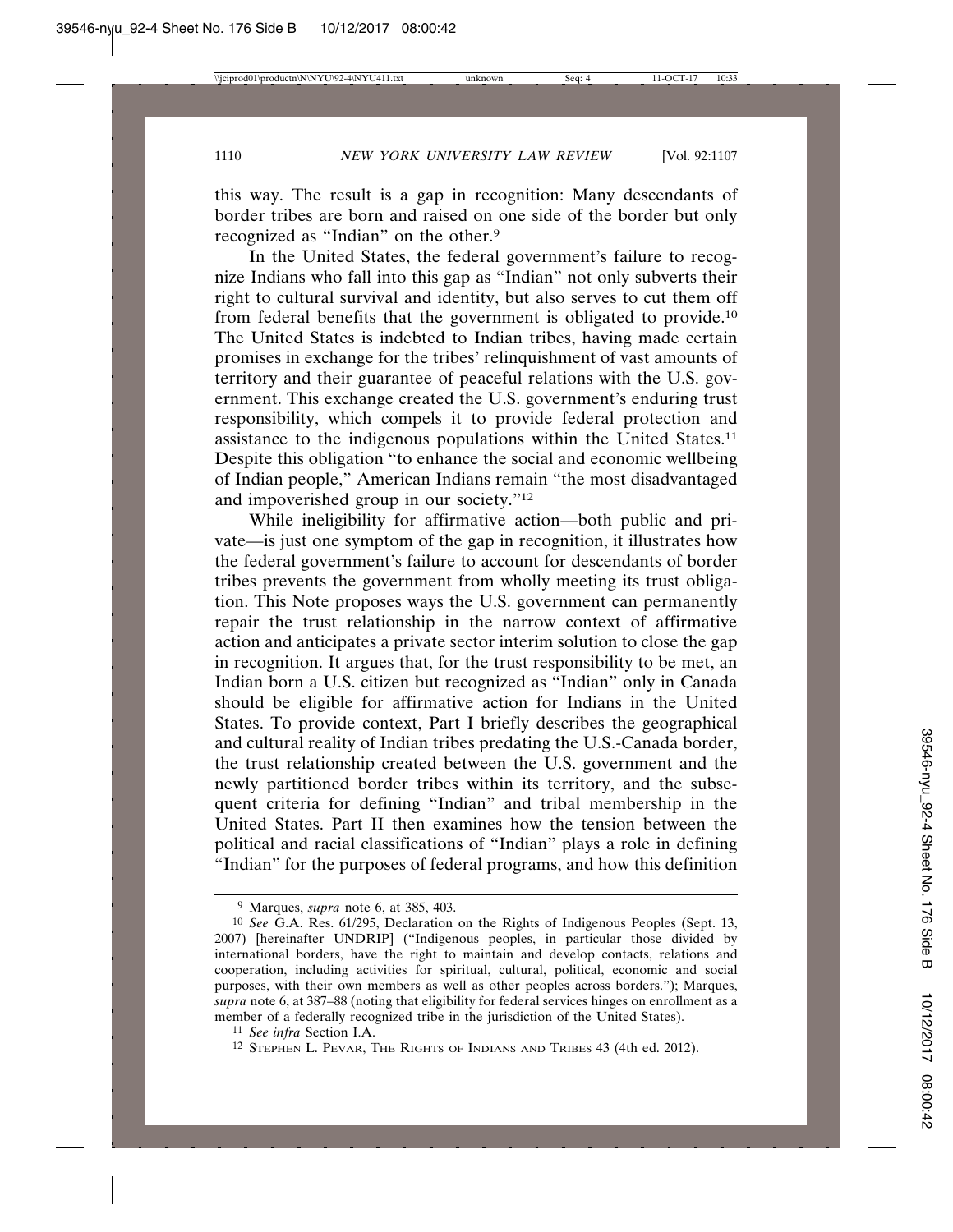informs the availability of private and public affirmative action programs. Finally, Part III explores three potential solutions that would provide for a form of mutual recognition of descendants of border tribes as "Indian" in both the United States and Canada, including their respective benefits and limitations.13

I

INDIAN POLICY AND DEFINING "INDIAN"

*"Conquest gives a title which the Courts of the conqueror cannot deny . . . ."*

*—Johnson v. M'Intosh*, 1823<sup>14</sup>

### *A. The Trust Relationship*

What are known as "border tribes" first existed as unified sovereign entities that traversed the territories of the United States and Canada long before these countries existed. For example, before Columbus landed in the so-called New World, the Haudenosaunee15 Confederacy was founded upon mutual acceptance of the *Gayanashagowa*—the Great Law of Peace—by the Mohawk, the

14 21 U.S. (8 Wheat.) 543, 588 (1823).

<sup>13</sup> With regards to terminology, the author will use "Indian" throughout this Note. The author has many concerns regarding the term "Indian," and has oscillated on what his preferred terminology is for people to refer to his race. Nonetheless, the term "Indian" will be used throughout this paper, as that is the term of art used in all relevant statutes and materials. *Cf.* Alabama v. PCI Gaming Auth., 801 F.3d 1278, 1282 n.1 (11th Cir. 2015) ("[W]e use the term 'Indian' throughout this opinion because it is the term used in the statutes at issue . . . ."); Stand Up for California! v. U.S. Dep't of Interior, 919 F. Supp. 2d 51, 67 (D.D.C. 2013) ("[T]he word 'Indian' is a term of art . . . ."); Dan Lewerenz, Note, *Historical Context and the Survival of the Jay Treaty Free Passage Right: A Response to Marcia Yablon-Zug*, 27 ARIZ. J. INT'L & COMP. L. 193, 194 n.6 (2010) ("Although the terms 'Native American' and 'Native' are commonly used in the United States, and the preferred term in Canada is 'First Nations,' most of the treaty, statutory, and regulatory law concerning this particular issue uses 'American Indian' or 'Indian.'").

<sup>15</sup> Pronounced "Ho-dee-no-so-nee." Steven Paul McSloy, *Border Wars: Haudenosaunee Lands and Federalism*, 46 BUFF. L. REV. 1041, 1042 n.7 (1998). The word means "people of the longhouse," after the structures that housed and defined the constituent family clans of the Confederacy's component nations. *See* Marques, *supra* note 6, at 387 (describing the model of the longhouse as one of both kin and territory). European colonists referred to the Confederacy as the "Iroquois." *See also* FRANCIS JENNINGS, THE AMBIGUOUS IROQUOIS EMPIRE 25 (1984) (noting the origin of the word "Iroquois" is unclear and did not originate from the Indians); WILLIAM N. FENTON, THE GREAT LAW AND THE LONGHOUSE: A POLITICAL HISTORY OF THE IROQUOIS CONFEDERACY 3 (1998) (noting the French name for the country was "Iroquoia" which may be the root for the word "Iroquois"). The British and later the Americans referred to the Confederacy as the "Six Nations" or "Six Nation Confederacy." *See, e.g.*, Treaty with the Six Nations, Tribes of Indians called the Six Nations-U.S., Nov. 11, 1794, 7 Stat. 44 [hereinafter Treaty of Canandaigua] (referring to the Haudenosaunee as "the Six Nations").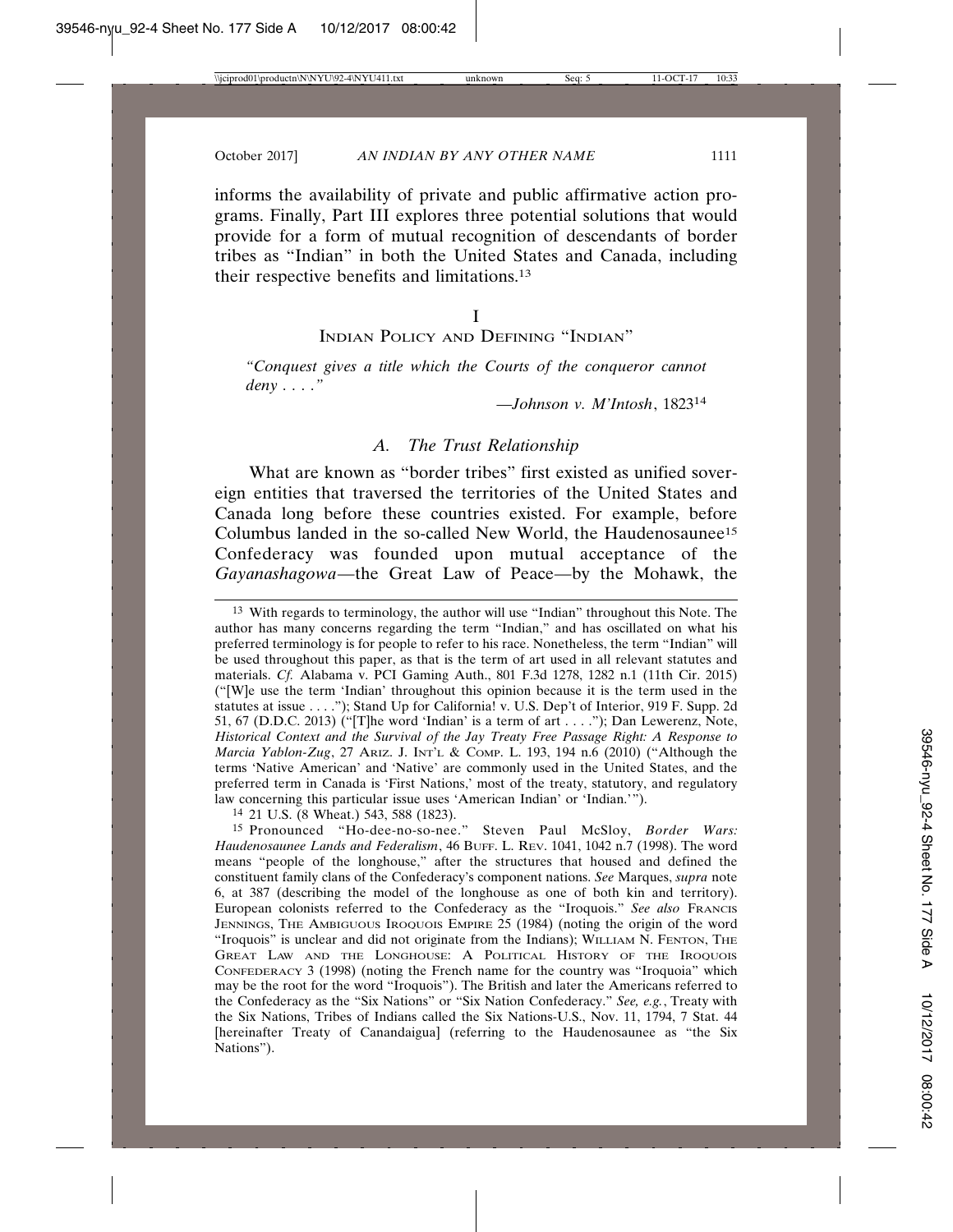Oneida, the Onondaga, the Cayuga, the Seneca, and, subsequently, the Tuscarora Nations.16 This alliance of tribes—referred to interchangeably as "Haudenosaunee," "Iroquois," and "Six Nations"—are the indigenous inhabitants of the lands bordering Lake Huron, Lake Erie, Lake Ontario, and the St. Lawrence River, in what are now parts of Ontario, Quebec, upstate New York, and Pennsylvania.17 While the Confederacy's political power extended over this whole area, the constituent nations' respective homes were centered in upstate New York.18

The establishment of the U.S.-Canada border<sup>19</sup> divided the Iroquois tribes<sup>20</sup> and more than thirty other tribes<sup>21</sup> by what remains to

17 FENTON, *supra* note 15, at 3.

18 *See id.* at 4 (providing map of Iroquoia in 1600). Hence, the author's matrilineal ancestors ultimately descend from within the present United States jurisdiction.

19 *See* Definitive Treaty of Peace, Gr. Brit.-U.S., art. II, Sept. 3, 1783, 8 Stat. 80, 81 [hereinafter Treaty of Paris] (creating the international boundary).

20 *See* Marques, *supra* note 6, at 390 (noting that the "International Boundary" created following the American Revolutionary War failed to consider status and rights of Indian tribes). The United States punished those who allied with the British by taking away most of their land in New York State, while the British offered little better than small reservations in Canada. *See* McSloy, *supra* note 15, at 1048, 1054–55; *see also* ENCYCLOPEDIA OF THE HAUDENOSAUNEE (IROQUOIS CONFEDERACY) vi (Bruce E. Johansen & Barbara A. Man, eds., 2000) (comparing map of aboriginal Iroquois lands and modern reservations split between the United States and Canada). The author's distant matrilineal ancestors left upstate New York and settled on the Six Nations Reserve in Southern Ontario.

21 *See* O'Brien, *supra* note 7, at 315–16 ("More than thirty tribes on the northern border are affected, including members of the Wabanaki and Iroquois Confederacies, the Ojibwe, Ottawa, Lakota, Salish, Colville, several tribes of western Washington, and the Haida, Tlingit, and Tsimshian of Alaska and Canada."). Several scholars have examined the border's effects on non-Iroquois border tribes in contemporary times. *See* Gregg Boos et al., *Canadian Indians, Inuit, Métis, and Métis: An Exploration of the Unparalleled Rights Enjoyed by American Indians Born in Canada to Freely Access the United States*, 4 SEATTLE J. ENVTL. L. 343, 365–75, 379 (2014) (discussing the indigenous peoples' concerns along the Alaska-Canada border and the U.S.-Mexico border); Leah Castella, Note, *The United States Border: A Barrier to Cultural Survival*, 5 TEX. F. ON C.L. & C.R. 191, 192–201 (2000) (analyzing the cultural and economic problems faced by native tribes who live in lands divided by the northern and southern U.S. border); Denise Evans, Note, *Superimposed Nations: The Jay Treaty and Aboriginal Rights*, 4 DALHOUSIE J. LEGAL STUD. 215 (1995) (analyzing how the U.S.-Canada border presents numerous problems for the Blood and Blackfeet tribes); Richard Osburn, Note, *Problems and Solutions Regarding Indigenous Peoples Split by International Borders*, 24 AM. INDIAN L. REV. 471 (2000)

<sup>16</sup> *E.g.*, Robert B. Porter, *Building a New Longhouse: The Case for Government Reform Within the Six Nations of the Haudenosaunee*, 46 BUFF. L. REV. 805, 807–09 (1998). The Tuscarora Nation originally inhabited North Carolina and moved to New York, eventually joining the Confederacy in 1712. The Confederacy functioned more like the U.S. Articles of Confederation or the modern European Union—akin to a very strong alliance, rather than a unified body as the U.S. federal system. Iroquois history has a centuries-long scholarship that is beyond the scope of this paper. *See generally* FENTON, *supra* note 15 (detailing Iroquoian history and cultural practices from the mid-sixteenth century to 1794).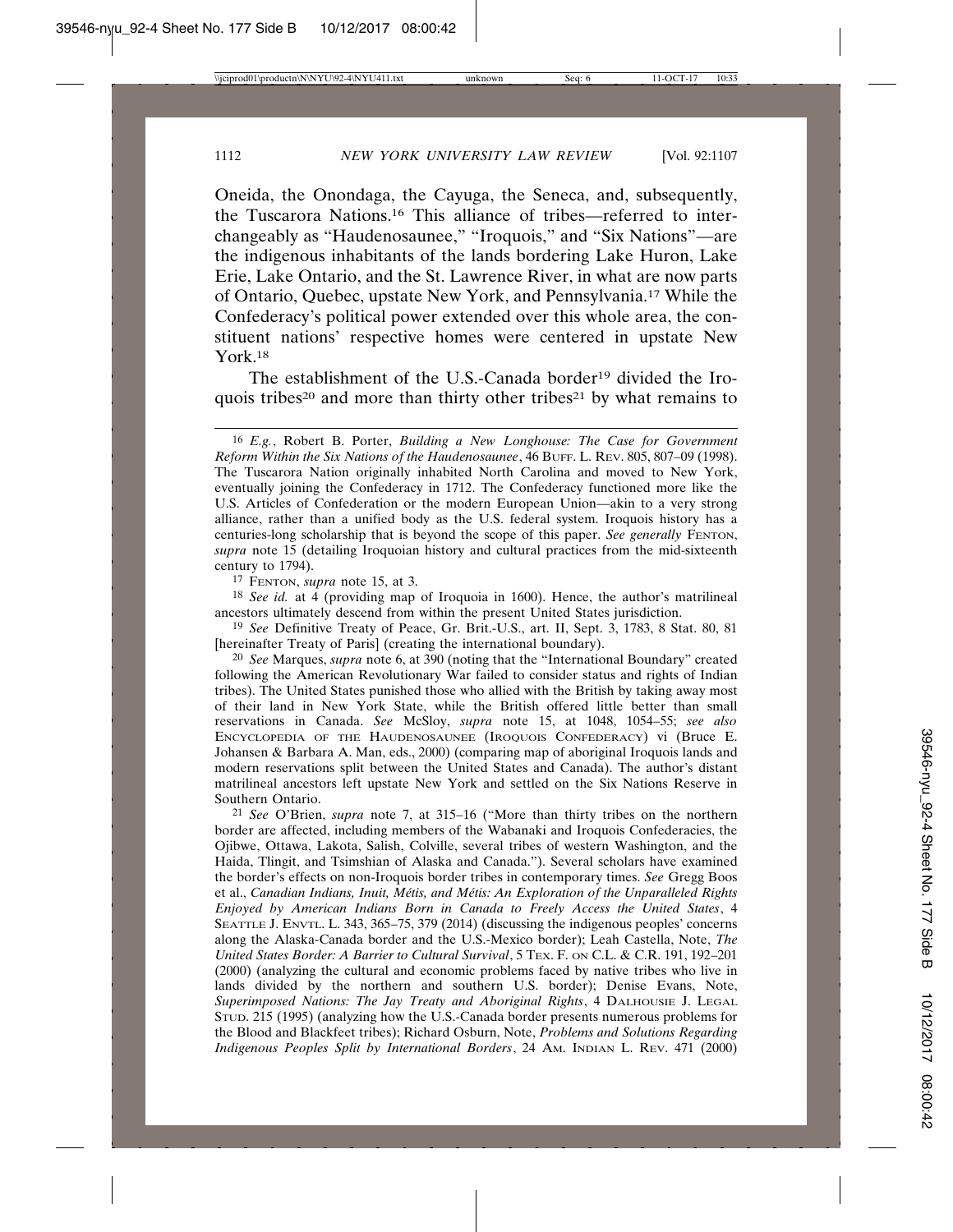them an alien boundary. Both the United States and Canada recognize the sovereignty of tribes within their respective jurisdictions in accordance with the trust relationship between their governments and tribes.22 Each country limits "Indian" recognition and federal Indian services to only those Indians within their territorial boundaries.<sup>23</sup> Accordingly, their respective trust obligations have historically been exercised only for tribes within their jurisdictions.<sup>24</sup> As Nicole Marques puts it, "[r]egulations as they stand prevent individual members, born and raised in one country but recognized as an 'Indian' in the other, from receiving benefits reserved for the 'Indians' of the country in which they reside—*even though their tribe exists and is recognized in both countries*."25

The existing trust relationship between the United States and Indian tribes originally arose from the hundreds of treaties that the federal government signed with Indian tribes between 1787 and 1871.26 The United States obtained most of its land mass and secured ongoing peaceful relations with these tribes in exchange for the promise of reserved land parcels, respect for tribal sovereign independence, and ensuring tribal social and economic wellbeing.27 This trust relationship imparted on the federal government both a legal duty and a moral obligation to keep its end of the bargain—a cornerstone of federal Indian law since the Republic's origins.28 Maintenance of the

<sup>(</sup>analyzing the legal and cultural problems indigenous peoples face along the U.S.-Canada border, the U.S.-Mexico border, and the Alaska-Russia border).

<sup>22</sup> For a broad overview of the development of the trust relationship in both the United States and Canada, see Ralph W. Johnson, *Fragile Gains: Two Centuries of Canadian and United States Policy Toward Indians*, 66 WASH. L. REV. 643 (1991).

<sup>23</sup> *See, e.g.*, 25 C.F.R. §§ 83.1–.2 (2017) (limiting federal services to "indigenous" Indian tribes within the continental United States that are recognized by the Secretary of the Interior); Indian Act, R.S.C. 1985, c I-5, s.2 (Can.) (mandating that an Indian entitled to federal services be enrolled pursuant to provisions of the Act, which governs all matters relating to registered Indians, Indian bands, and reserves in Canada); Marques, *supra* note 6, at 387–88, 403 (analyzing the limitations of both governments' definitions). Not to mention that many Indian tribes, themselves, prohibit dual enrollment in another tribe. *See infra* Section III.B.

<sup>24</sup> *Cf.* O'Brien, *supra* note 7, at 325 (discussing how Indian land claims in the United States Claims Court are limited to claims by Indians residing within the United States's territory, therefore "'Canadian' Indians belonging to tribes . . . whose aboriginal lands extend into the United States, are cheated out of their lands" (citing 28 U.S.C. § 1505  $(1982)$ ).

<sup>25</sup> Marques, *supra* note 6, at 425 (emphasis added).

<sup>26</sup> PEVAR, *supra* note 12, at 30.

<sup>27</sup> *Id.* at 30.

<sup>28</sup> *See id.* at 30–31 (arguing that the federal government has a duty to fulfill its promises to the tribes).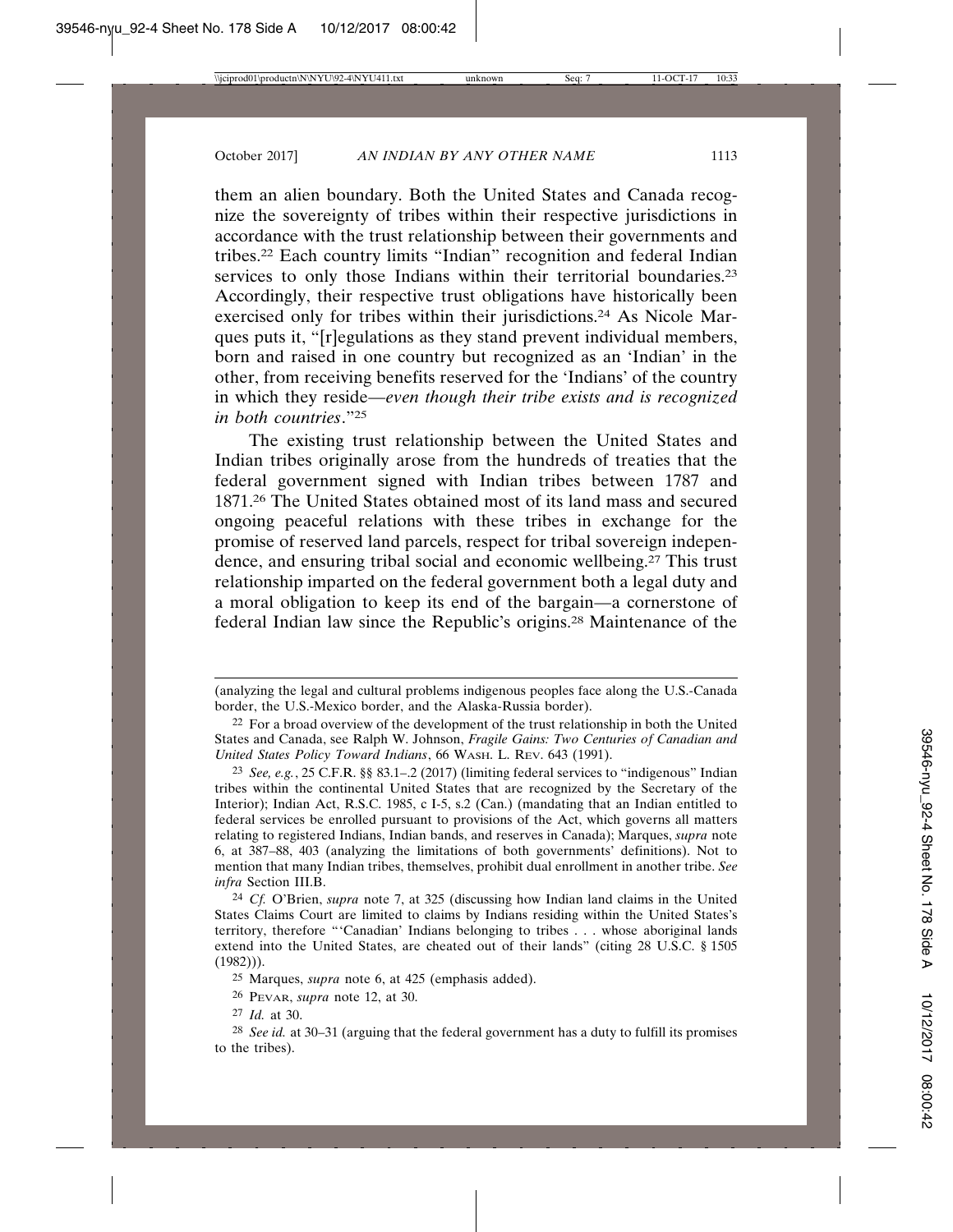trust responsibility is conferred on Congress, which has further defined its obligation by enacting legislation regarding Indian affairs.29

The Supreme Court first articulated what this responsibility entails in the so-called Marshall Trilogy—a series of cases written by Chief Justice John Marshall in which the Court had to define both Congress's power over Indian affairs and the relationship between Indian tribes and the federal and state governments, respectively. First, the Court held that all tribes were incorporated into the United States through the "doctrine of discovery," through which "civilized" Western colonizers had rights that trumped those of the "savage" tribes of North America.30 The Court subsequently clarified that Indian tribes were "domestic dependent nations," independent of state jurisdiction but not equivalent to foreign nations and possessing only limited sovereignty subject to Congress's plenary power over Indian affairs.31 Congress's full and complete authority to regulate Indian affairs has been continually reaffirmed by the Supreme Court as the central function of the Indian Commerce Clause.32 From this exceptional power comes the broad trust duty requiring "the federal government to support and encourage tribal self-government, selfdetermination, and economic prosperity."33 Therefore, "[t]he tribes

30 *See* Johnson v. M'Intosh, 21 U.S. (8 Wheat.) 543, 567–68 (1823) ("Discovery is the foundation of title, in European nations, and this overlooks all proprietary rights in the natives.").

31 *See* Worcester v. Georgia, 31 U.S. (6 Pet.) 515, 593–94 (1832) (holding that tribes are excluded from state jurisdiction and that Congress has plenary power over tribes); Cherokee Nation v. Georgia, 30 U.S. (5 Pet.) 1, 17 (1831) (holding Indian sovereign status to be that of "domestic dependent nations," distinct from other foreign states, and characterizing the trust relation of Indian nations and the United States as "a ward to his guardian").

33 *See* PEVAR, *supra* note 12, at 32–33; *see also id.* (arguing the trust doctrine creates both broad and specific duties for the federal government toward Indian tribes). Congress has plenary power over Indian affairs in a way that the Commerce Clause has not been interpreted to provide over other sovereigns. The most notable distinction is that Congress

<sup>29</sup> *See id.* at 33 (discussing the trust relationship created by statutes following the end of treaty-making with tribes). As the Supreme Court explained in 2011, the federal government "assumes Indian trust responsibilities only to the extent it expressly accepts those responsibilities by statute." United States v. Jicarilla Apache Tribe, 564 U.S. 162, 177 (2011).

<sup>32</sup> *See, e.g.*, U.S. CONST. art. I, § 8, cl. 3 (empowering Congress "[t]o regulate Commerce . . . with the Indian tribes"); Cotton Petroleum Corp. v. New Mexico, 490 U.S. 163, 192 (1989) ("[T]he central function of the Indian Commerce Clause is to provide Congress with plenary power to legislate in the field of Indian affairs."); Lone Wolf v. Hitchcock, 187 U.S. 553, 565 (1903) (holding that Congress has plenary power over Indian affairs); *see also* PEVAR, *supra* note 12, at 56–61 (providing an overview of the source and scope of federal power over Indians). Since Congress has plenary power, "courts may not order Congress to undertake any particular action on behalf of Indians or tribes. With respect to Congress, then, the trust responsibility is a moral and ethical, rather than a legally enforceable, duty." PEVAR, *supra* note 12, at 34.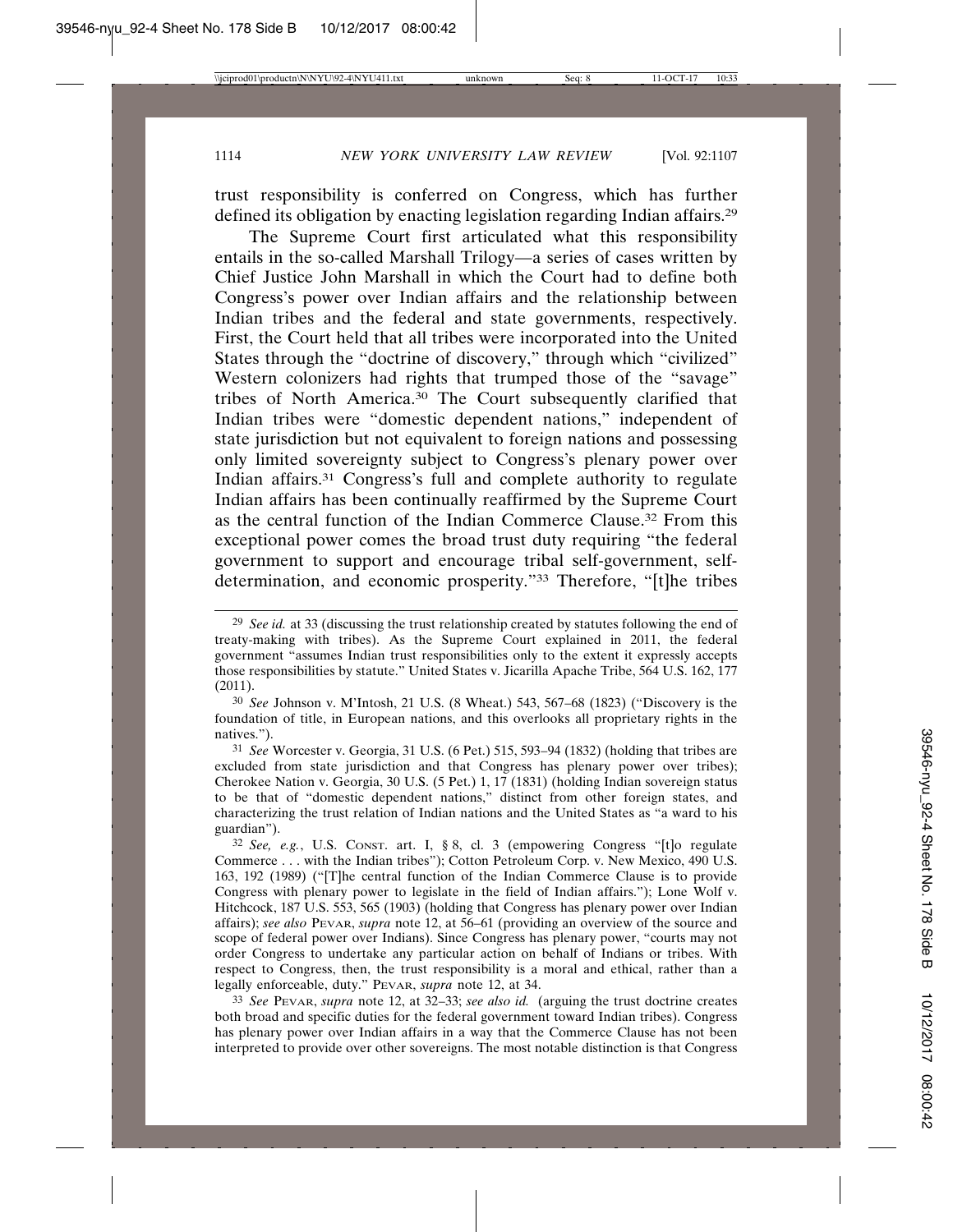retain whatever inherent sovereignty they had as the original inhabitants of this continent to the extent that sovereignty has not been removed by Congress . . . or is inconsistent with the overriding interest of the federal government."34 Only Congress—or its delegated official—may interfere with tribal sovereignty, including membership determinations. In contrast, Section 35 of Canada's Constitution Act of 1982 constitutionalized then-existing aboriginal and treaty rights.35 The Canadian government's trust relationship with Indians consists of a fiduciary obligation,36 the exercise of which is judicially reviewable.37 The modern form of Canada's Indian Act continues to dictate all aspects of tribal membership and governance and, indeed, all aspects of tribal life.38 Canadian law "historically treated Indian gov-

34 City of Lincoln City v. U.S. Dep't of Interior, 229 F. Supp. 2d 1109, 1114 (D. Or. 2002) (citing *Worcester*, 31 U.S. (6 Pet.) at 519 (other citations omitted)).

35 *See* Canadian Charter of Rights and Freedoms, Part II of the Constitution Act, 1982, *being* Schedule B to the Canada Act, 1982, c 11, § 35 (U.K.), *reprinted in* R.S.C. 1985, app. II, no. 44 (Can.); John T. Cross & Kristin M. Lomond, *The Civil Rights of the Aboriginal Peoples of the United States and Canada*, 10 ARIZ. J. INT'L & COMP. L. 253, 283–84 (1993) (analyzing Section 35); Marques, *supra* note 6, at 398 (same).

36 *See* Guerin v. The Queen, [1984] 2 S.C.R. 335, 375–76 (Can.) (holding that the Crown owes enforceable fiduciary obligations to Indians); JAMES I. REYNOLDS, A BREACH OF DUTY: FIDUCIARY OBLIGATIONS AND ABORIGINAL PEOPLES 17–22 (2005) (providing a detailed overview of the Canadian government's fiduciary obligation to aboriginal peoples in the context of the *Guerin* decision); Marques, *supra* note 6, at 397–98 (analyzing *Guerin*).

37 *See* The Queen v. Sparrow, [1990] 1 S.C.R. 1075, 1110 (Can.) (holding that the government bears the burden of justifying the negative effects of legislation on any constitutionally-protected aboriginal rights); ROBERT MAINVILLE, AN OVERVIEW OF ABORIGINAL AND TREATY RIGHTS AND COMPENSATION FOR THEIR BREACH 60 (2001) ("When the Crown exercises discretionary powers over Aboriginal Peoples or in the management of Aboriginal . . . rights . . . or interests, it assumes duties or obligations to discharge these powers in accordance with fiduciary standards that are subject to review and enforcement by the courts."); Marques, *supra* note 6, at 398 (analyzing *Sparrow*).

38 *See* Indian Act, R.S.C. 1985, c I-5 (Can.) (setting out the parameters of regulation over Indian affairs); Peter Scott Vicaire, *Two Roads Diverged: A Comparative Analysis of Indigenous Rights in a North American Constitutional Context*, 58 MCGILL L.J. 607, 611 (2013) ("Since 1876, Canada has dealt with Aboriginal peoples by way of the *Indian Act*, a single, comprehensive statute that defines and controls nearly all aspects of Aboriginal peoples' dealings with the government.").

may legislate over Indian affairs that do not involve interstate commerce. *Compare* United States v. Antelope, 430 U.S. 641, 645 (1976) (noting that the Commerce Clause gives Congress the power to single out Indians for federal criminal prosecution, without regard to whether the crime involved interstate commerce), *with* United States v. Lopez, 514 U.S. 549, 567 (1995) (holding that Congress could not use its Commerce Clause power with regard to states to regulate guns that had not traversed interstate boundaries).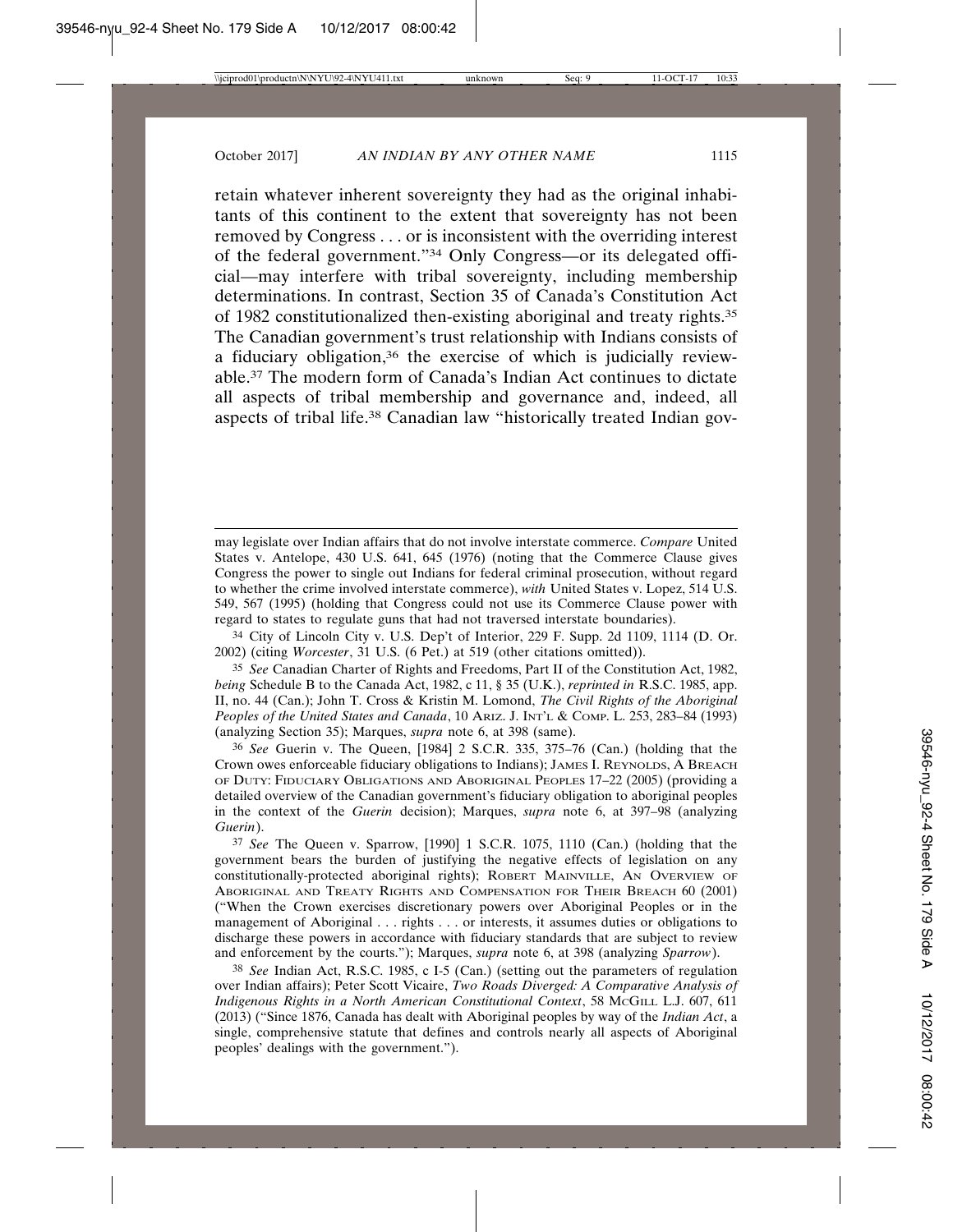ernment as delegated legislative and political authority"39 and tribal members as simply subjects of the Crown.<sup>40</sup>

To illustrate the current system of recognition in the United States, consider a hypothetical Indian tribe, "Tribe A," which was split into two separate legal entities as a result of the U.S.-Canada border: If a U.S. citizen is a member of Tribe A in Canada, that does not mean that he or she is recognized as a member of Tribe A in the United States as well. Even though Tribe A in the United States and Tribe A in Canada share the same name, culture, and history, there is currently no legal mechanism by which the person can become a member of Tribe A in the United States for purposes of either federal law (through federal action) or tribal law (through applying to a tribe for "dual enrollment"<sup>41</sup>). And without membership in a federally recognized tribe such as the part of Tribe A located in the United States, he or she will not be recognized as "Indian." Due to this gap in recognition, a U.S. citizen who only receives tribal membership with his or her tribe located on the Canadian side of the border is ineligible for federal benefits available to Indians recognized in the United States, and, as a result, is ineligible for private scholarships or affirmative action programs that depend upon federal recognition of Indian status.

In the United States, it is Congress's capacity to define the contours of tribal membership, and thus who is "Indian" in the eyes of the federal government, that gave rise to the current gap in recognition. "Indian" has a legal, cultural, ethnological (racial), or political meaning depending on who defined it and for what purpose. Tribal governments, the federal government, and state governments can determine who is an "Indian" for purposes of each respective government's laws, creating a situation where an individual can be an "Indian" under some laws but not others.<sup>42</sup> Indian tribes have the authority to determine who is an Indian for tribal governance purposes, but only Congress—or its delegated official—determines who is recognized as Indian for federal purposes.<sup>43</sup> An Indian tribe may come to be recognized by the federal government as a sovereign entity either through an act of Congress, an application to the Department

<sup>39</sup> Patrick Macklem, *Distributing Sovereignty: Indian Nations and Equality of Peoples*, 45 STAN. L. REV. 1311, 1316–17 (1993).

<sup>40</sup> *See* Vicaire, *supra* note 38, at 612, 658 (concluding indigenous peoples in Canada enjoy fewer indigenous-specific rights than their United States counterparts).

<sup>41</sup> *See infra* Section III.B.

<sup>42</sup> *See* PEVAR, *supra* note 12, at 17.

<sup>43</sup> *See id.* at 18 (discussing criteria used by agencies to determine who is an Indian for federal purposes).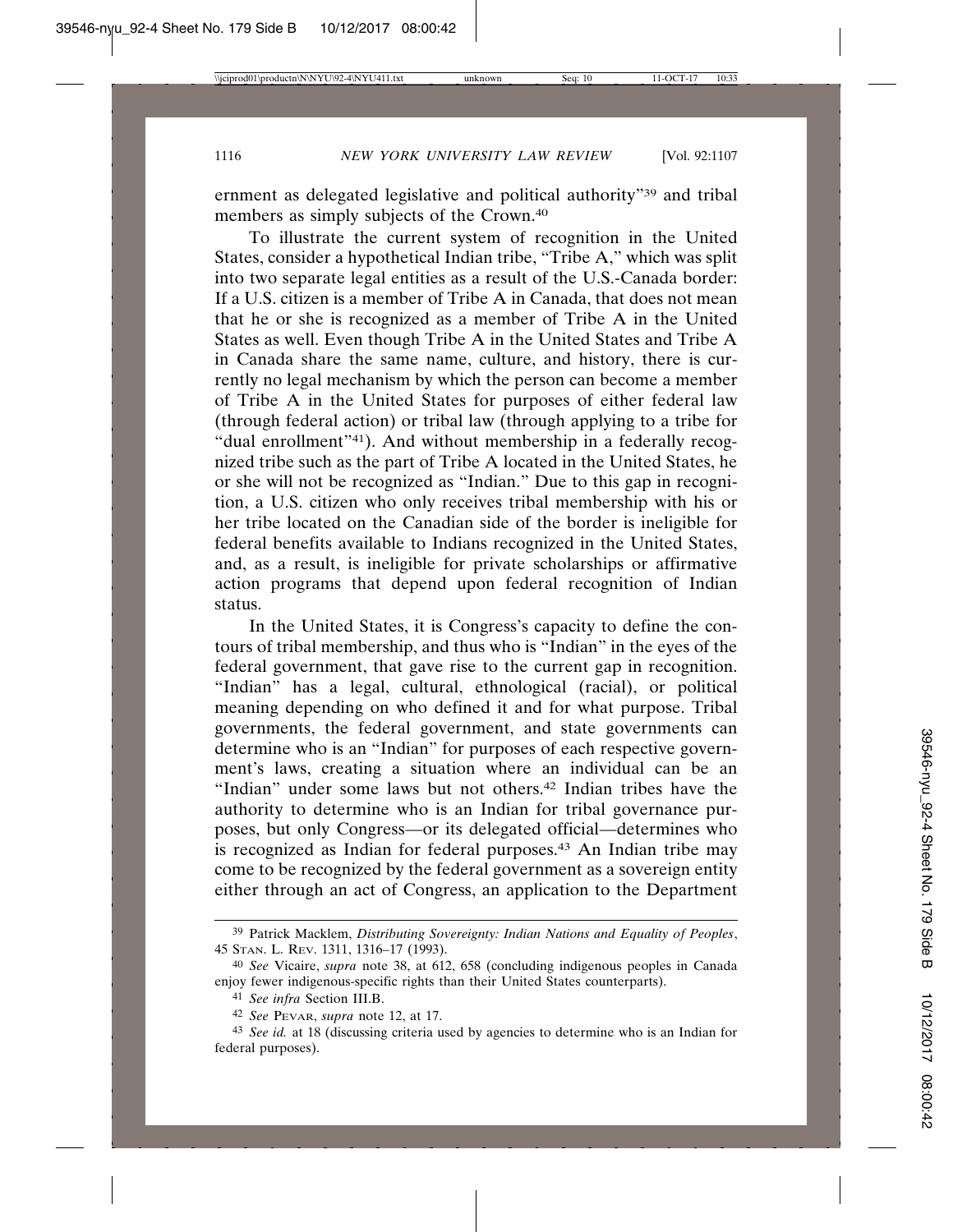of the Interior, or by a federal court.<sup>44</sup> Although official recognition<sup>45</sup> by way of tribal membership is the clearest means by which an Indian can participate in federal Indian programs, Congress has the power to create programs for Indians who are not members of federally recognized tribes and may develop a different standard for defining "Indian" for such programs than those used by Indian tribes to determine their membership lists.46

Since private actors are informed by the federal government's definition of "Indian," this gap in recognition has the impact of exempting U.S.-born members of border tribes from both U.S. federal and private affirmative action.47 This failure goes to the heart of the trust responsibility. Recognizing affirmative action as a component of the trust relationship, the Supreme Court held in *Morton v. Mancari* that classifications favoring Indians based on their political enrollment in a tribe are subject to rational basis review, and not strict scrutiny, when those classifications "can be tied rationally to the fulfillment of Congress' unique obligation toward the Indians . . . ."48 American Indians rank at the statistical bottom of the achievement gap<sup>49</sup> and suffer from tokenism at elite universities.<sup>50</sup> Affirmative action is one

44 *See id.* at 271–72 (listing ways groups may be recognized by the government as Indian tribes).

45 *See id.* at 271–74 (providing an overview of the process of obtaining federal recognition as an Indian tribe); Barbara N. Coen, *Tribal Status Decision Making: A Federal Perspective on Acknowledgement*, 37 NEW ENG. L. REV. 491 (2003) (same).

46 *See* PEVAR, *supra* note 12, at 19 (noting tribes "not officially recognized . . . may participate in federal programs that Congress has not limited to federally recognized tribes").

47 *See infra* Section II.B.

48 Morton v. Mancari, 417 U.S. 535, 555 (1974).

49 *See* Cruz Reynoso & William C. Kidder, *Tribal Membership and State Law Affirmative Action Bans: Can Membership in a Federally Recognized American Indian Tribe Be a Plus Factor in Admissions at Public Universities in California and Washington?*, 27 CHICANA/O-LATINA/O L. REV. 29, 29, 31–32 (2008) (noting that in 2005, American Indians/Alaskan Natives enrolled in college education at a lower rate than whites, Latinos, or blacks (citing CATHERINE FREEMAN & MARY ANN FOX, NAT'L CTR. FOR EDUC. STATISTICS, STATUS AND TRENDS IN THE EDUCATION OF AMERICAN INDIANS AND ALASKA NATIVES tbl.7.1b (Aug. 2005), http://nces.ed.gov/pubs2005/2005108.pdf)).

50 *See* Cruz & Reynoso, *supra* note 49, at 57 ("[S]tudies specifically addressing the experiences of American Indians at highly selective universities report . . . problems with tokenism and undue visibility."); *cf.* DRESSING IN FEATHERS: THE CONSTRUCTION OF THE INDIAN IN AMERICAN POPULAR CULTURE (S. Elizabeth Bird ed., 1996) (collecting short works discussing the numerous and damaging ways that American Indians have been stereotyped and misunderstood in historical and modern American society); Lawrence R. Baca, *When the Native American Invitation to the Diversity Table Gets Lost in the Mail: Who's Got Our Six?—A Cautionary Tale*, *in* IILP REVIEW 2014: THE STATE OF DIVERSITY AND INCLUSION IN THE LEGAL PROFESSION 176, 176 (Elizabeth Chambliss et al. eds., 2014) ("More often than not, [Native Americans] are forgotten—even by [their] fellow racial and ethnic minorities."); Charles Kopel, Memorializing the Undeparted: Two Case Studies in the American Movement to Prematurely Memorialize the Native Race (July 2014)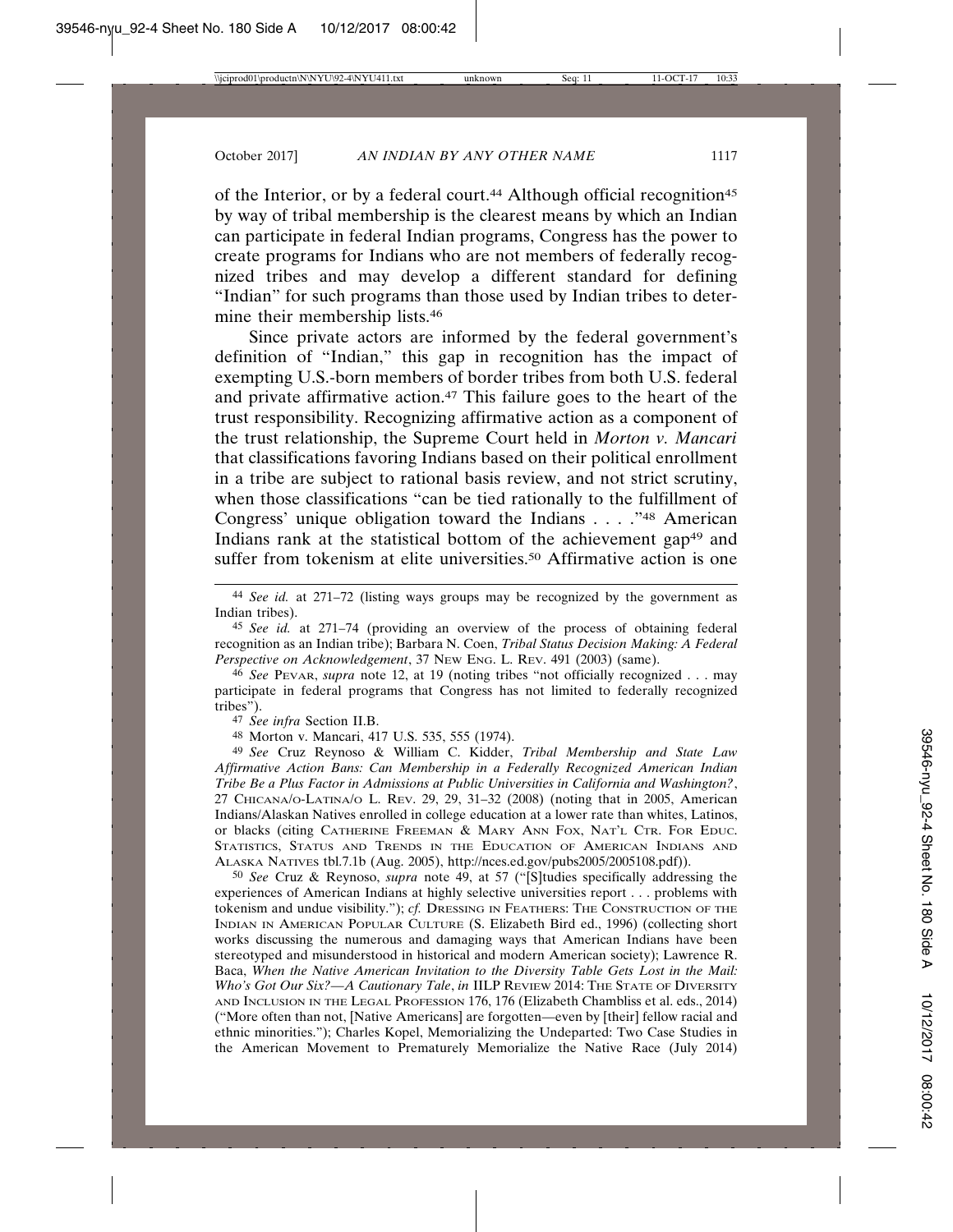way of addressing these ills in ways that are similar to, but different from, programs that enhance multiculturalism. Among other things, tribes benefit from affirmative action and special federal programs to bolster their sovereign status, maintain the separateness of their cultures, and safeguard their right to self-governance as a means of addressing their economic and social ills in a way that would be ineffective or inappropriate for other groups.51 Border tribes, however, are left behind. Members of these tribes, split between the United States and Canada by an arbitrarily drawn border, are equally entitled to the benefits of the trust relationship created between the federal government and their tribal ancestors.52 While the Court has yet to rule on the extent to which the trust doctrine applies to nonrecognized tribes,53 or the problem of non-recognition with respect to descendants of border tribes, the federal government cannot fully meet its trust obligation without accounting for those American Indians who have fallen through the gap.

51 There is a large amount of literature discussing this issue that is beyond the scope of this Note. Representative scholarship includes the following. *See, e.g.*, Scott C. Idleman, *Multiculturalism and the Future of Tribal Sovereignty*, 35 COLUM. HUM. RTS. L. REV. 589 (2004) (analyzing how the multiculturalism movement and Indian tribes are fundamentally different and that tribes should only selectively and strategically associate with multiculturalism based on the long-term furtherance of sovereignty); Yousef T. Jabareen, *Redefining Minority Rights: Successes and Shortcomings of the U.N. Declaration on the Rights of Indigenous Peoples*, 18 U.C. DAVIS J. INT'L L. & POL'Y 119, 121–31 (2011) (distinguishing tribes on the basis that they are governments, not simply ethnic minorities); Sarah Krakoff, *Inextricably Political: Race, Membership, and Tribal Sovereignty*, 87 WASH. L. REV. 1041, 1045–46 (2012) (noting scholarship that posits that the racialization of American Indians has taken different forms, and sometimes requires different remedies, than the racialization of other subordinated groups); Macklem, *supra* note 39, at 1356–66 (analyzing the difference between tribal oppression, which involved unequal distributions of sovereignty, and immigrant minorities whose denial of equality was based on other factors); Leti Volpp, *The Indigenous as Alien*, 5 U.C. IRVINE L. REV. 289, 291 (2015) ("[T]he political project of civil rights, which is fundamentally about equality under the law, and which is confined within the nation-state, is insufficient for indigenous . . . peoples in addressing ongoing questions of sovereignty."); *see also* Krakoff, *supra* note 51, at 1051–52 ("The way to counter the logic of elimination is to support laws and policies that perpetuate the separate sovereign political status of tribes as peoples . . . ."); Macklem, *supra* note 39, at 1350 ("[E]quality of peoples, not equality of individuals, is the appropriate source of principles to assess the justice of Indian government.").

52 This Note focuses on affirmative action in the United States because it is more contentious, given that Canada allows affirmative action in its Constitution. *See* Canadian Charter of Rights and Freedoms, Part I of the Constitution Act, 1982, *being* Schedule B to the Canada Act, 1982, c 11 (U.K.), *reprinted in* R.S.C. 1985, app II, no 44 § 15(2) (Can.); Macklem, *supra* note 39, at 1327 n.85 (analyzing the Canadian Constitution). Canada will be discussed when necessary to differentiate U.S. Indian policy.

53 PEVAR, *supra* note 12, at 41.

<sup>(</sup>unpublished B.A. thesis, Yeshiva University) (on file with the New York University Law Review) (analyzing the persistent historical trend of American popular belief in the imminent extinction of American Indians and the American Indian way of life).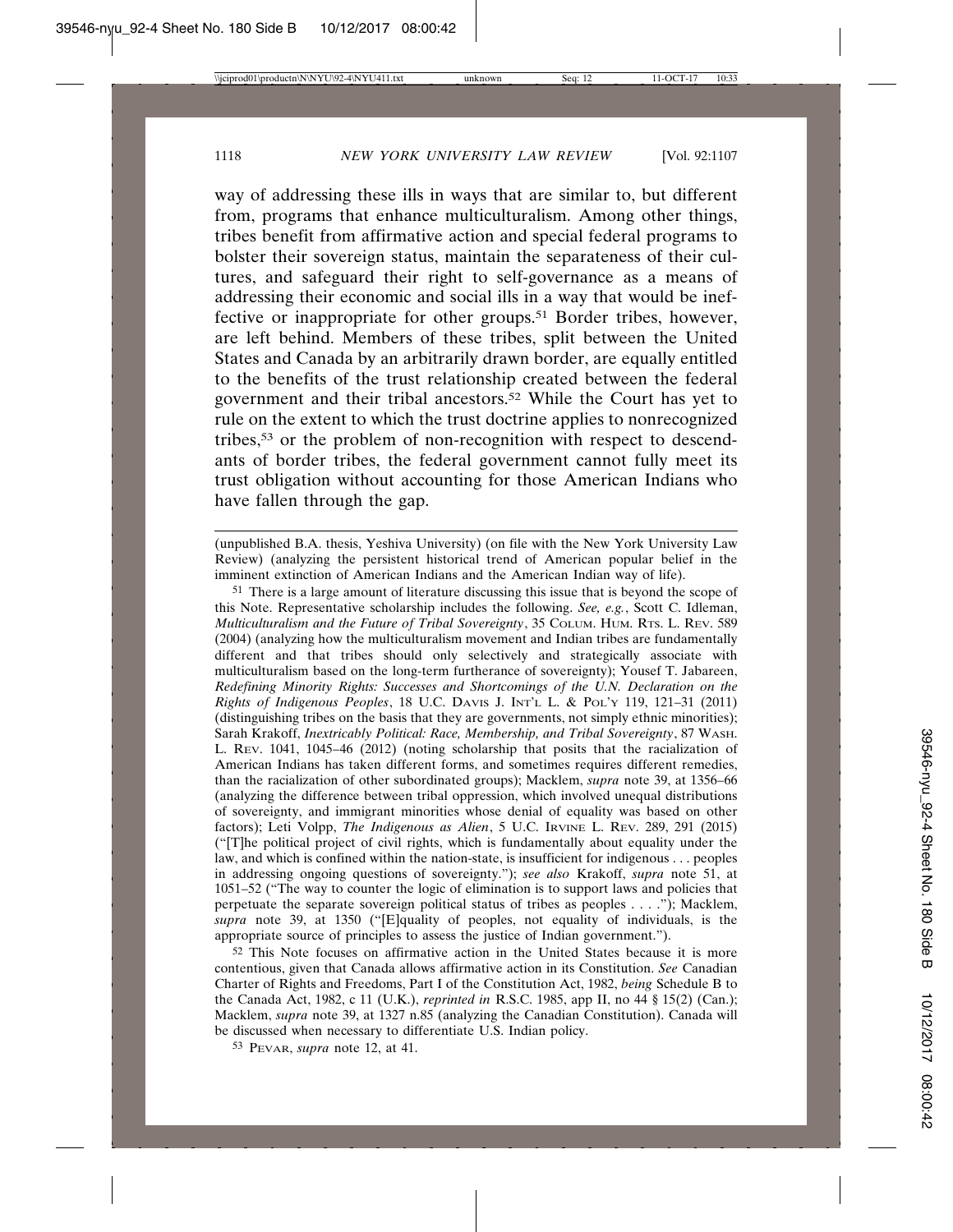# *B. The Political Versus Racial Classification of "Indian"*

If mutual recognition of descendants of border tribes for the purpose of affirmative action is to be made possible, the U.S. government must necessarily reconsider its prevailing standard for classifying individual citizens as "Indian." Of course, the critical question becomes: How should "Indian" be defined for cross-border affirmative action? Defining who is "Indian," in any context, is part of a long and bitter history and jurisprudence that continues to the present day. It is essential to understand this historical framework in order to fully appreciate the importance that any definition for cross-border affirmative action account for the political and racial context of the term "Indian." This section analyzes the political classification of "Indian," followed by its racial distinction, and the inherent conflict between the two.

### *1. Political Distinction*

There is no single definition of "Indian"; the term's definition varies depending on its purpose and context.<sup>54</sup> When defined by one's membership in a federally recognized tribe, the Supreme Court has determined the classification to be "political rather than racial in nature."55 In *Mancari*—the first such case in the context of affirmative action—the Court upheld a policy favoring qualified American Indians for positions within the Bureau of Indian Affairs, holding that the federal government can establish employment preferences for members of Indian tribes.<sup>56</sup> As a result of this holding, classifications favoring Indians based on tribal political status are not subject to the heightened judicial review for race-based disparate treatment when such laws are in the interest of fulfilling Congress's trust responsibility.<sup>57</sup> A tribe's recognition by the federal government and an individual's subsequent enrollment in that tribe are thus indispensable prerequisites for an American Indian to benefit from this lowered scrutiny.

Political recognition of a tribe by the federal government establishes a unique government-to-government relationship between the

<sup>54</sup> *See* Robert McCarthy, *The Bureau of Indian Affairs and the Federal Trust Obligation to American Indians*, 19 BYU J. PUB. L. 1, 40 (2004) ("'Indian' is a term that has different meanings for different purposes."); *see also* Margo S. Brownell, *Who Is an Indian? Searching for an Answer to the Question at the Core of Federal Indian Law*, 34 U. MICH. J.L. REFORM 275, 278 (2001) (stating that "[a]ccording to one congressional survey, federal legislation contains over thirty-three different definitions of the term 'Indian'").

<sup>55</sup> Morton v. Mancari, 417 U.S. 535, 553 n.24 (1974).

<sup>56</sup> *Id.* at 555.

<sup>57</sup> *Id.* at 554–55.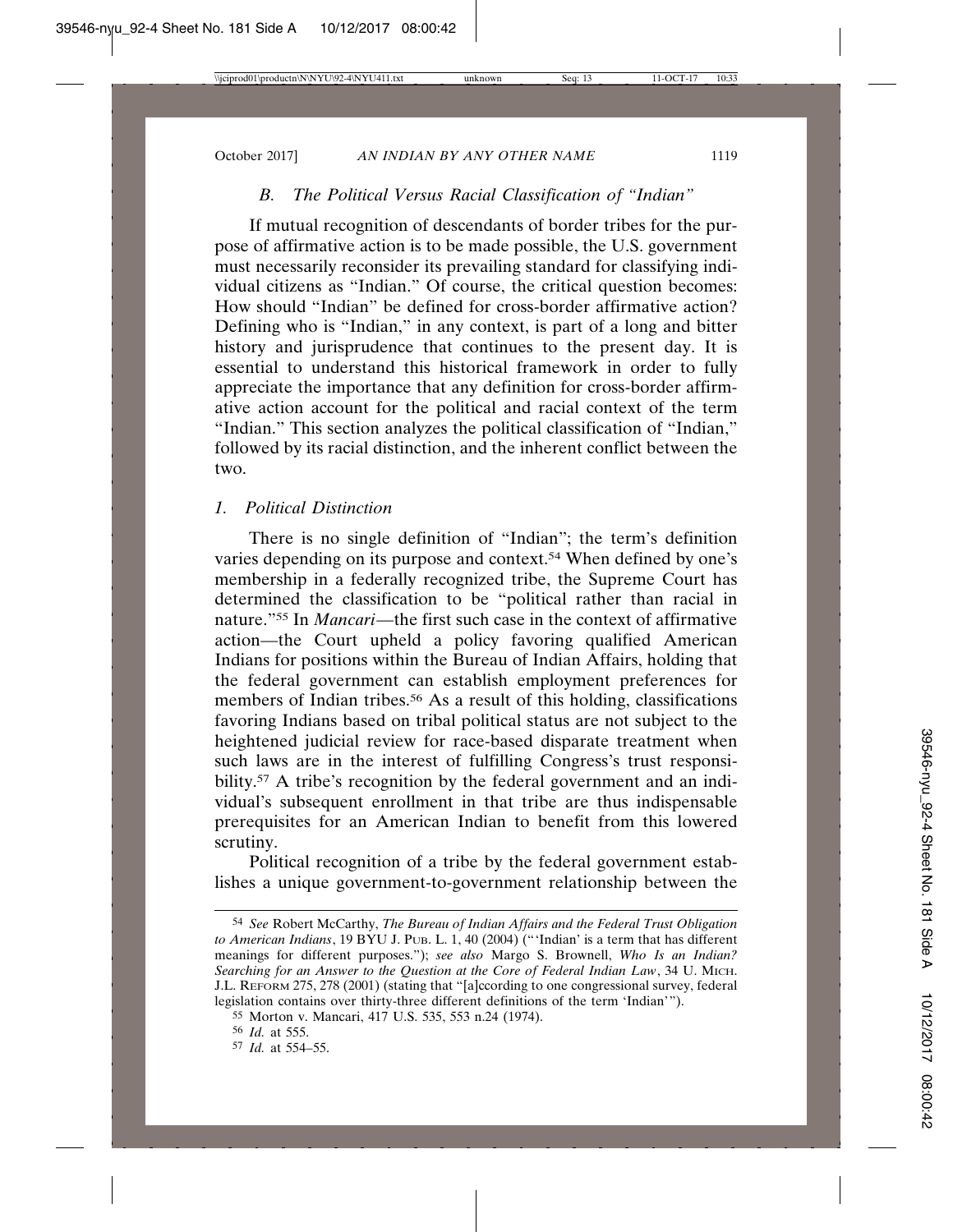tribal government and the United States and acknowledges the tribe's inherent sovereign authority over its affairs.<sup>58</sup> Beyond securing a more permissive standard of judicial review of affirmative action policies, membership in a federally recognized tribe "is the key indicator of whether or not an American Indian qualifies for federal, tribal, and . . . state services such as educational scholarships, preference in employment and housing, and healthcare."59 Without federal recognition, not only are both tribes and Indians barred from special federal benefits, they also lose their "Indian" identity in the eyes of the law.60 Even when a tribe has been granted official status through federal recognition, Congress has the power to unilaterally terminate the legal existence of the tribe and has done so, for instance, during the infamous Termination Era.<sup>61</sup>

Congress similarly retains plenary power over tribal membership criteria and, although the federal government has mostly deferred to tribes regarding individual membership determinations,62 the United States has intervened in defining tribal membership throughout his-

60 During the Termination Era, Congress sought to eliminate the federal-tribal relationship altogether by terminating tribal governments' legal existence. This "meant that tribal members suddenly became non-Indian, legally speaking, and thus immediately lost their ability to access federal services and programs for tribes and tribal members." Gabriel S. Galanda & Ryan D. Dreveskracht, *Curing the Tribal Disenrollment Epidemic: In Search of a Remedy*, 57 ARIZ. L. REV. 383, 403–04 (2015).

61 Over 100 tribes lost their legal status during the Eisenhower and Kennedy Administrations. See, e.g., FELIX S. COHEN, COHEN'S HANDBOOK ON FEDERAL INDIAN LAW § 1.06 (Neil Jessup Newton ed., 2012) (describing federal policy during the Termination Era as "focused primarily on ending the trust relationship between the United States and Indian tribes, with the ultimate goal being to subject Indians to state and federal laws on exactly the same terms as other citizens"); Charles F. Wilkinson & Eric R. Biggs, *The Evolution of the Termination Policy*, 5 AM. INDIAN L. REV. 139 (1977) (providing an overview of the historical development of Congress's Termination Era and its implementation, and assessing what Congress can do for the terminated tribes).

62 *See, e.g.*, Fletcher, *supra* note 59, at 314 ("In general, federal Indian law reserves the exclusive and plenary authority of determining tribal membership to tribal governments." (first citing Cherokee Intermarriage Cases, 203 U.S. 76 (1906); and then citing Roff v. Burney, 168 U.S. 218 (1897))). *But see* Bradford W. Morse, *Common Roots but Modern Divergences: Aboriginal Policies in Canada and the United States*, 10 ST. THOMAS L. REV. 115, 132 (1997) ("[W]hile Indian governments in the United States hold inherent powers of self-government, these powers are vulnerable in that they are subordinated to the overriding or plenary power of Congress.").

<sup>58</sup> *See* Coen, *supra* note 45, at 491–92 (summarizing the benefits of sovereignty and applicable statutes, including sovereign immunity).

<sup>59</sup> Matthew L.M. Fletcher, *Race and American Indian Tribal Nationhood*, 11 WYO. L. REV. 295, 302 (2011). Fletcher notes that tribal membership is used in a variety of federal regulations, including "42 C.F.R. § 136a.16 (2010) (outlining the procedure to verify tribal citizenship by the Indian Health Service); 7 C.F.R. § 253.6(b)(1) (same for food stamps eligibility); 25 C.F.R. § 23.71(b) (implying the importance of tribal citizenship for government service eligibility)." *Id.* at n.49.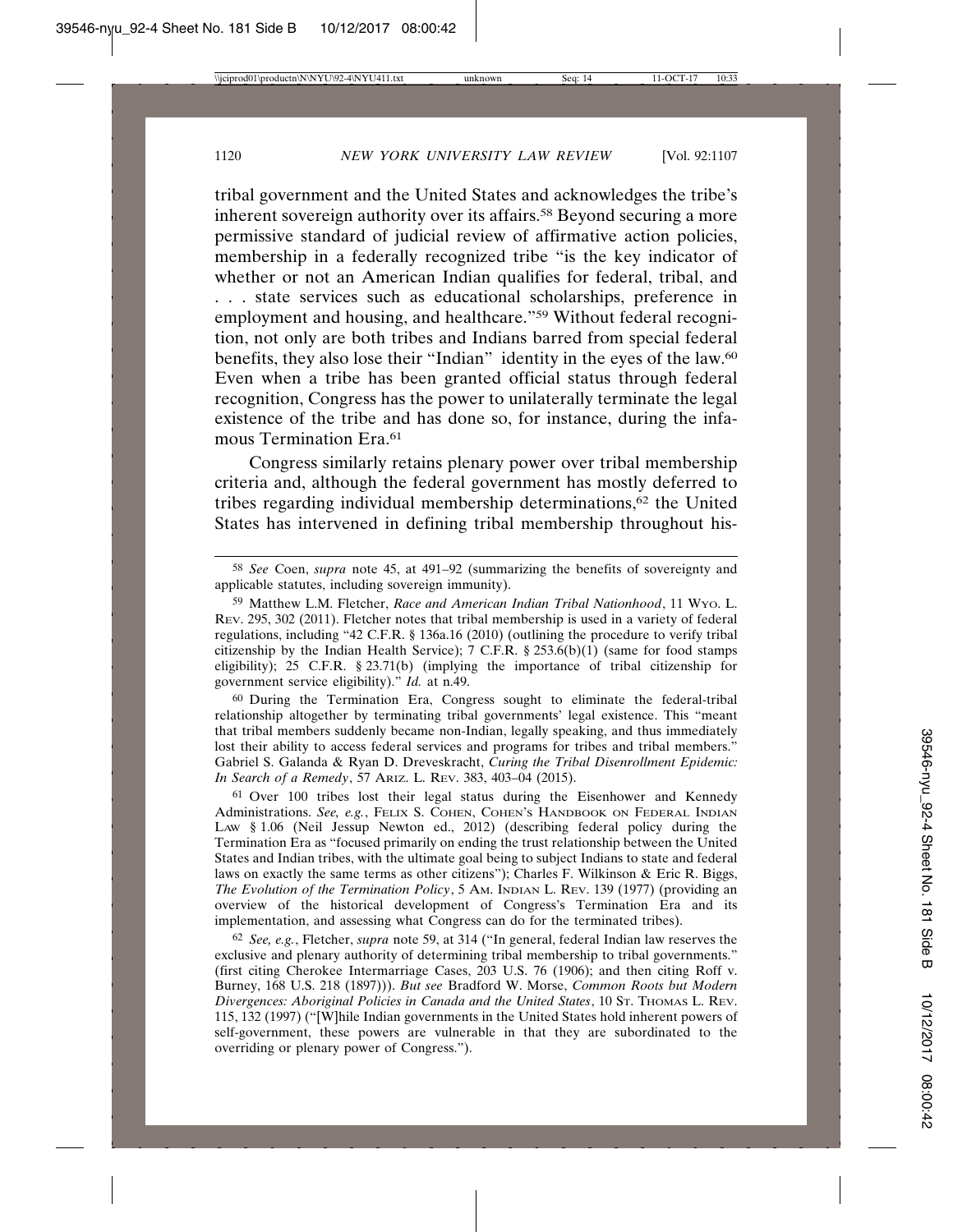tory.63 Today, the government influences membership decisions through regulations governing the federal recognition process.64 In order for a tribe to maintain official recognition, federal regulations require, among other things, a showing of descent from a historical Indian tribe or group of tribes,<sup>65</sup> evidence that most of a tribe's members come from a "distinct community,"66 and that the tribe has detailed membership criteria.67 Unlike citizenship status in the United States, which is protected by broad safeguards against arbitrary or involuntary revocation, tribal membership and the rights accompanying "Indian" recognition can be wholly and permanently withdrawn.68 Therefore, tribes do not retain unfettered discretion to determine their membership, but instead have to work in tandem with federal law to secure and maintain their tribal status as defined by the government.

There is stark disagreement over the benefits and drawbacks of the political classification of Indians.69 Fueling much of the criticism of

64 The federal recognition process is a relatively new concept in federal Indian law, first codified in 25 C.F.R. § 83 by the Department of the Interior in 1978. *See* 25 C.F.R. § 83 (2017) (current version of recogintion process). Prior to then, the Indian Reorganization Act of 1934 defined "Indian tribe" for the most part, while giving the Interior Secretary wide discretion. *See* 25 U.S.C. § 479(a)(2) (2012) (stating that an "Indian tribe" is any group "that the Secretary of the Interior acknowledges to exist as an Indian tribe"); Matthew L.M. Fletcher, *Tribal Membership and Indian Nationhood*, 37 AM. INDIAN L. REV. 1, 7 (2012) (describing the discretion granted to the Secretary under the Indian Reorganization Act).

67 *Id*. § 83.11(d).

69 Some defend the political classification of tribal membership as a means of delineating the federal trust obligation and preventing ethnic fraud. *See, e.g.*, J. Anthony Paredes, *In Defense of the BIA and the NPS: Federal Acknowledgement, Native American Consultation, and Some Issues in the Implementation of the Native American Graves Protection and Repatriation Act in the Southeastern United States*, 10 ST. THOMAS L. REV. 35 (1997) (defending the Bureau of Indian Affairs' recognition procedures, among other things, as a way to prevent ethnic fraud). Reformers call for the federal recognition process to be objectified and simplified. *See, e.g.*, Christine Metteer, *The Trust Doctrine, Sovereignty, and Membership: Determining Who Is Indian*, 5 RUTGERS RACE & L. REV.

<sup>63</sup> *See* Matthew L.M. Fletcher, Commentary, *Politics, History, and Semantics: The Federal Recognition of Indian Tribes*, 82 N.D. L. REV. 487 (2006) (reviewing RENEE ANN CRAMER, CASH, COLOR, AND COLONIALISM: THE POLITICS OF TRIBAL ACKNOWLEDGMENT (2005) and MARK EDWIN MILLER, FORGOTTEN TRIBES: UNRECOGNIZED INDIANS AND THE FEDERAL ACKNOWLEDGMENT PROCESS (2004)) (cataloguing repeated federal government interventions into tribal membership decisions); *see also* Galanda & Dreveskracht, *supra* note 60, at 407 ("[T]he Department of the Interior . . . continued to acknowledge that, while tribes do possess the authority to set tribal membership standards, their authority has always been subservient to the Secretary of the Interior  $\ldots$ .").

<sup>65</sup> 25 C.F.R. § 83.11(e) (2017).

<sup>66</sup> *Id.* § 83.11(7)(b).

<sup>68</sup> *See* Galanda & Dreveskracht, *supra* note 60, at 414 (providing an overview of how tribal "membership" originated and developed throughout U.S. history).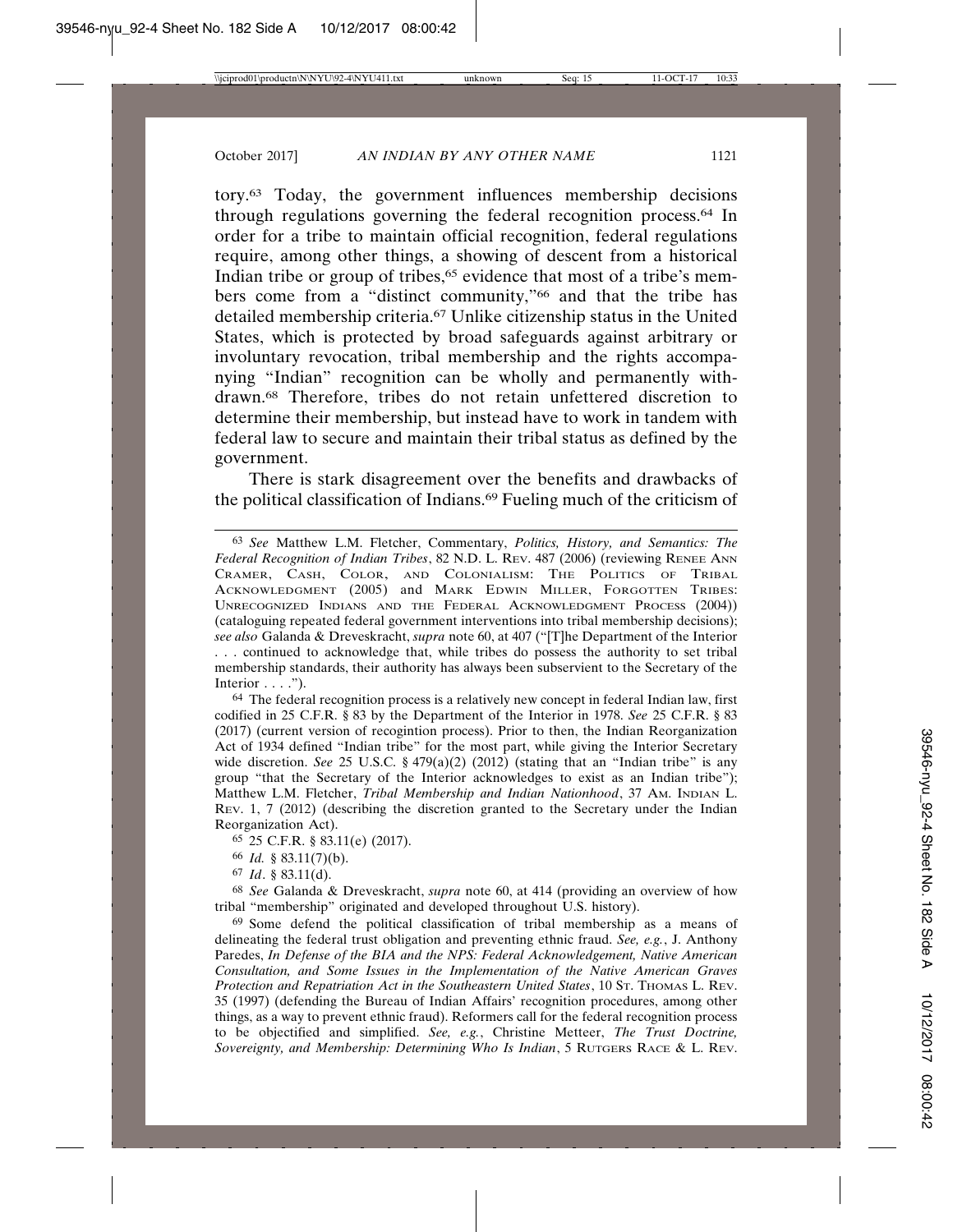the "Indian" as political classification is the threat of arbitrary disenrollment. There are two main criticisms of arbitrary disenrollment. The first is that tribal disenrollment perpetuates the federal assimilationist policies of the past.70 The second is that arbitrary disenrollment discredits tribal government in the eyes of Indians and non-Indians alike.71 For members of a tribe, disenrollment from the tribe has the equivalent effect as termination of the tribe by the federal government. The individual loses membership's entitlements, including federal benefits and the ability to identify as "Indian" in affirmative action programs that are linked to membership. The substantial financial benefits afforded by tribal membership72 provide tribal leaders with a perverse incentive to disenroll their own members. For some small tribes that issue per capita payments to tribal members from casino revenue, the disenrollment of a single member can mean thousands of additional dollars per month for remaining members.73 Rather than focusing on maintaining tribal identity, tribes might become obsessed with narrowing membership to split the revenue pie and to eliminate political dissidents.74 Those who are unilaterally disenrolled have no means of legal recourse.75

70 *See* Galanda & Dreveskracht, *supra* note 60, at 388, 410, 474 (summarizing how disenrollment erodes tribal existence and succeeds in Indian termination where the federal government failed).

71 *See id.* at 443 ("[T]he sovereign that allows the destruction of citizenship rights also permits the diminution of its own power. And where the sovereign itself causes the abuses, seeking to hush dissidents . . . , it triggers a vicious cycle [that] will ultimately discredit the polity."); *cf.* Carole Goldberg-Ambrose, *Pursuing Tribal Economic Development at* The Bingo Palace, 29 ARIZ. ST. L.J. 97, 105–06 (1997) (analyzing instances where disenrollment over Indian gaming has spawned armed intra-tribal violence).

72 *See, e.g.*, Austin Badger, Comment, *Collective v. Individual Human Rights in Membership Governance for Indigenous Peoples*, 26 AM. U. INT'L L. REV. 485, 493–94 (2011) (summarizing the potentially substantial financial benefits of tribal memberships and collecting citations); *cf.* Patrice H. Kunesh, *Banishment as Cultural Justice in Contemporary Tribal Legal Systems*, 37 N.M. L. REV. 85, 136 (2007) (noting the correlation between tribal economic success and desirability of tribal membership).

74 *See* Badger, *supra* note 72, at 502 (noting that a tribe may be motivated by financial or political incentives rather than cultural ones when making membership decisions).

75 *See* Galanda & Dreveskracht, *supra* note 60, at 445–50 (discussing the lack of remedies for arbitrary disenrollment in federal, state, tribal, and international forums); Badger, *supra* note 72, at 512–13 ("*Santa Clara* . . . leaves individuals without a remedy under the courts of the government which granted the rights."). In *Santa Clara*, the Court held that the Indian Civil Rights Act cannot be interpreted to provide for declaratory or

<sup>53, 91 (2003) (&</sup>quot;The requirement that a tribe show itself to have been a 'distinct community . . . from historical times until the present' must be eliminated.") (quoting 25 C.F.R. § 83.7(b) (2001)); Mark D. Myers, Note, *Federal Recognition of Indian Tribes in the United States*, 12 STAN. L. & POL'Y REV. 271 (2000) (criticizing the flawed application of the federal recognition process, its effects on tribes—particularly those that continue to be wrongly unrecognized—and proposing how to reform the process).

<sup>73</sup> *See* Galanda & Dreveskracht, *supra* note 60, at 409–10 (stating that each member's membership "can literally be reduced to cash in hand").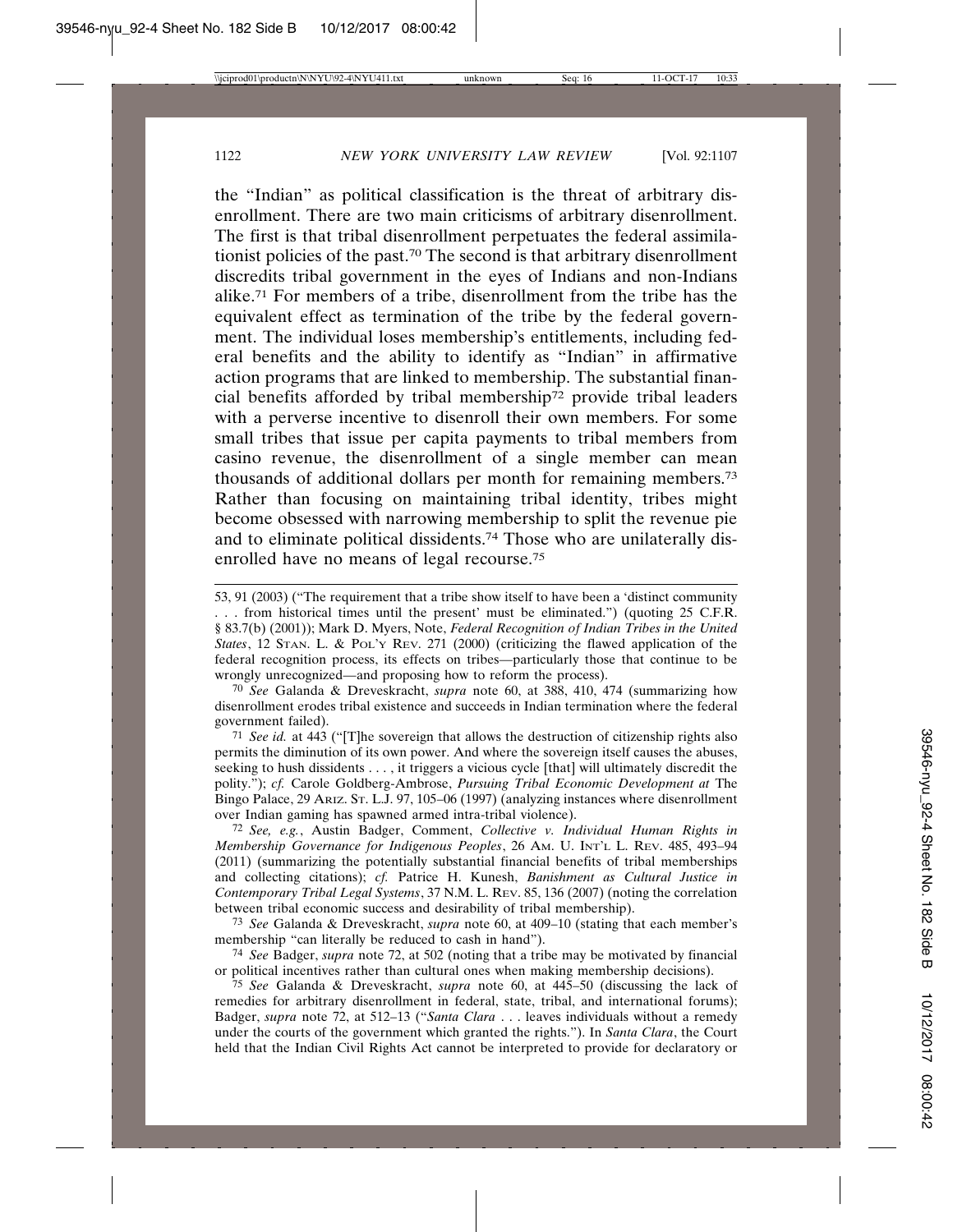### *2. Racial Distinction*

Despite the government's focus on "Indian" as a political classification, "Indian" as a racial classification remains a deeply contentious issue for both federal Indian law and affirmative action. The racialization of American Indians has a long and bitter history whose embers continue to fume in contemporary understandings of who is "Indian."

Indians were not always distinguished by race. From the Founding until the mid to late nineteenth century, neither the federal government76 nor the tribes77 themselves distinguished Indians on the basis of race. In 1846, the Supreme Court, under the infamous Chief Justice Taney, began the racialization of Indians when it held that a white man who was adopted into the Cherokee Nation was not an "Indian" in the eyes of the law.78 As federal Indian policy developed into the removal of Indians and expansion of non-Indian settlement, the federal government realized that strictly limiting tribal membership status by blood quantum would freeze tribes in space and time, such that their population growth would be limited and even shrink to nothingness.79 Indian bloodlines became the "principal tool of genocidal extermination."80 Nowhere was this more apparent than the late nineteenth and early twentieth century Allotment Era,<sup>81</sup> in which Congress used high blood quantum requirements to ensure that the

77 Historically, "outsiders could become members of an Indian polity over time, regardless of their race or ethnicity." Fletcher, *supra* note 64, at 13.

78 United States v. Rogers, 45 U.S. (4 How.) 567, 572–73 (1846) (holding that only those who belong to the Indian "race" are considered Indians).

79 *See* Fletcher, *supra* note 64, at 2 ("[T]he federal government . . . develop[ed] the membership criteria for many hundreds of tribes . . . . Tribes with stringent membership rules limit their own population growth and . . . could shrink their membership down to nothingness . . . ." (footnote omitted)); Krakoff, *supra* note 51, at 1050 ("[T]ribes were constructed and racialized consistent with the agenda of clearing the territory for non-Indians."); Spruhan, *supra* note 76, at 2–3 (2006) ("Some allege that the federal government applies blood quantum to eliminate its responsibilities to Indian people by legally defining Indians out of existence." (footnote omitted)).

80 Rennard Strickland, *Genocide-at-Law: An Historic and Contemporary View of the Native American Experience*, 34 U. KAN. L. REV. 713, 715 (1986). *See generally* Spruhan, *supra* note 76 (providing an in-depth analysis of the historical background of using blood quantum to classify and categorize Indians in the United States).

81 *See, e.g.*, Galanda & Dreveskracht, *supra* note 60, at 399–402 (providing an overview of the Allotment Era).

injunctive relief, thus granting a great deal of discretion to tribes regarding membership decisions. Santa Clara Pueblo v. Martinez, 436 U.S. 49, 51–52 (1978).

<sup>76</sup> *See* Fletcher, *supra* note 59, at 298 ("[T]hroughout the first 150 years or so of federal and state Indian law and policy, the racial character of American Indians played a secondary role to legal and political determinations of whether an individual Indian was 'civilized' or not . . . ." (citing Paul Spruhan, *A Legal History of Blood Quantum in Federal Indian Law to 1935*, 51 S.D. L. REV. 1 (2006))).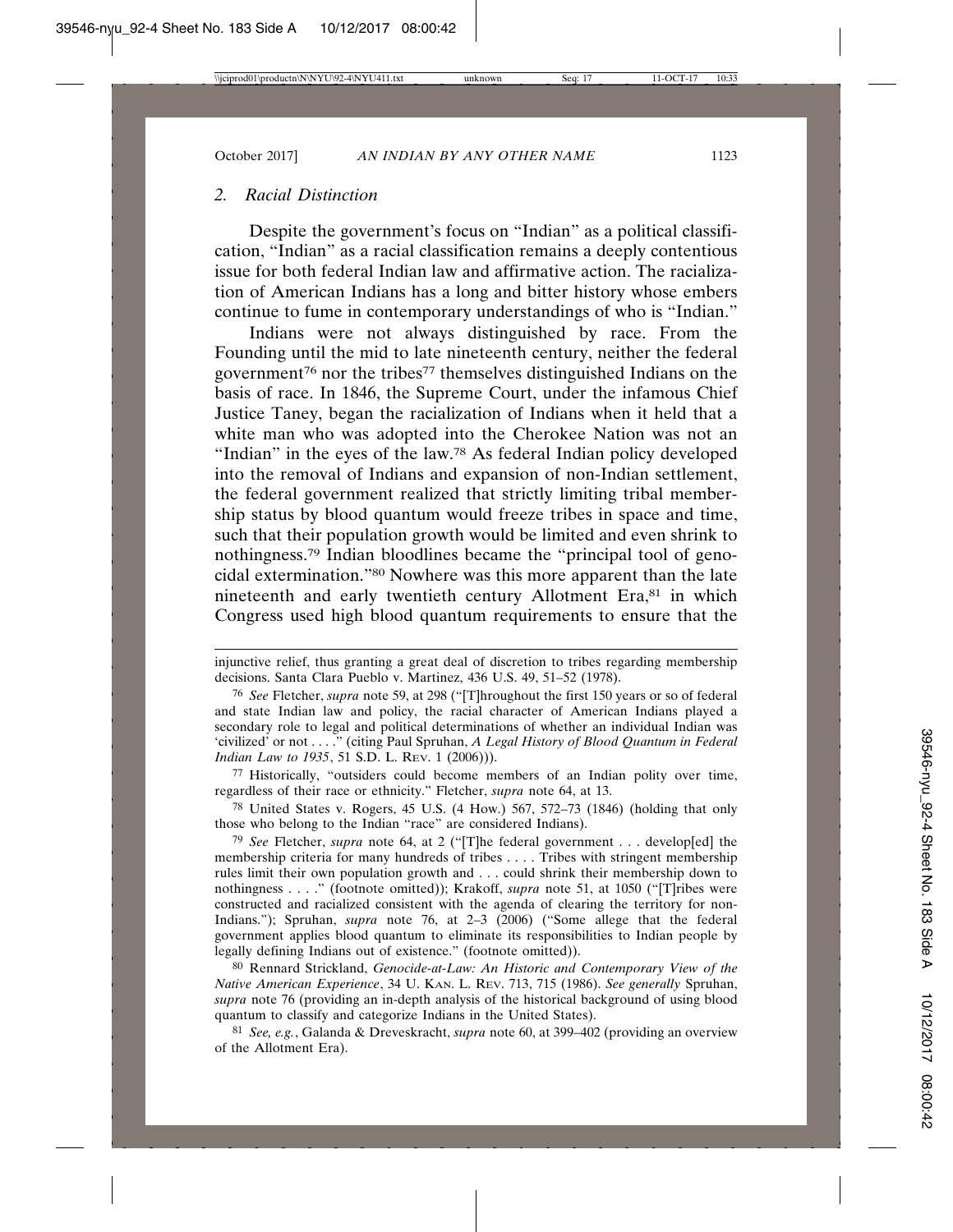majority of Indian descendants would lack sufficient blood quantum to inherit their ancestors' land.82

Today, the United States continues to issue Certificates of Degree of Indian Blood to Indian individuals seeking tribal enrollment and access to federal benefits.83 Defining "Indian" as a race measured by blood quantum and ancestral lineage has inspired bitter debate for well over a century. Critics see racial metrics for tribal membership as inherently over- and under-inclusive.84 Defenders feel that blood quantum serves as a valid proxy for connection to the tribal community.85 This debate is driven in part by a fear that tribes may be flooded by what Professor Carole Goldberg and other academics and tribal leaders call "wannabes": frauds who profess a distant (and often

83 *See Genealogy*, BUREAU OF INDIAN AFFAIRS, https://www.bia.gov/FOIA/Genealogy/ (last visited June 27, 2017) (describing the process by which the Bureau of Indian Affairs issues Certificates of Degree of Indian Blood); *see also* Laughlin, *supra* note 80, at 117 (citing Davis v. United States, 192 F.3d 951, 956 (10th Cir. 1999)) (describing the influence of the Bureau of Indian Affairs over tribal membership through the issuance of Certificates of Degree of Indian Blood). Canadian tribes issue similar certificates. *Cf.* Val Napoleon, *Extinction by Number: Colonialism Made Easy*, 16 CAN. J.L. & Soc'y 113 (2001) (discussing the history of Indian racialization in Canada).

84 *See, e.g.*, Fletcher, *supra* note 64, at 5 (criticizing blood quantum requirements as excluding people who are deeply committed to tribal culture, while including people with higher blood quantum but no connection with the tribal community); *see also* Laughlin, *supra* note 82, at 112 ("[Blood quantum requirements] preclude[ ] individuals with legitimate cultural ties from membership simply because they cannot meet the blood quantum threshold."); Carla D. Pratt, *Tribal Kulturkampf: The Role of Race Ideology in Constructing Native American Identity*, 35 SETON HALL L. REV. 1241, 1255–56 (2005) (suggesting that limiting membership to those people who are lineal descendants prevents people who may have a cultural connection to a tribe from becoming members).

85 *See, e.g.*, Sarah Krakoff, *Constitutional Concern, Membership, and Race*, 9 FLA. INT'L U. L. REV. 295, 322 (2014) ("[A]s the [Seminole] Tribe makes clear, the blood quantum requirement is not a proxy for race; it is a proxy for connection and belonging."). The field of epigenetics provides some credence to this claim. *See generally* Brian G. Dias & Kerry J. Ressler, *Parental Olfactory Experience Influences Behavior and Neural Structure in Subsequent Generations*, 17 NATURE NEUROSCIENCE 89, 89 (2014) (examining the inheritance of parental traumatic exposure through experiments on mice, thereby "provid[ing] a framework for addressing how environmental information may be inherited transgenerationally at behavioral, neuroanatomical, and epigenetic levels"); Richard Gray, *Phobias May Be Memories Passed Down in Genes from Ancestors*, TELEGRAPH (Dec. 1, 2013), http://www.telegraph.co.uk/news/science/science-news/10486479/Phobias-may-bememories-passed-down-in-genes-from-ancestors.html (discussing a recent epigenetics study that shows that traumatic or stressful experiences can be passed on through genetics); Dan Hurley, *Grandma's Experiences Leave a Mark on Your Genes*, DISCOVER MAG. (June 25, 2015), http://discovermagazine.com/2013/may/13-grandmas-experiencesleave-epigenetic-mark-on-your-genes (providing an overview of behavioral epigenetics research and its efforts to determine the extent to which psychological and behavioral tendencies are inherited).

<sup>82</sup> *See, e.g.*, Nicole J. Laughlin, *Identity Crisis: An Examination of Federal Infringement on Tribal Autonomy to Determine Membership*, 30 HAMLINE L. REV. 97, 106 n.53 (2007) ("Because there were not enough qualified Indians to take over the allotments the Indian land base was severely depleted.").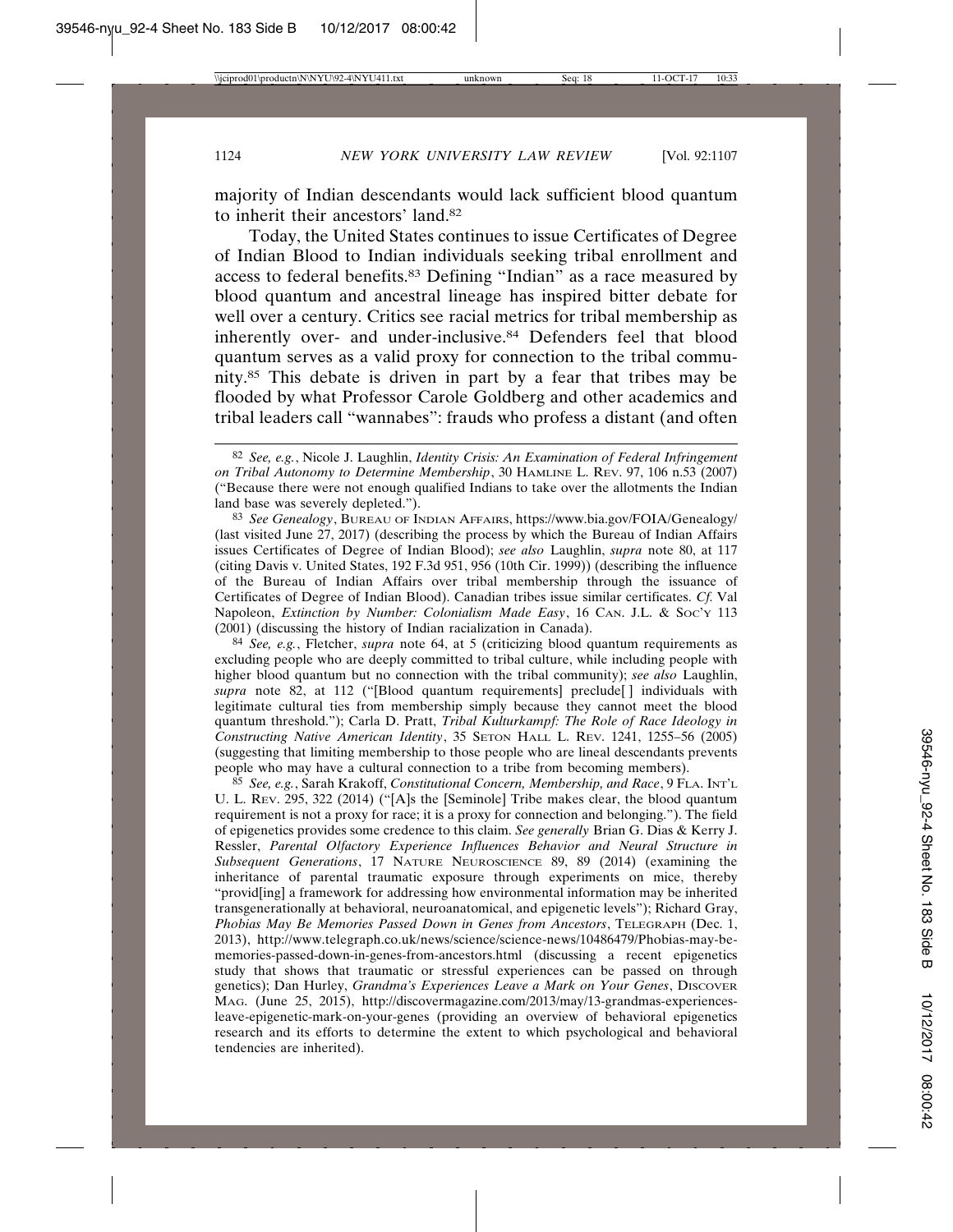bogus) Indian heritage to siphon off tribal benefits.<sup>86</sup> Regardless of blood quantum, Indians are frequent victims of racially charged attacks and suffer from the highest rates of over-policing and incarceration for nonviolent offenses in the country.87 Racial subordination is a critical component of an Indian's identity that is intertwined with formal legal determinations of his or her race.<sup>88</sup>

# *3. Conflict Between Political and Racial Classifications*

As discussed above, the political and racial classifications of "Indian" are contentious when taken separately on their own terms. These classifications do not exist independently, however, but share a precarious union in defining who is an "Indian." Although the federal government can and does separate the racial from the political classification of Indians,89 Indians are *both* members of a race and of political bodies—their tribes.90 Viewing Indian status as purely political fails to account for the deep racism and racialization Indians face and

88 *See* Rolnick, *supra* note 87, at 964–68, 1044 (analyzing the tension between the political classification and the lived experience of Indians as a racial minority).

<sup>86</sup> Carole Goldberg, *Members Only? Designing Citizenship Requirements for Indian Nations*, 50 U. KAN. L. REV. 437, 465 (2002) ("As a wholesale means for including people who lack clan and kinship ties, culturally based criteria could overwhelm Indian nations with wannabes."); *see also* Metteer, *supra* note 69, at 91–92 ("[B]ecause many tribal leaders are worried about fakes flooding the tribal rolls and siphoning off precious tribal benefits . . . many tribes hesitate to abandon the blood quantum rules they detest." (internal quotation marks omitted) (citing Suzan Shown Harjo, *Vampire Policy Is Bleeding Us Dry—Blood Quantums Be Gone!*, INDIAN COUNTRY TODAY (Feb. 14, 2001), https:// indiancountrymedianetwork.com/news/vampire-policy-is-bleeding-us-dry-blood-quantumsbe-gone/)).

<sup>87</sup> *See, e.g.*, Lawrence R. Baca, *Apples, Bananas, Coconuts, and Oreos—The Fruit Salad and Dessert of Race: American Indians in the Diversity Discourse*, *in* IILP REVIEW 2012: THE STATE OF DIVERSITY AND INCLUSION IN THE LEGAL PROFESSION 110, 114 (Elizabeth Chambliss et al. eds., 2012) ("The six men who jumped [an Indian] didn't ask if he was an enrolled member of a federally recognized tribe. They made a facial, racial judgment that he was an Indian . . . ."); Addie C. Rolnick, *The Promise of* Mancari*: Indian Political Rights as Racial Remedy*, 86 N.Y.U. L. REV. 958, 959–62 (2011) (recounting modern manifestations of racially charged attacks against Indians and their rates of over-policing and incarceration for nonviolent offenses); Lydia Millet, *Native Lives Matter, Too*, N.Y. TIMES (Oct. 13, 2015), https://www.nytimes.com/2015/10/13/opinion/native-lives-mattertoo.html ("American Indians are more likely than any other racial group to be killed by the police.").

<sup>89</sup> *See, e.g.*, Metteer, *supra* note 69, at 55 ("When the government defines 'Indians' racially, as in the census, it deals with individuals. . . . [M]ost legislation defines 'Indians' legally, and the government deals with tribes as separate sovereigns, rather than with individuals." (internal citations omitted)).

<sup>90</sup> *See, e.g.*, Baca, *supra* note 87, at 113 (noting that Indians are both a race and political citizens of tribes); Kirsty Gover, *Genealogy as Continuity: Explaining the Growing Tribal Preference for Descent Rules in Membership Governance in the United States*, 33 AM. INDIAN L. REV. 243, 299 (2008–2009) ("[T]ribes [are] neither racial communities, nor classically liberal polities.").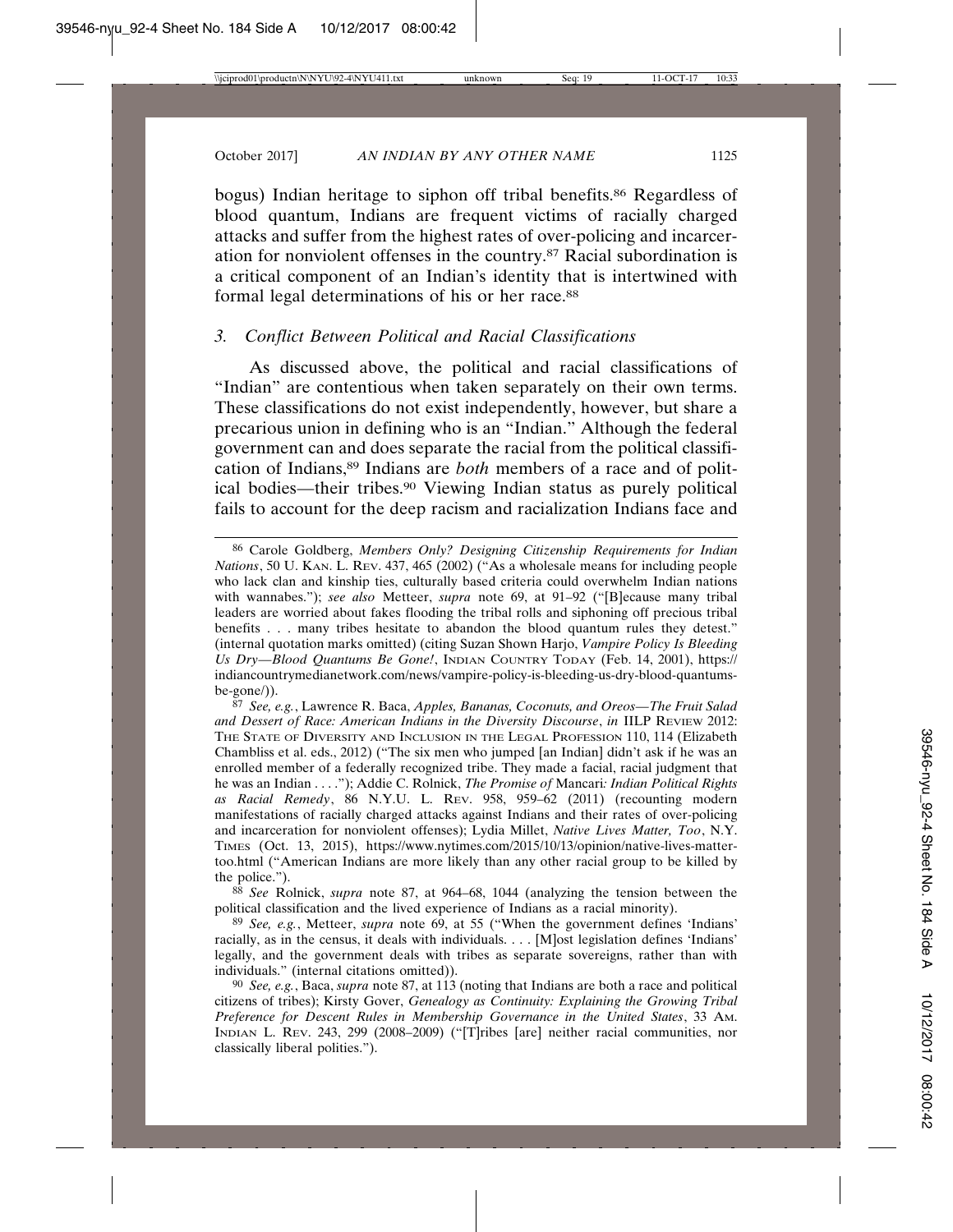share with other discriminated groups.91 Yet too much of a focus on "Indian" as racial classification can risk subjecting laws targeting Indians to strict scrutiny.92 This insecure coupling both threatens and enhances Indian entitlement to federal benefits, including affirmative action.

Tribes are faced with a dilemma: If their membership rules are too inclusive and lack a sufficient racial component, the federal government will no longer see the community as sufficiently "tribe-like" to exercise tribal sovereignty, and may discontinue the trust relationship.93 Contemporary Indians face two kinds of stereotypes relative to "tribe-like" behavior: Either they are "full bloods" who wear traditional dress, are one with nature, and live an exclusively subsistence lifestyle, or—if engaged in mainstream economic activity—their tribes are seen as only groups of racially-related opportunists who use the system to get an unfair edge over non-Indian competition.<sup>94</sup> The courts have done much to legitimize these stereotypes by measuring a tribe's political status against its racial components.95 If a tribe desires to maintain its separate political status, it must entertain to some degree the racialization of Indians.

Going from a rock to a hard place, if a tribe defines its membership too much by race, it risks losing its political status. For instance, the Supreme Court's colorblind jurisprudence has grown increasingly suspicious of tribal membership's dependence on race.<sup>96</sup> If Indians'

94 *See* Krakoff, *supra* note 85, at 328 (discussing some of the stereotypes surrounding Indian identity).

95 *See, e.g.*, Williams v. Babbitt, 115 F.3d 657, 664 (9th Cir. 1997) ("[T]he Reindeer Act provides a preference in an industry that is not uniquely native . . . ."); Krakoff, *supra* note 85, at 328 (describing how a variety of Supreme Court cases "indicate that the effort to equate, in the public mind, classifications that further the political independence of tribes with invidious racial classifications has been succeeding") (collecting citations).

96 *See, e.g.*, Allison M. Dussias, *Geographically-Based and Membership-Based Views of Indian Tribal Sovereignty: The Supreme Court's Changing Vision*, 55 U. PITT. L. REV. 1 (1993) (arguing that the Supreme Court's increasing reliance on tribal membership as the sole basis for tribal governmental authority and rejection of a geographically-based view of tribal sovereignty have substantially curtailed tribal governments' ability to ensure the

<sup>91</sup> *See, e.g.*, Rolnick, *supra* note 87, at 964–68, 1044 (discussing the ways that the racialization of Indians establishes a condition of racial subordination); *see also* Baca, *supra* note 87, at 114 (discussing race-based prejudice and physical attacks against Indians).

<sup>92</sup> *See, e.g.*, Rolnick, *supra* note 87, at 969 ("In light of the Supreme Court's modern race jurisprudence, it has become a necessary legal strategy for Indians to defend their benefits as stemming from the unique political status of tribes, rather than their race.").

<sup>93</sup> *See, e.g.*, Fletcher, *supra* note 59, at 324 (noting that the federal government may not be ready for radical changes to a tribe's adopting procedures for non-Indians); Gover, *supra* note 90, at 264 (describing how federal policy incentivizes the racialization of tribes); Cheryl I. Harris, *Whiteness as Property*, 106 HARV. L. REV. 1707, 1764 (1993) ("The fact that the Mashpee had intermingled with Europeans, runaway slaves, and other Indian tribes signified to the jury and to the court that they had lost their tribal identity.").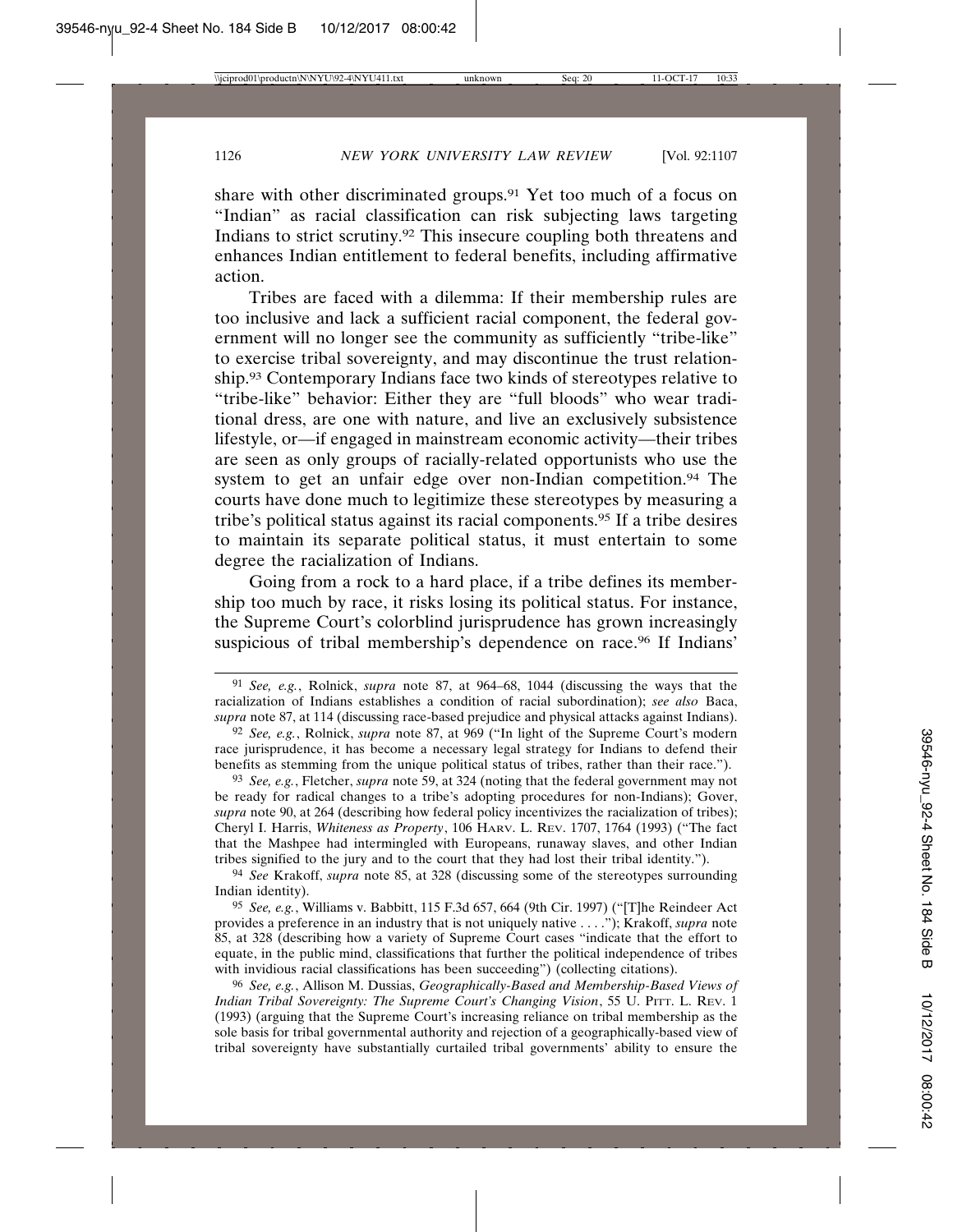racial nature is emphasized too much, this could encourage an already hostile Court to revisit the political classification doctrine and overturn *Mancari*, "which could then in turn eliminate Title 25 to the United States Code as being racially motivated and unconstitutional."97 This fear is particularly pronounced in the affirmative action context. Many opponents of affirmative action conflate the entirety of federal Indian law with this progressive policy, inspiring them to target their litigation to confine or to overturn *Mancari*. 98 These opponents have a receptive audience in the recent Court, which, in past cases, including *Adoptive Couple v. Baby Girl*99 and *Rice v. Cayetano*, 100 has tended to conflate race and tribal membership without appreciation of their historical and legal contexts.<sup>101</sup>

Despite colorblind jurisprudence's assault on affirmative action, border tribes should be able to benefit from "Indian" as a political classification. Scholars assert that membership in a federally recognized tribe remains a political categorization, even while it also includes the racialized history of the federal government's treatment of Indians.102 For one, the federal government coerced all tribes into having descent requirements, while also compelling some tribes to join together as a single federally recognized entity, and forcing others to scatter, regardless of their historical bonds (such as border

97 Baca, *supra* note 87, at 114; *see also* Paul Spruhan, *Indian as Race/Indian as Political Status: Implementation of the Half-Blood Requirement Under the Indian Reorganization Act, 1934–1945*, 8 RUTGERS RACE & L. REV. 27 (2006) (discussing how the Indian Reorganization Act's half-blood provision is vulnerable to strict scrutiny and that the provision should be considered in light of its implementation, which incorporated both biological and non-biological elements, thus making it more analogous to the political definition in *Mancari*). Some already argue that Title 25 is unconstitutional. *See* David C. Williams, *The Borders of the Equal Protection Clause: Indians as Peoples*, 38 UCLA L. REV. 759 (1991) (arguing that separate treatment of Indians and non-Indians under federal Indian law constitutes racial discrimination).

98 *See, e.g.*, Carole Goldberg, *American Indians and "Preferential" Treatment*, 49 UCLA L. REV. 943, 951 (2002) (describing efforts to confine or overturn *Mancari*).

99 133 S. Ct. 2552 (2013).

100 528 U.S. 495 (2000).

101 *See* Krakoff, *supra* note 85, at 296–98 (analyzing developing Supreme Court case law).

102 *See, e.g.*, Krakoff, *supra* note 51, at 1132 (arguing that membership is both political and embeds a racialized history).

safety of Indians and non-Indians, regulate land use, and effect civil jurisdiction on reservations); Fletcher, *supra* note 59, at 296 ("[S]ince non-Indians might never be allowed to become tribal members on account of their race, the Court appears concerned that such person could *never* be in a position to consent [to tribal jurisdiction] . . . [a]nd, since this limitation is largely based on race, the Court's skepticism is further heightened."). *But see* Krakoff, *supra* note 85, at 296–97 (concluding that a "better reading of *Mancari* is that classifications that recognize the unique status and rights of tribes, even if they necessarily include aspect of lineage and descent, should generally be upheld" if the law is justifiable as fulfilling Congress's trust responsibilities to Indians).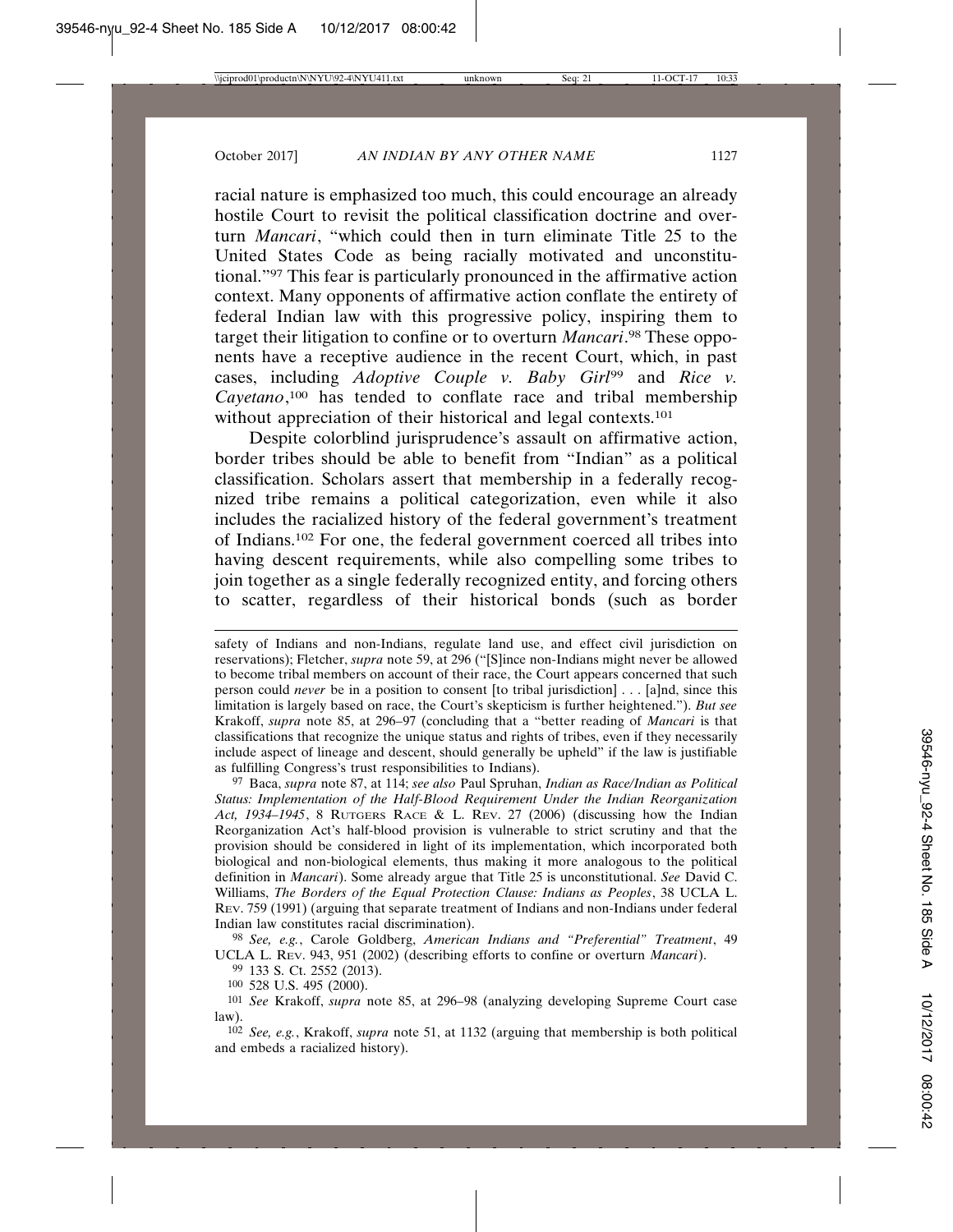tribes).103 Additionally, tribes often have diverse linguistic, ethnic, and cultural memberships that defy biological or socially constructed definitions of race.104 Finally, the political classification, even with its racial components, continues to serve as Indians' greatest shield against equal protection challenges to affirmative action, because the political classification recognizes the unique status and rights of tribes as part of Congress's trust responsibilities to Indians.105

#### II

# AFFIRMATIVE ACTION TWILIGHT ZONE

*"[O]ur treatment of Indians, even more than our treatment of other minorities, reflects the rise and fall in our democratic faith."* —Felix S. Cohen, 1953<sup>106</sup>

The longstanding tension between the political and racial classifications of "Indian" continues in the context of modern affirmative action for tribes divided by the U.S.-Canada border. Defining what an "Indian" is for cross-border affirmative action purposes is another chapter in the long and bitter history of categorizing tribes and tribal membership. The inherent tension in defining "Indian" for affirmative action purposes is that either some legitimate parts of the Indian population are cut off from membership, or that the criterion is so large and ill-defined that enforcement is impossible.107 Any cross-border definition must deal with both "Indian" as political classification and as racial classification, while also accounting for frauds who feign an Indian identity for personal gain. However the federal government decides to redefine "Indian," it should adopt a definition that allows border tribes to have singular identities in the eyes of affirmative action.

<sup>103</sup> *See* Krakoff, *supra* note 85, at 296 (noting that the legal category "federally recognized tribe" is political due to interference in tribal affairs); *see also* Carole Goldberg-Ambrose, *Of Native Americans and Tribal Members: The Impact of Law on Indian Group* Life, 28 L. & Soc'y Rev. 1123, 1132 (1994) ("The Sioux . . . were pulled apart onto many different reservations as a means of weakening them militarily.").

<sup>104</sup> *See* Krakoff, *supra* note 85, at 325 ("Tribal histories regarding their paths to federal recognition . . . make clear . . . that by the time a tribe achieves that status, its members already reflect a mix of identities . . . .").

<sup>105</sup> *See id.* at 296–97 (acknowledging the role that the political classification plays in vindicating Congress's obligations to Indians).

<sup>106</sup> Felix S. Cohen, *The Erosion of Indian Rights, 1950*–*1953: A Case Study in Bureaucracy*, 62 YALE L.J. 348, 390 (1953).

<sup>107</sup> *Cf.* Paul Spruhan, *The Canadian Indian Free Passage Right: The Last Stronghold of Explicit Race Restriction in United States Immigration Law*, 85 N.D. L. REV. 301, 327 (2009) (describing the difficulty of drafting a definition of "Indian" for affirmative action purposes).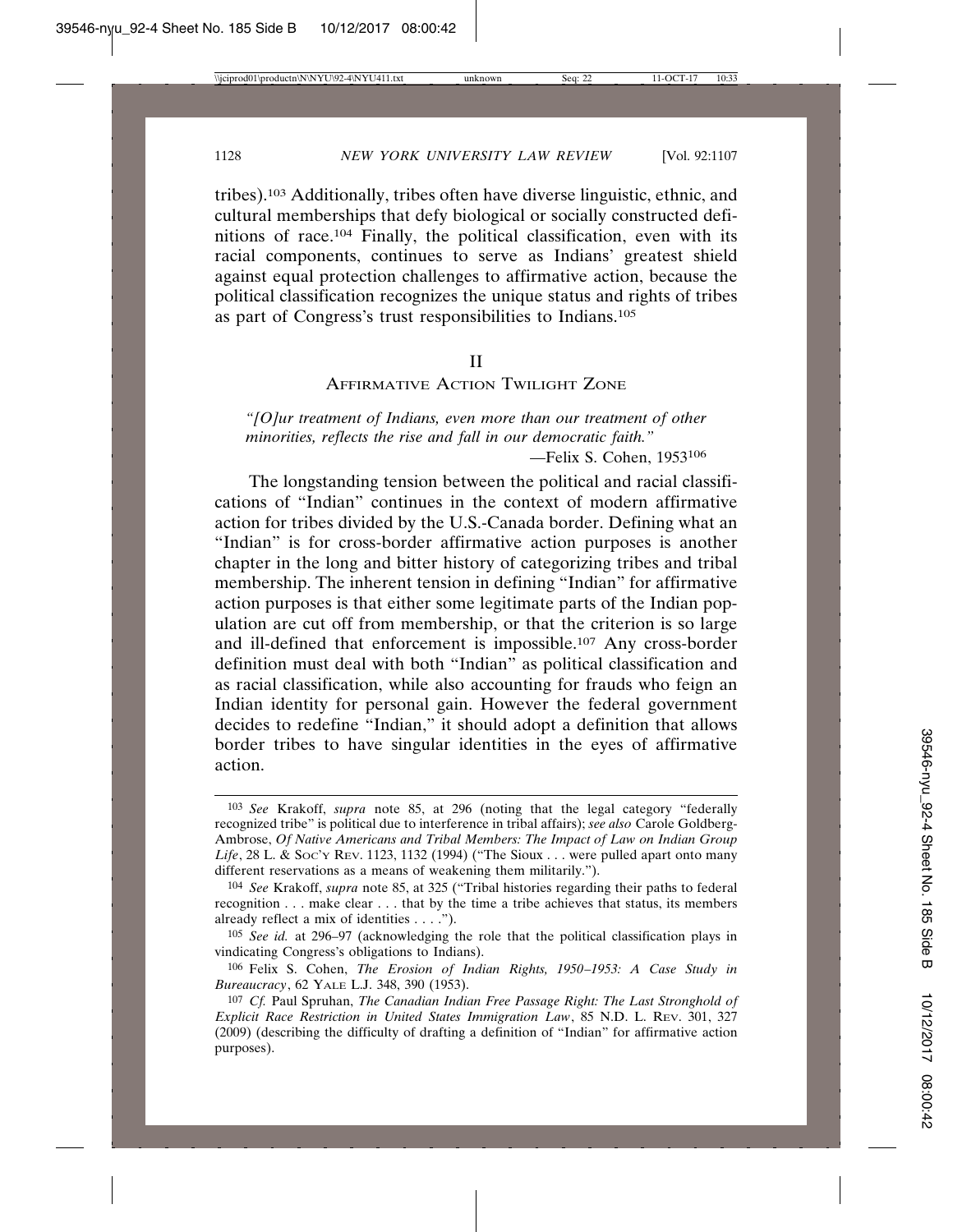# *A. What Is an "Indian" for Affirmative Action Purposes?*

While this Note is the first to address the need for a cross-border Indian definition for affirmative action purposes, the discussion of what defines an "Indian" for affirmative action is not unique. Twentyfive years ago, P.S. Deloria, then-Director of the American Indian Law Center, and Professor Robert Laurence of the University of Arkansas debated how to define an "Indian" for law school admissions and the implications of any definition on tribal sovereignty and affirmative action.108 They concluded that the definition of "Indian" depended on an institution's goals for affirmative action.109 If the goal is cultural pluralism—diversity benefiting the education of white students and the institution itself—then the institution's definition of "Indian" should control, which need not be confined to tribal membership but instead involve demonstration of some past identification with the American Indian community.110 In this sense, an Indian's racial classification can qualify them for affirmative action when they lack the political status of tribal enrollment.<sup>111</sup> If, on the other hand, the goal is reparations for past wrongs (such as those implicating the trust relationship), $112$  then Indians have an important role in saying whom affirmative action serves.<sup>113</sup> In that sense, an Indian's tribal enrollment is far more determinative of his or her qualification for affirmative action than the degree of his or her racial heritage. Favoring either a political or racial basis for affirmative action presents numerous advantages and risks.

Confining "Indian" to its political categorization as membership in a federally recognized tribe in either Canada or the United States presents numerous virtues. Since the *Mancari* standard is not based on race, affirmative action for this class of Indians would avoid strict scrutiny by the courts.<sup>114</sup> Thus, affirmative action for federally recog-

112 *See supra* Section I.A.

113 *See id.* at 1111, 1133.

<sup>108</sup> *See* P.S. Deloria & Robert Laurence, *What's an Indian?: A Conversation About Law School Admissions, Indian Tribal Sovereignty and Affirmative Action*, 44 ARK. L. REV. 1107 (1991).

<sup>109</sup> *See id.* at 1111.

<sup>110</sup> *See id.* at 1111, 1133.

<sup>111</sup> *See id.* at 1111–12 ("[I]f the school's interest is in cultural pluralism, it would be crazy to exclude [a full-blood Indian] because she isn't enrolled [as an official member].").

<sup>114</sup> *See, e.g.*, Baca, *supra* note 87, at 117 (discussing how "Indian" as a political distinction can still be used for affirmative action purposes, even when "Indian" as race could not); Reynoso & Kidder, *supra* note 49 (analyzing the University of California School system and concluding that, since membership in a federally recognized tribe is a political classification, the U.C. system could make such membership a plus factor in admissions despite California's ban on affirmative action).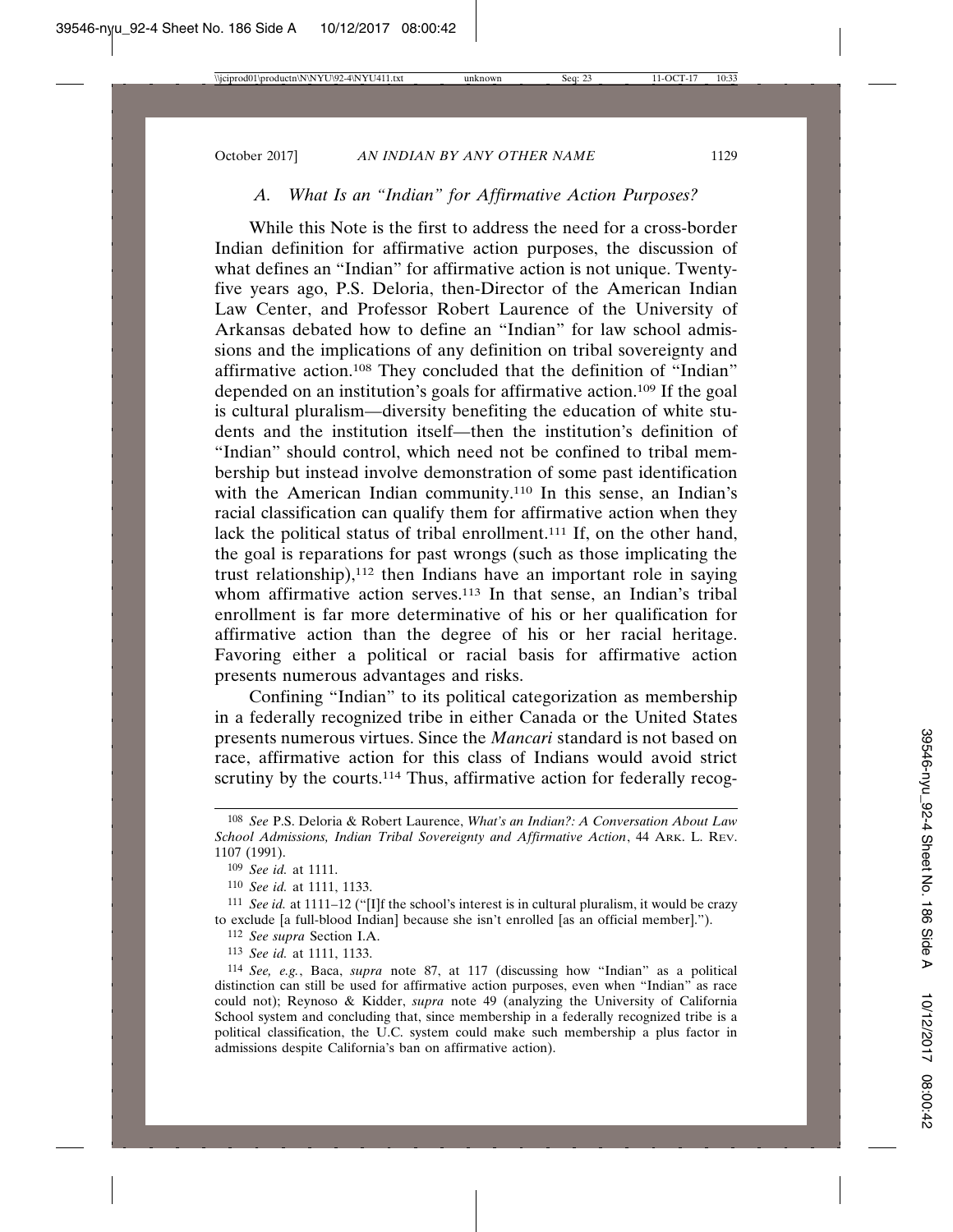nized Indians need only satisfy rational basis review.115 Further, courts have recognized the importance of leadership training to the federal government's purpose, under the trust obligation, of helping to strengthen tribal self-sufficiency and sovereignty.116 A political classification, however, can be resented as much as a racial one.117 More disturbing is the fact that a political classification is no guarantee of an individual's connection to the tribal community and is often underinclusive of many deserving constituents—due to federal termination, government failure to recognize a tribe, or arbitrary disenrollment by a tribe.118 Recognition is merely a certification process—it does not transform an individual's identity.119 Avoiding strict scrutiny comes at the price of excluding many deserving Indians from both sides of the border.

Broadening "Indian" to its racial categorization and relying more on self-identification rather than tribal enrollment presents its own

116 *See, e.g.*, Alaska Chapter, Associated Gen. Contractors of Am., Inc. v. Pierce, 694 F.2d 1162, 1170 (9th Cir. 1982) (upholding a Housing and Urban Development regulation implementing a preference to Indian-owned economic enterprises for contracts to build housing for Indians under *Mancari*, in part because, "[o]ne of the purposes of the Indian Self-Determination Act is to develop leadership skills in Indians" (citing 25 U.S.C. § 450(a))); Reynoso & Kidder, *supra* note 49, at 41–42 (analyzing the leadership training rationale). Indeed, the current seminal case on affirmative action recognized the importance of leadership training in general for affirmative action purposes. Grutter v. Bollinger, 539 U.S. 306, 334 (2003) (holding that opportunities for leadership development must be made available to a diverse group of students).

117 *See* Macklem, *supra* note 39, at 1326–27 ("Political or cultural discrimination may well be as odious as racial discrimination if legislatures do not offer relevant reasons in its defense.").

118 *See, e.g.*, Deloria & Laurence, *supra* note 108, at 1108 ("There is no reason to expect that those persons identified as 'Indians' by a government—federal or tribal—will be more 'Indian' than those who only identify themselves as 'Indians.'"); Rennard Strickland, *Things Not Spoken: The Burial of Native American History, Law and Culture*, 13 ST. THOMAS L. REV. 11, 15 (2000) (recounting how a Seminole woman could not qualify for an Indian scholarship because her grandmother hid from enrollment parties to protest allotment's destruction of the tribal land base, thus denying her granddaughter documentation of her Indian ancestry on federally-compiled rolls); *supra* Section I.B.1.

119 *See* Myers, *supra* note 69, at 271, 286 (discussing the limitations of federal recognition).

<sup>115</sup> *See, e.g.*, Idleman, *supra* note 51, at 628 ("[B]ecause they are political rather than racial or ethnic in their . . . character, tribes and tribal members may be singled out and treated differently [by federal legislation] without having to confront strict scrutiny under the equal protection guarantee."); Reynoso & Kidder, *supra* note 49, at 32 ("Whereas federal courts reserve strict scrutiny for classifications based on race, ethnicity and national origin (including affirmative action programs), classifications based on membership in a federal recognized tribe are subject to the rational basis test . . . ."); Eugene Volokh, *The California Civil Rights Initiative: An Interpretive Guide*, 44 UCLA L. REV. 1335, 1358–59 (1997) (providing insight from a prominent opponent of affirmative action arguing that, in the context of Indian tribes, preferences are properly given to political groups specifically recognized by federal law and the U.S. Constitution, "not merely to an ethnic group that has no independent legal standing").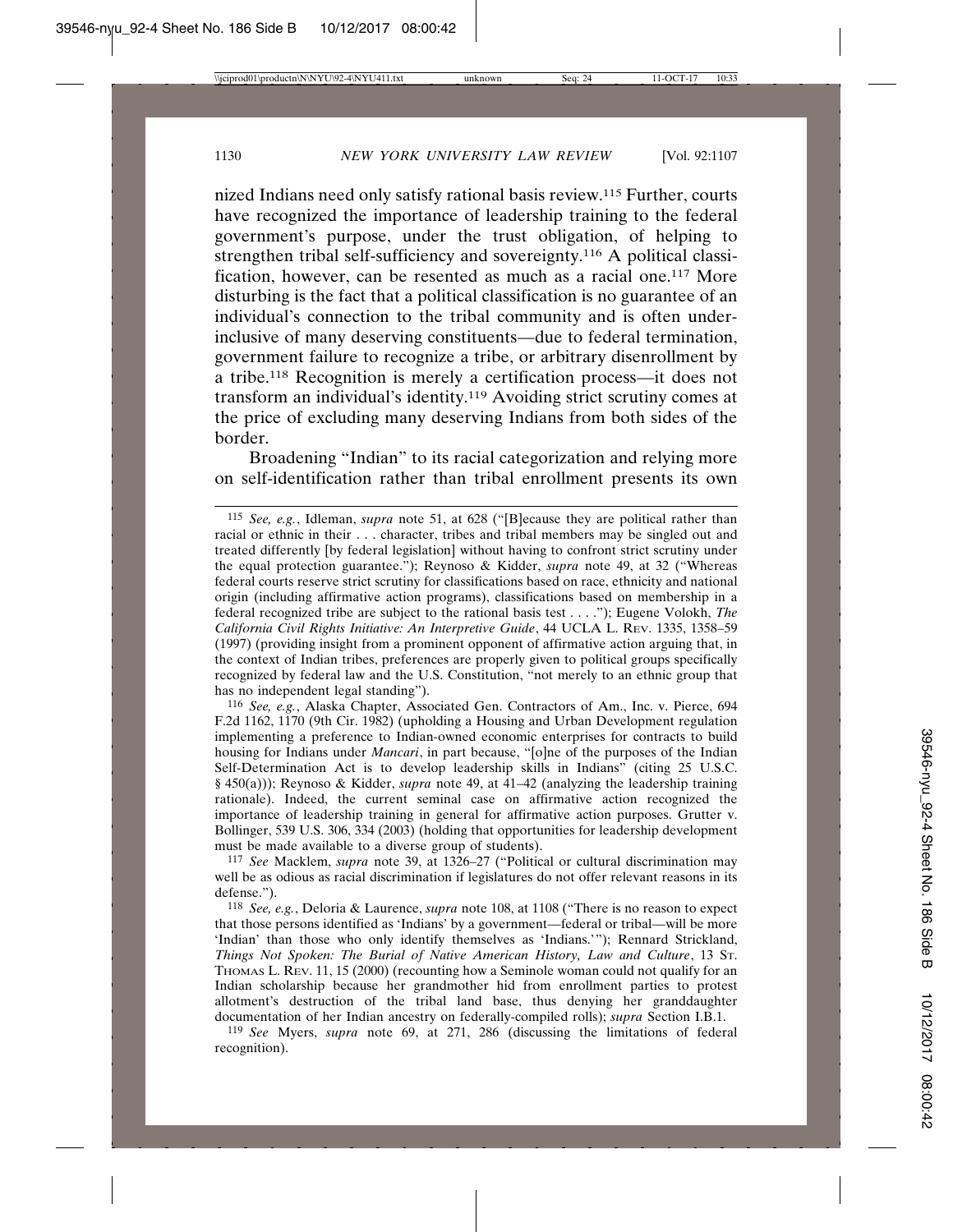opportunities and challenges. The Indian Commerce Clause has always been understood to enable Congress to enact federal legislation directed at individual Indians, not just tribes and their members, particularly since there was no formal enrollment process in the eighteenth century.120 Moreover, the federal government has continually resisted limiting its trust responsibility to enrolled tribal members given the government's role in imposing ancestry-based membership criteria in the Allotment Era.121 Accounting for race also avoids the pitfalls of recognition's limitations, such as wrongly excluding legitimate Indians due to arbitrary disenrollment or termination.122 With more flexibility, however, comes greater scrutiny. Defining "Indian" purely as race, without regard for the political trust relationship, subjects affirmative action for such individuals to strict scrutiny.123 Although race-based affirmative action programs are currently permissible under *Fisher*124 and *Grutter*, 125 this can change depending on the balance of the Court. One way to avoid race-based judicial scrutiny of the federal government's targeting of racial Indians is to show how targeting such individuals advances *group* interests in self-determination, rather than simply aiding isolated individuals without any perceptible group impact.<sup>126</sup>

Defining "Indian" is not only critical to resolving the current juridical failure, but also essential to combating widespread ethnic fraud perpetrated against Indians in affirmative action. Although the act of posing as a member of a disadvantaged group to benefit from affirmative action is not a phenomenon exclusive to Indians,127 its

124 Fisher v. Univ. of Tex., 136 S. Ct. 2198, 2214–15 (2016).

125 Grutter v. Bollinger, 539 U.S. 306, 343–44 (2003).

126 *See, e.g.*, Goldberg, *supra* note 98, at 989 (analyzing the necessity of such a condition to survive an equality-based challenge); Reynoso & Kidder, *supra* note 49, at 42 ("Such a self-determination purpose could be concretely expressed, for example by giving American Indian tribal members who already demonstrate community leadership potential (by virtue of their involvement in tribal . . . cultural activities) more of a plus factor than those who do not.").

127 *See, e.g.*, Malone v. Civil Serv. Comm'n, 646 N.E.2d 150 (Mass. App. Ct. 1995) (affirming dismissal of two white firefighters who falsely claimed on their applications that their race was "black" to secure an appointment to the department); Baca, *supra* note 87,

<sup>120</sup> *See* Goldberg, *supra* note 98, at 969 (describing interpretations of the Indian Commerce Clause).

<sup>121</sup> *See id.* at 964.

<sup>122</sup> *Cf. supra* Sections I.B.1, I.B.2.

<sup>123</sup> *See, e.g.*, Idleman, *supra* note 51, at 623 ("It is only when Indians are treated differently apart from their tribal status, or when 'Indian' or 'Native American' is used for classification without regard to tribal membership, that governmental classifications appear fundamentally racial . . . in character and . . . vulnerable to . . . strict scrutiny."); *see also* Reynoso & Kidder, *supra* note 49, at 33–34 (analyzing Proposition 209 cases that challenged programs targeting Native Americans as a racial/ethnic classification rather than as members of federally recognized tribes).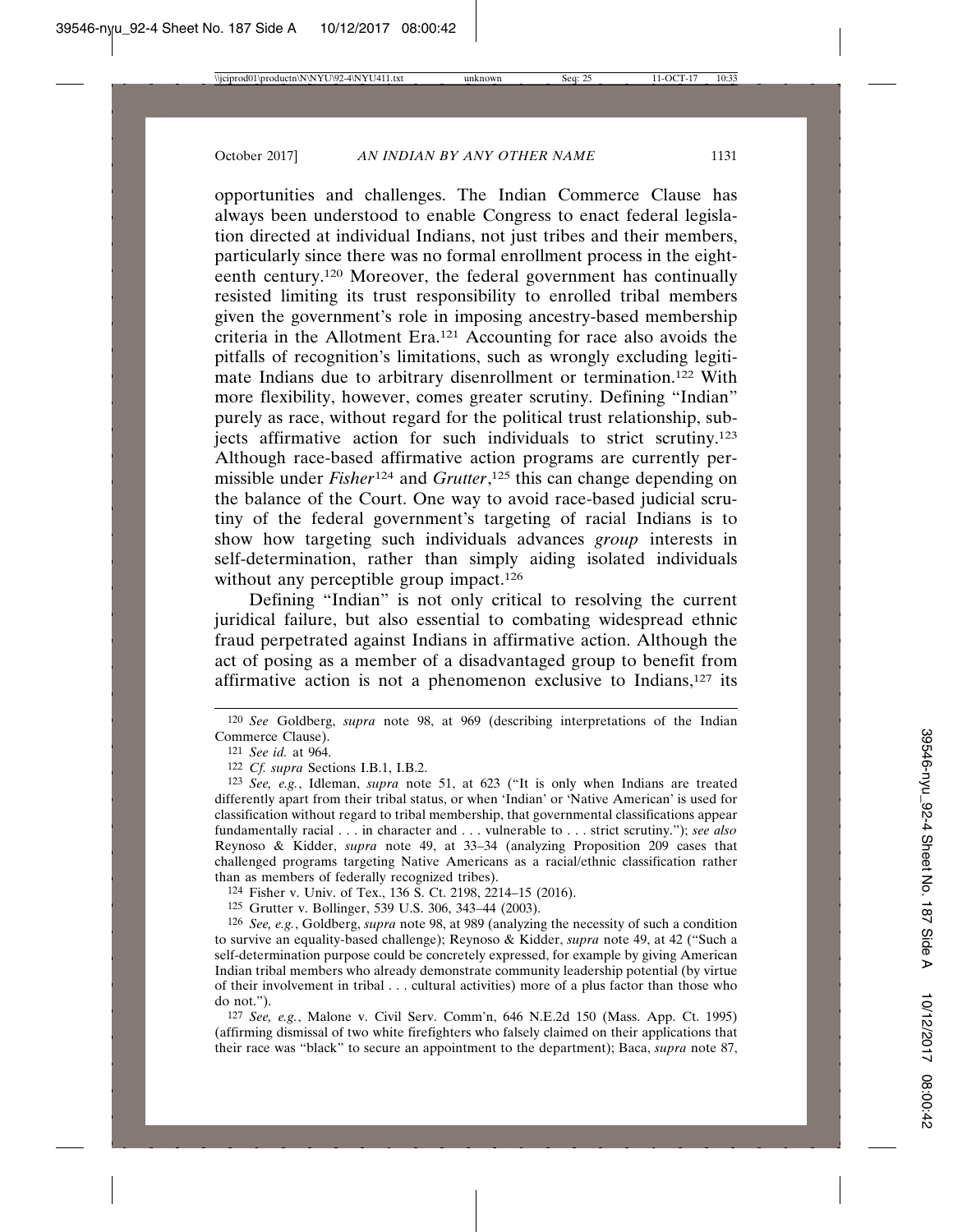scope makes it an epidemic that is unique to the indigenous community.128 The National Native American Bar Association (NNABA) maintains that half or more of all law school students who claim to be Indians are not, but checked the box to benefit from affirmative action.129 Confining the affirmative action definition of "Indian" to members of either Canadian or U.S. tribes has a greater chance of excluding such frauds,<sup>130</sup> but is likely under-inclusive of many deserving Indians.131 By the same token, measuring "Indianness" by race or blood quantum is also no guarantee of tribal connection and risks strict scrutiny review.132 A racial metric also creates a much greater opportunity for "wannabes" to feign (or grossly exaggerate) an Indian heritage.133 The key to addressing such ethnic fraud is to determine, regardless of whether Canadian or U.S. institutions use a political or racial classification for Indians, if an applicant can demonstrate her previous connection to an Indian community.<sup>134</sup>

128 *Cf.* Samantha Allen, *Native Americans Blast Dartmouth for New Hire*, DAILY BEAST (Sept. 19, 2015), http://www.thedailybeast.com/articles/2015/09/19/native-americans-blastdartmouth-for-new-hire.html [hereinafter Allen, *New Hire*] (discussing the controversy over Dartmouth hiring Susan Taffe Reed as the director of the college's Native American Program when it was discovered that she was duplicitous about her dubious Native ancestry); Samantha Allen, *Tribes Blast 'Wannabe' Native American Professor*, DAILY BEAST (July 11, 2015), http://www.thedailybeast.com/tribes-blast-wannabe-native-american -professor [hereinafter Allen, *Wannabe*] (discussing the controversy over the Cherokee Nation denouncing scholar-activist Andrea Smith for falsely claiming to be a member of the tribe and how this is another painful reminder of cultural appropriation). *See generally* Marques, *supra* note 6, at 402 n.115 ("An implication of the enrollment process is that the government does not want to be responsible to every individual who 'claims' to be an Indian.").

129 *See* Baca, *supra* note 87, at 117. Baca is a former president of NNABA. *Id.* at 260. 130 *Id.* at 117 ("If law schools keep their diversity commitment and start asking for enrollment numbers . . . non-Indians will not be able to lie about being Indian, and so only actual Indians will be counted as Indians by law schools."). *But see* Deloria & Laurence, *supra* note 108, at 1121–22 ("Such a definition almost always misses the boat. Tribal membership is a political definition by the tribe that serves a fixed tribal purpose and it is

not usually fit for other purposes.").

131 Many criticize tribal enrollment as an under-inclusive metric for defining "Indians," because admitting a card-carrying Cherokee member with 1/256th blood quantum residing in Orange County is unlikely to more effectively advance the goals of affirmative action than admitting a full-blooded Indian who has been arbitrarily disenrolled. *See* Deloria & Laurence, *supra* note 108, at 1119; *cf.* Paredes, *supra* note 69, at 40 (discussing outright con-artists who sell "Indian tribal membership" as chiefs of phony tribes).

132 *See supra* Section I.B.2.

133 *See supra* note 86 and accompanying text.

134 An applicant could demonstrate knowledge of her family connection to a tribe. *See* Allen, *Wannabe*, *supra* note 128 (quoting Steve Russell, a Cherokee writer and professor at Indiana University Bloomington). Alternatively, an applicant can prove that she served

at 111 (discussing how a colleague got his grandson into graduate school by discovering that one of his maternal grandparents was from Spain, even though the grandson had never identified himself as Hispanic, had no knowledge of Hispanic culture, and had never suffered discrimination for being Hispanic).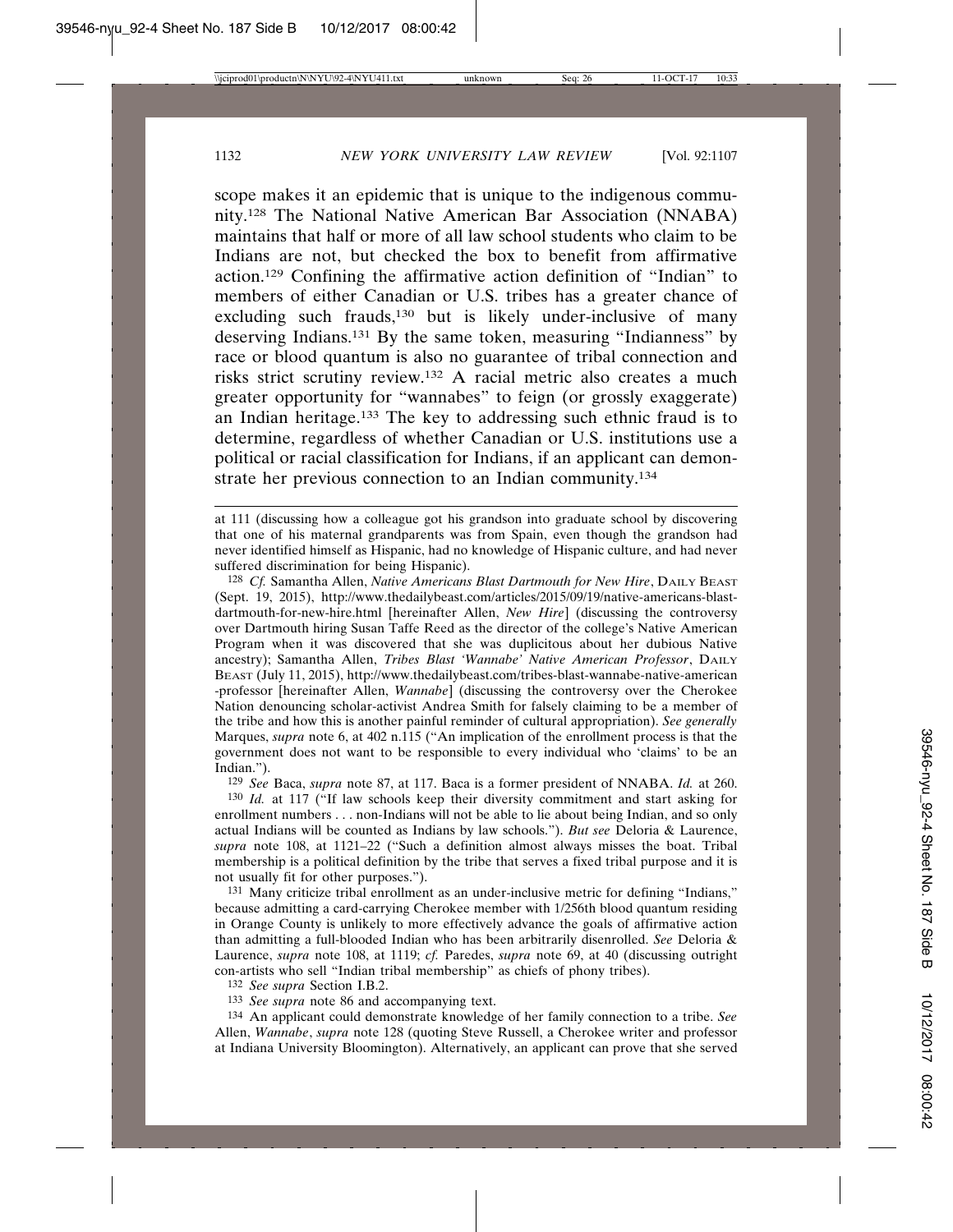As one can see, this debate over how to define an "Indian" for affirmative action purposes is an extension of the larger debate on defining an "Indian" in federal law on both sides of the border. This Note does not advocate for either side of the debate on whether the federal government should favor "Indian" as political classification or "Indian" as racial classification for defining cross-border affirmative action. Any definition, however, will have to contend with both, while allowing border tribes to have access to affirmative action free of frauds who may hijack it from them.

# *B. The Interaction Between the Federal Definition of "Indian" and Private Affirmative Action*

How the federal government defines "Indian" for recognition purposes has a substantial impact on private affirmative action programs. First, Title VI of the Civil Rights Act of 1964 prohibits any program that receives federal funding from discriminating on the basis of race.135 The Supreme Court has consistently interpreted Title VI to be coterminous with both the Equal Protection Clause and the Fifth Amendment.136 Thus, private institutions that receive federal funds are bound by the Equal Protection Clause and so may not discriminate on the basis of race or national origin<sup>137</sup> outside of the carefully delineated boundaries the Court has defined for affirmative action.138 Therefore, a private institution's decision to have affirmative action for non-recognized Indians is subject to heightened scrutiny, rather than the rational basis of *Mancari*'s political classification. Second, private programs that limit their "Indian" criterion to federally recognized Indians, such as the Gates Millennium Scholarship, are necessarily bound by whom the federal government includes as "Indian." Private programs that neither receive federal funding nor cabin them-

135 42 U.S.C. § 2000d-1 (2012).

136 *See* Regents of the Univ. of Cal. v. Bakke, 438 U.S. 265, 287 (1978) (opinion of Powell, J.) ("Title VI must be held to proscribe only those racial classifications that would violate the Equal Protection Clause or the Fifth Amendment."); *see also* Grutter v. Bollinger, 539 U.S. 306, 343 (2003) (citing *Bakke* for the same). Holdings under the Equal Protection Clause of the Fourteenth Amendment are binding on the federal government per reverse incorporation through the Fifth Amendment as articulated in *Bolling v. Sharpe*, 347 U.S. 497 (1954).

137 *See* 20 U.S.C. § 1011(a) (2012).

138 *See* Fisher v. Univ. of Tex., 136 S. Ct. 2198 (2016); *Grutter*, 539 U.S. 306.

or participated with a tribal community in the past. *See* Deloria & Laurence, *supra* note 108, at 1116; *supra* note 126 and accompanying text. Of course, none of this is to say that an individual must "be" Indian, such as wearing her hair in braids or joining the Native American Law Student Association (NALSA), as a condition to her eligibility for affirmative action—certainly the author has not worn his hair in braids or dressed in traditional garments. *Id.* at 1117.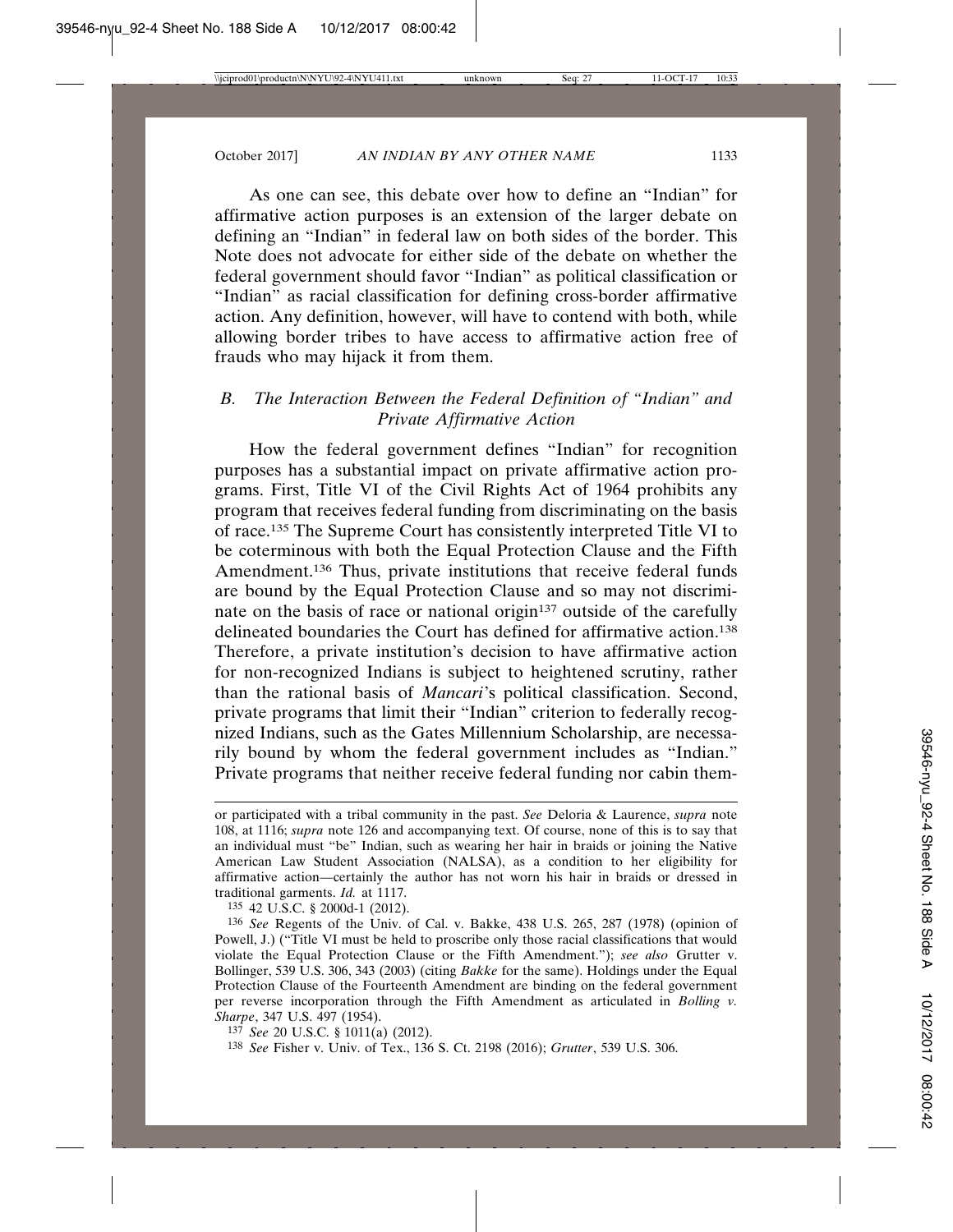selves to Indians that are federally recognized are free to do as they please for affirmative action. Given the number of institutions that receive federal funding and the administrative ease available to private organizations that confine their programs to federally recognized Indians,139 any long-term solution will require changing the definition of "Indian" at the federal level to include Indians on the other side of the border.

The United States does not recognize Indians who have been split by its jurisdiction, but a family court decision inadvertently defined what the new federal recognition scheme should accomplish. *In re Adoption of Linda J.W.*140 involved whether a cross-border Iroquois Indian, who was entitled to tribal enrollment in Canada, was entitled to relief under the Indian Child Welfare Act (ICWA).141 The court concluded that she was an "Indian" person for the purposes of ICWA and granted relief.142 The reasoning encapsulates this Note's vision for honoring tribal identity and touches on the author's belief in one Iroquois people so well that it is quoted in full:

It is not difficult to recall that all the land of Western New York and southern Ontario was once under the control of the Six Nations, of which the Onondagas are one member nation. . . . The existence of [the U.S.-Canada] border has no effect on the community of the Six Nations which lived across this land long before the imposition of this border, and who continue to maintain a posture of sovereignty even while they are surrounded on all sides by the governments of the United States and Canada. This continuity of the Six Nations community is recognized by the United States and Canada in the right of free and uninhibited passage of people and goods across the United States/Canada border which is granted to the Six Nations under the Jay Treaty. The Six Nations continues to assert claims to land across this area, and considers itself a single and continuous community.143

This is not Supreme Court precedent, but this is the vision that the United States must adopt—that a tribe divided by the border is one people no matter where they reside. Even though this case was decided in the context of ICWA, it is important for affirmative action

<sup>139</sup> *Cf.* Mark Neath, Comment, *American Indian Gaming Enterprises and Tribal Membership: Race, Exclusivity, and a Perilous Future*, 2 U. CHI. L. SCH. ROUNDTABLE 589, 706 (1995) ("Just as American colleges and universities prefer 'objective,' 'standardized' admissions tests over seemingly subjective and difficult-to-score essay tests, tribes prefer blood quantum over other measures of cultural identity.").

<sup>140</sup> *See* 682 N.Y.S. 2d 565 (N.Y. Fam. Ct. 1998).

<sup>141</sup> *See* 25 U.S.C. §§ 1901–1963 (2012).

<sup>142</sup> *See In re Adoption of Linda J.W.*, 682 N.Y.S. 2d at 567–68.

<sup>143</sup> *Id.* at 567.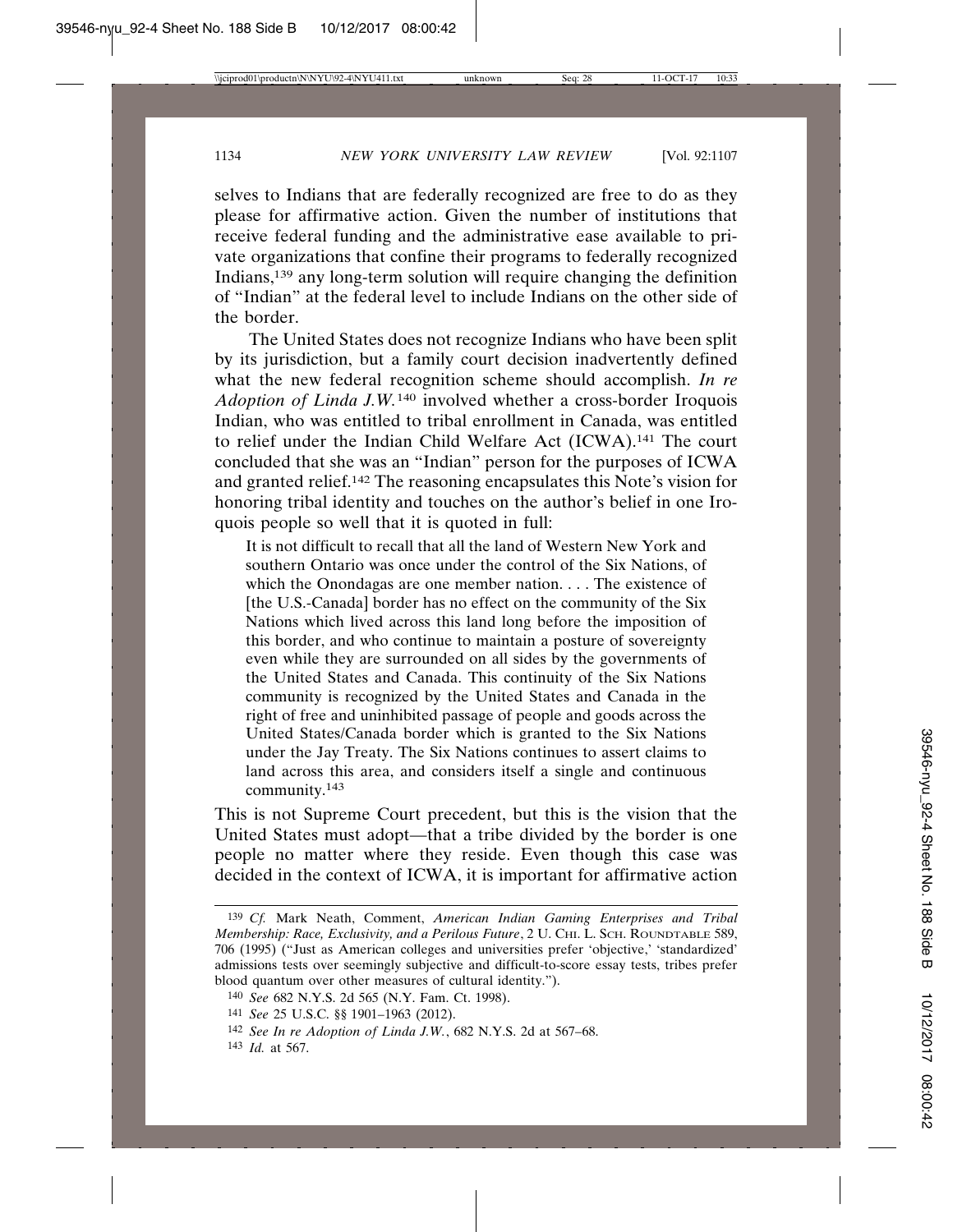because it asserts that a Cayuga recognized in Ontario is as much Cayuga as one recognized in New York. The histories of both Canada and the United States are responsible for dividing the Iroquois and subjecting them to differing, and at times devastating, requirements for federal recognition.144 The problem of cross-border recognition comes from a long train of abusive definitions of what an "Indian" was.<sup>145</sup> It is the trust responsibility of both countries to restore the singular identity of Iroquois and other tribes that they have never relinquished.146 Ensuring universal access to affirmative action is a start, but there are formidable obstacles to any potential solution.

#### III

### BRIDGING THE GAP

*"It must always be remembered that the various Indian tribes were once independent and sovereign nations, and that their claim to sovereignty long predates that of our own Government."*

*—McClanahan v. Arizona State Tax Commission*, 1973<sup>147</sup>

There are at least three methods to establish cross-border affirmative action in the United States for American Indians who are members of border tribes but only recognized as "Indian" in Canada. Since the underlying problem is a failure in the trust relationship, the ultimate solution lies with the federal government. For this reason, either the ratification of a bilateral agreement between the U.S. and Canadian governments or enactment of domestic statutory reform within the United States would promise the most comprehensive and long lasting resolution. But these measures are also the most difficult to achieve. While some form of intertribal agreement between U.S. and Canadian tribes for the mutual recognition of members could strengthen tribal sovereignty by empowering self-determination and independent resolution of this cross-border issue, it would be an

<sup>144</sup> *See supra* Section I.A.

<sup>145</sup> *Cf.* DAVID R. ROEDIGER, THE WAGES OF WHITENESS 93 (1991) ("Before the white man can relate to others he must forego the pleasure of defining them." (quoting leading Lakota scholar Vine Deloria, Jr.)); Macklem, *supra* note 39, at 1312 ("The Indian message is simple: For too long, their identities have been defined by others."). One reason why many Indians resent political correctness *as applied to themselves* (such as "Native American") is that it represents the most recent episode of a centuries-long effort to define and categorize them for the convenience of the majority.

<sup>146</sup> *See* Macklem, *supra* note 39, at 1315 ("Aboriginal allegiances of race, culture and community crisscross the 49th parallel in ways that the nonindigenous North American legal imagination does not currently comprehend."); Marques, *supra* note 6, at 404 ("This legal side effect of divergent systems of political Indian status recognition is one that exemplifies the governments' shortcomings in fulfilling their obligations with regard to American Indian tribes . . . .").

<sup>147</sup> McClanahan v. Ariz. State Tax Comm'n, 411 U.S. 164, 172 (1973).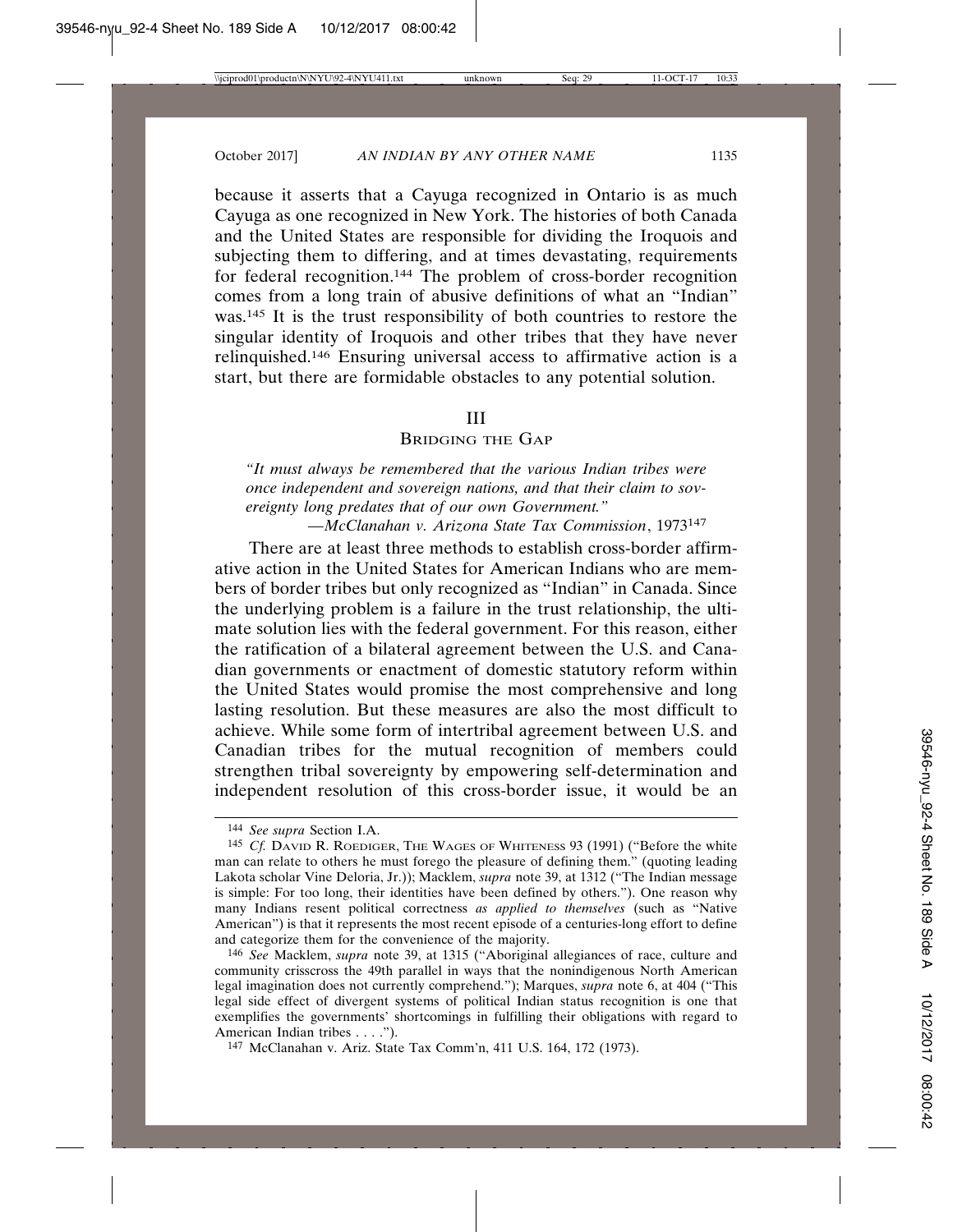impractical solution due to existing hostility—both on the part of tribes and their respective federal trustees—to the concept of dual tribal enrollment. Finally, a temporary solution calling upon private initiatives to embrace a broad cross-border definition of "Indian" (combined with a requirement for "tribal community connection") could be implemented immediately, but is the least comprehensive option. Critically, such private-sector mechanisms cannot address the underlying failure by the federal government to meet its trust obligation. In order to fully cure this defect, Congress must take action to close the gap in recognition and provide equal opportunity for affirmative action to all *American* Indians in the United States.148

# *A. Treaty or Other International Agreement Between Canada and the United States and Unilateral Statutory Reform*

The only legal construct by which the United States recognizes an "Indian" outside of its territories is the Jay Treaty's free passage right.149 The Jay Treaty exhibited both countries' intent to maintain the Iroquois and other border tribes' right to travel across the border without obstruction.<sup>150</sup> In 1952, the American Immigration and Naturalization Act (INA) was amended to include a blood quantum requirement,151 which mandated that an individual possess "at least 50 per centum blood of the American Indian race" to qualify for free

150 This recognition was later abrogated temporarily by the War of 1812. *See, e.g.*, Karnuth v. United States, 279 U.S. 231, 241 (1929) (holding that the War of 1812 abrogated the free passage right of Article III of the Jay Treaty); Francis v. R., [1956] S.C.R. 618 (Can.) (holding that the Jay Treaty was abgrogated); Lewerenz, *supra* note 13, at 202 & n.68 (observing that "[m]ost courts and scholars agree that the War of 1812 abrogated all or parts of the Jay Treaty," and collecting citations). Scholars debate whether the Treaty of Ghent, *see* Treaty of Peace and Amity, Gr. Brit.-U.S., art. IX, Dec. 24, 1814, 8 Stat. 218, unambiguously restored the Jay Treaty's Indian free passage right or if it remained permanently abrogated. *Compare* Lewerenz, *supra* note 13, at 196 (arguing that the Jay Treaty's free passage right was restored after the War of 1812 by the Treaty of Ghent and that the Jay Treaty is the basis of the right that was codified in the Immigration and Naturalization Act and, thus, is the basis for the right of Canadian Indians to pass freely into the United States), *with* Marcia Yablon-Zug, *Gone but Not Forgotten: The Strange Afterlife of the Jay Treaty's Indian Free Passage Right*, 33 QUEENS L.J. 565, 569 (2008) (concluding that a free passage right does exist, but that "the right is no longer based on the Jay Treaty" and exists now only as a matter of statutory law).

151 *See* Fletcher, *supra* note 59, at 299 n.21 (describing the term of art).

<sup>148</sup> The term "American Indians" is used here to emphasize that all Indians descendant from within the United States but divided by the discussed legal dichotomy should be recognized as what they are: *American* Indians.

<sup>149</sup> Treaty of Amity, Commerce and Navigation, Gr. Brit.-U.S., art. III, Nov. 19, 1794, 8 Stat. 116, 130 [hereinafter Jay Treaty] ("[T]he Indians dwelling on either side of the ... boundary line [ ] [are] free [ ] to pass and repass . . . into the respective territories and countries of the two contracting parties, . . . and to navigate all the lakes, rivers and waters thereof, and to freely carry on trade and commerce with each other . . . .").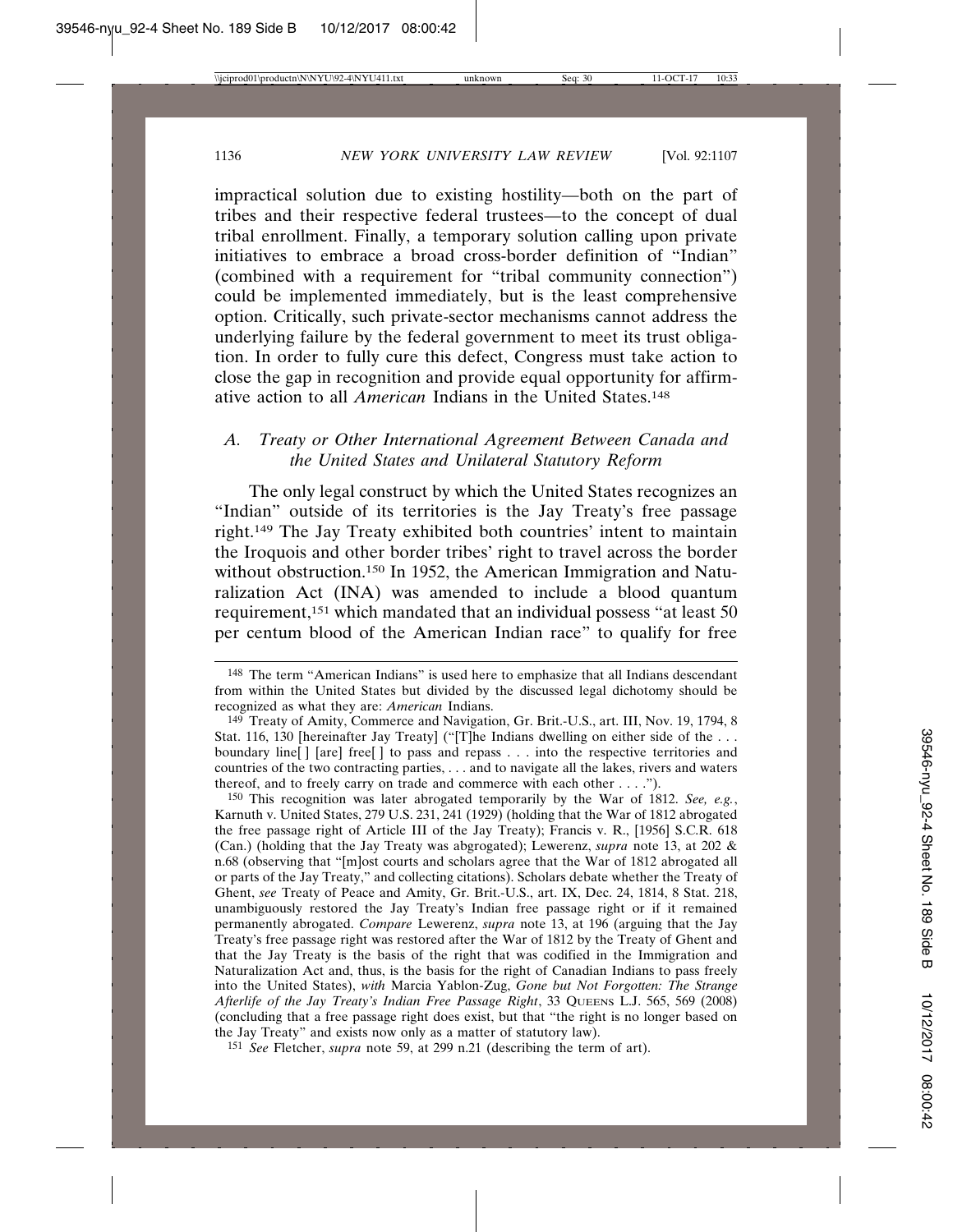passage.152 This made eligibility for Jay Treaty rights dependent on racial/ethnic lineage rather than political affiliation with a tribe.153 Without this blood quantum, tribal membership,<sup>154</sup> an individual's self-identification as Indian, and recognition in the community as an Indian<sup>155</sup> are insufficient to claim the right to freely cross the border. Conversely, an individual could lack all those qualities but still qualify for free passage in light of her blood lineage.156 This heavily criticized provision<sup>157</sup> demonstrates the United States's recognition of non-federally recognized "Indians" outside of its jurisdiction for entry into the country. Canada, in contrast, restricts free passage to individuals registered with Canadian authorities to be an "Indian" within the Indian Act,158 regardless of their citizenship.159

153 *See* Boos et al., *supra* note 21, at 359 ("Eligibility for Jay Treaty rights is a matter of ethnic lineage rather than political affiliation with a tribe.").

154 *See* United States *ex rel.* Goodwin v. Karnuth, 74 F. Supp. 660, 663 (W.D.N.Y. 1947) (holding that a Canadian-born American Indian woman who lost her status as an "Indian" under Canada's Indian Act was still entitled to free passage pursuant to America's INA); Boos et al., *supra* note 21, at 359–60 ("Tribal membership alone is inadequate to demonstrate an individual's qualification . . . because membership does not require a 50% blood quantum." (citing U.S. DEP'T OF HOMELAND SEC. CITIZENSHIP & IMMIGRATION SERVS., *Adjudicator's Field Manual*, 393 § 23.8(a) (2013))).

155 *See* United States v. Curnew, 788 F.2d 1335, 1336 (8th Cir. 1986) ("[W]hether Canadian-born alien . . . identifies himself as or is viewed by others as 'Indian' is not determinative of whether he possesses at least 50 per centum American Indian  $blood \ldots$ ").

156 *See* Boos et al., *supra* note 21, at 360.

157 *See, e.g.*, O'Brien, *supra* note 7, at 347–48 (arguing that the U.S. blood quantum requirement is wrong and that an "individual's right to travel across the boundaries of his or her aboriginal homeland is a right possessed by virtue of his or her tribal membership, not because of his or her identity as an Indian"); Spruhan, *supra* note 107, at 303 (analyzing the Jay Treaty free passage right for Canadian Indians and arguing that the definition of Canadian Indian should be shifted from a straight blood quantum threshold to some politically-based criteria to avoid constitutional challenges).

158 *See* Indian Act, R.S.C. 1985, c I-5 (Can.) (delineating all aspects of tribal registration and governance).

159 *See* Immigration Act, R.S.C. 1985, c I-2, § 4(3) (Can.); Evans, *supra* note 21, at 216 (analyzing the Immigration Act); Marques, *supra* note 6, at 394 & n.53–54 (same). Indians not registered under the Indian Act must show that they have a sufficient nexus or "relationship to Canada in some sort of historical or contemporary cultural fashion." Bryan Nickels, Note, *Native American Free Passage Rights Under the 1794 Jay Treaty: Survival Under United States Statutory Law and Canadian Common Law*, 24 B.C. INT'L & COMP. L. REV. 313, 331 (2001); *see* Marques, *supra* note 6, at 394–95 (analyzing Watt v. Liebelt, [1999] 2 F.C. 455 (Can.), and the Canadian common law nexus test for free passage).

<sup>152</sup> Immigration and Nationality Act of 1952: Application to American Indians Born in Canada, ch. 477, § 289, 66 Stat. 234 (codified at 8 U.S.C. § 1359 (2012)); *see* American Indians Born in Canada, 8 C.F.R. § 289 (2017) (regulations implementing Section 289 of the INA); *Frequently Asked Questions – Secure Certificate of Indian Status*, INDIGENOUS & N. AFFAIRS CAN., https://www.aadnc-aandc.gc.ca/eng/1100100032383/1100100032385 (last updated Sept. 14, 2017) (explaining border crossing requirements).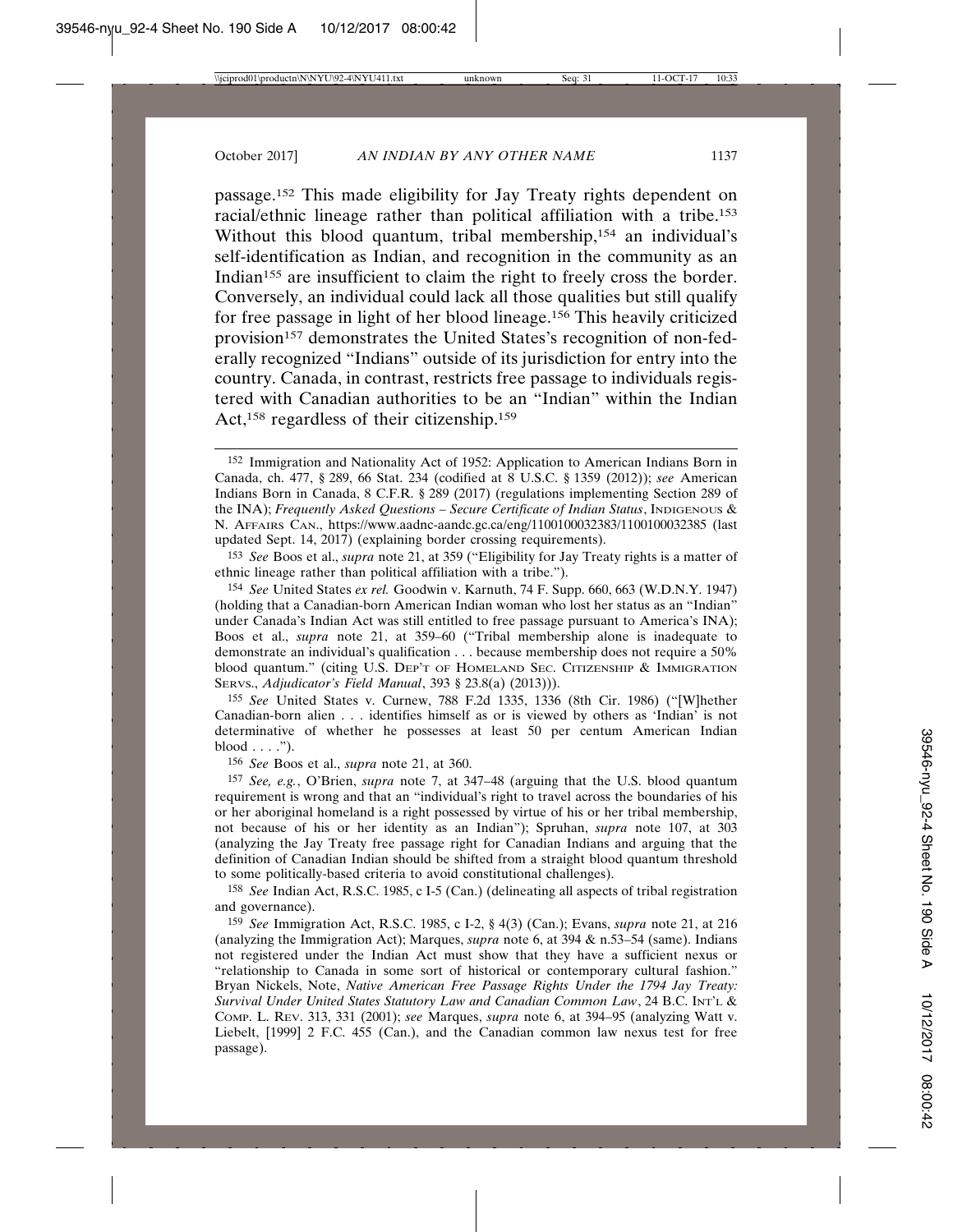Both the United States and Canada have trust obligations to their respective indigenous populations within their respective territories. The Jay Treaty and subsequent federal legislation demonstrates both governments' historic recognition of Indians as not bound by the border.160 In addition, each government has recognized members of the tribes that make up the Iroquois.161 In fulfilling their duties to maintain an open border to tribes and to satisfy their trust obligations to said tribes, both governments are responsible for resolving this lack of reciprocal recognition. This is not to say that there is a total lack of coordination: The United States allows Canadian citizens who have 50% blood quantum to enter, live, and work in the United States.162 Canada allows U.S. citizens who are enrolled by a band (tribe) in Canada to do the same.163 If both countries recognize Indians for the purposes of border travel—and recognize members of the tribes that compose the Iroquois within their borders—it is not a herculean effort to have Canada and the United States agree to mutual recognition of enrolled tribal members for the limited purpose of affirmative action. After all, Congress has plenary power to determine who is an "Indian."

There are a number of avenues that the United States and Canada could pursue to adopt a process for mutual recognition of enrolled tribal members.164 One would be to adopt an international agreement akin to a "super Jay Treaty." Such an agreement would not only need to reaffirm the free passage right for Indians, but also provide for the reciprocal recognition of each country's determinations of Indian status. Thus, an individual granted the political classification of "Indian" in one country would retain that status in the other. This would fulfill both countries' trust obligations by continuing to secure an open border for tribes and allowing members of border tribes to retain their identities and entitlement to affirmative action in their country of residence.

<sup>160</sup> *See, e.g.*, Marques, *supra* note 6, at 418.

<sup>161</sup> *E.g.*, *id.*

<sup>162</sup> *First Nations and Native Americans*, U.S. EMBASSY & CONSULATES CAN., https:// ca.usembassy.gov/visas/first-nations-and-native-americans/ (last visited June 28, 2017).

<sup>163</sup> *See, e.g.*, Marques, *supra* note 6, at 418; *cf.* O'Brien, *supra* note 7, at 348 (arguing that the 50% blood quantum requirement is an illegal alteration of the Jay Treaty by the United States and that the requirement also conflicts with the *Mancari* holding that tribal property rights are politically and not racially based (citing Morton v. Mancari, 417 U.S. 535, 551–55 (1974))).

<sup>164</sup> The United States and Canada do not need to agree on a uniform regulatory framework by which tribes and their members are recognized by *both* governments (resolving the conflicts discussed in Section II.A), but can confine such an agreement to those enrolled in both countries under their respective laws. *See* Marques, *supra* note 6, at 418.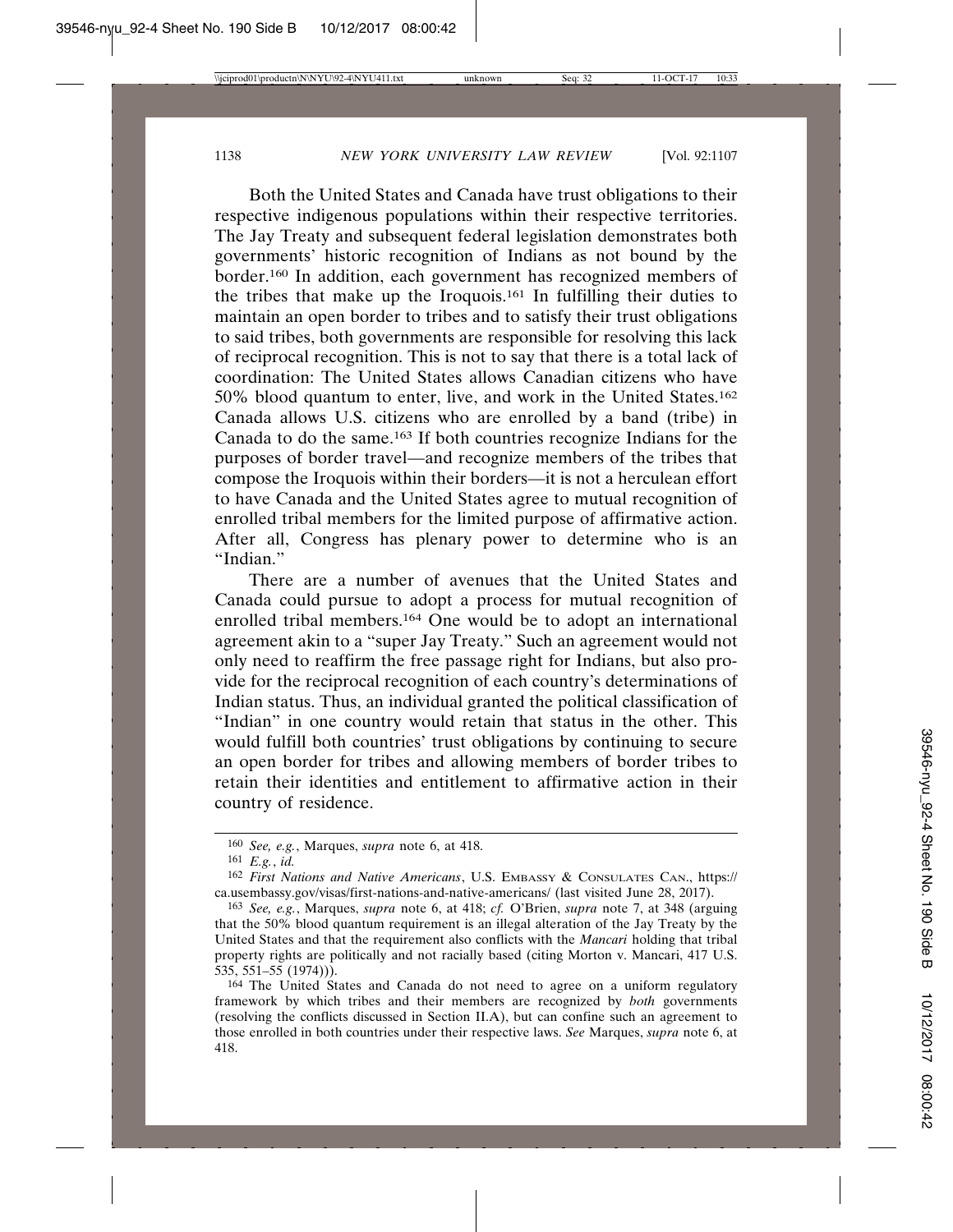A similar option that does not require engaging the treaty ratification process is a memorandum of understanding between Canada and the United States to support transborder cooperation in maintaining and supporting their shared Indian populations.165 Canada has a similar MOU with Russia regarding aboriginal well-being in the Arctic.166 Another non-treaty option includes using the International Joint Commission—which is responsible for examining issues regarding the U.S.-Canada border—to solve recognition and other issues encountered by border tribes.167 Marques proposed that both countries recognize the Haudenosaunee passport as a means of empowering Haudenosaunee self-determination and ability to define themselves as one people in the eyes of the world.168 Finally, the United Nations Declaration on the Rights of Indigenous Peoples (UNDRIP) notes the importance of indigenous groups maintaining cross-border relations with people from their own tribes,169 and the United States and Canada can fulfill this recognition by passing comprehensive legislation providing for mutual recognition.

Both countries also have the option to act unilaterally by passing domestic statutes that would include cross-border Indians for Indian affirmative action purposes. Congress has plenary power over Indian affairs, including the power to define "Indian" independent of membership in a federally recognized tribe for programs that target Indians.170 Congress has used this power before, such as permitting Indians who are not enrolled in any recognized tribe to qualify for

168 *See* Marques, *supra* note 6, at 389, 408, 420, 421, 423 (arguing for recognition of the Haudenosaunee passport).

<sup>165</sup> *See* Marques, *supra* note 6, at 419 (proposing such an option).

<sup>166</sup> *See* Memorandum of Understanding Between the Department of Indian Affairs and Northern Development (Canada) and the State Committee on Northern Affairs of the Russian Federation Concerning Cooperation on Aboriginal and Northern Development, Can.-Russ., (Nov. 29, 2007) [hereinafter Can.-Russ. MOU], https://www.aadnc-aandc.gc.ca/ eng/1100100014645/1100100014647 (last updated Sept. 15, 2010) ("Affirming the commitment of both countries to the well-being of its northern population . . . .").

<sup>167</sup> *See* O'Brien, *supra* note 7, at 348–50 (describing the International Joint Commission).

<sup>169</sup> *See* UNDRIP, *supra* note 10, at art. 36(1) ("Indigenous peoples, in particular those divided by international borders, have the right to maintain and develop contacts, relations and cooperation, including activities for spiritual, cultural, political, economic and social purposes, with their own members as well as other peoples across borders."). UNDRIP is a non-budget resolution of the General Assembly and is not legally binding on any country. *See generally* Benedict Kingsbury, *Indigenous Peoples*, *in* MAX PLANCK ENCYCLOPEDIA OF PUBLIC INTERNATIONAL LAW ¶ 9 (Wolfrum ed., 2012), http://www.iilj.org/wp-content/ uploads/2016/08/Kingsbury-Indigenous-Peoples-1.pdf (providing an overview of UNDRIP); Marques, *supra* note 6, at 409–14 (same).

<sup>170</sup> *See supra* Section I.A.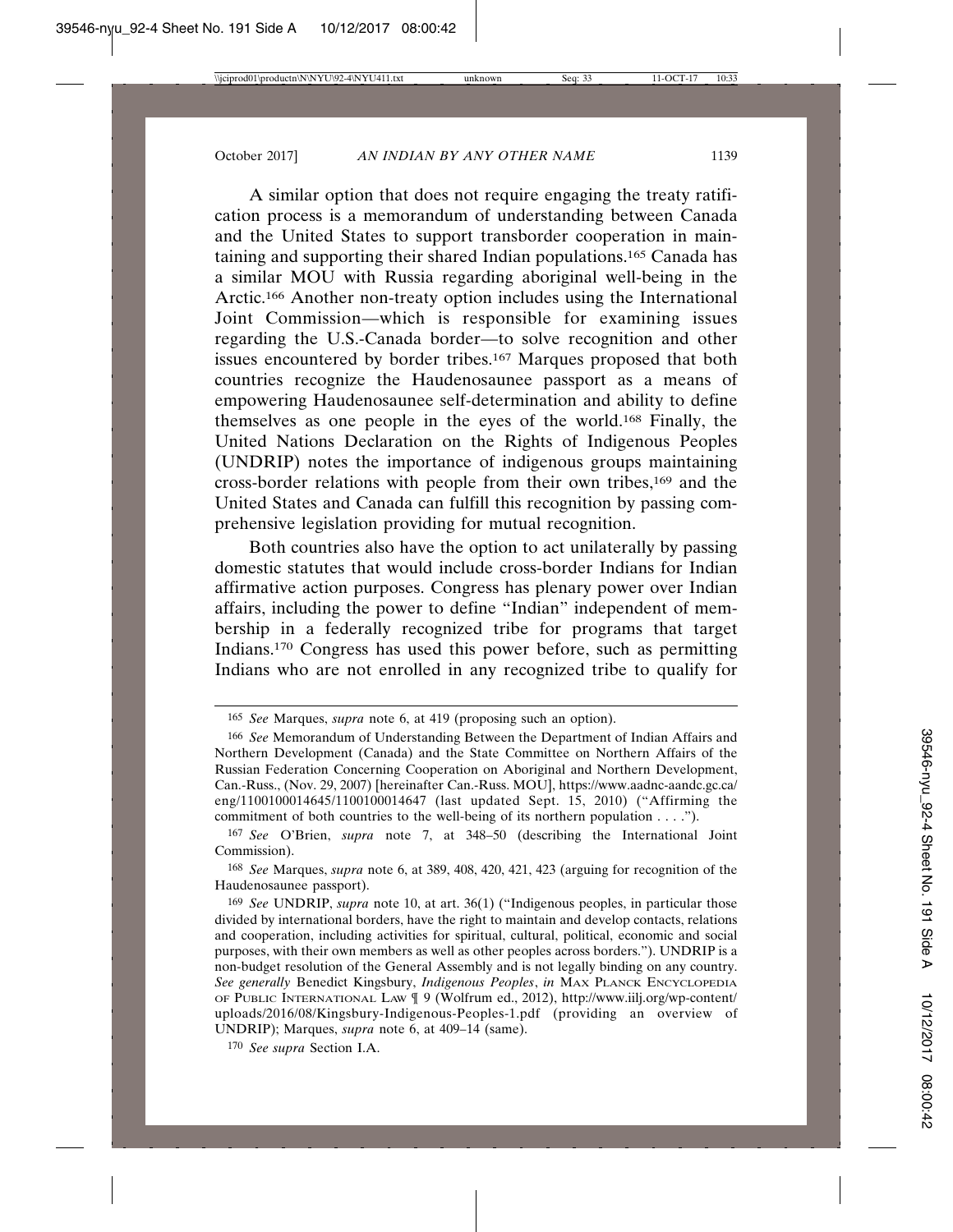Indian health care benefits.171 Congress could do the same here and pass a statute that permitted cross-border Indians to qualify for affirmative action programs even though they are not enrolled in a federally recognized tribe. Parliament could use its plenary power to similarly amend the Indian Act to do the same.<sup>172</sup>

A major bilateral agreement or unilateral reform could provide a comprehensive and enduring solution that would not only settle the issue of cross-border recognition for affirmative action, but also begin the process of addressing deep and pressing underlying concerns regarding tribal sovereignty and recognition. The problem will continue until this solution is implemented in some form. There are a number of obstacles, however, that could stymie a federal solution for the foreseeable future. Indian tribes lack significant resources and lobbyist support to change the legal implications of the current system in their favor.173 Pushing a treaty or a statute through the U.S. Senate is a tall order for anyone, but it is particularly so now with a Senate that is increasingly deadlocked. Moreover, some may argue that neither the United States nor Canada has a trust obligation to the other country's tribes and that legislation on their behalf is not "tied rationally to the fulfillment of Congress' unique [trust] obligation toward the Indians."174 Additionally, Canada and the United States differ substantially when it comes to recognition of tribes within their borders. Tribes in the United States are empowered to use tribal law to determine membership,175 whereas only federal law defines tribal membership in Canada.176 Most tribes in the United States use tribal blood quantum, which only considers blood from the "accepting"

175 *See* Santa Clara Pueblo v. Martinez, 436 U.S. 49, 72 n.32 (1978).

<sup>171</sup> *See* 25 U.S.C. § 1603(13) (2012) (providing a definition of "Indian" that is broader than enrollment).

<sup>172</sup> *See supra* Section I.A.

<sup>173</sup> *See* Marques, *supra* note 6, at 405.

<sup>174</sup> Morton v. Mancari, 417 U.S. 535, 555 (1974); *see* PEVAR, *supra* note 12, at 41–42 (analyzing the trust doctrine's potentially limited scope); Spruhan, *supra* note 107, at 322 & n.161 (analyzing the difficulty regarding the trust obligation). *But see supra* notes 120–21 and accompanying text (noting that the United States trust obligation has never been confined to tribes and their members).

<sup>176</sup> *See* Indian Act, R.S.C. 1985, c I-5 (Can.) (delineating all aspects of tribal registration and governance); *see also* Brian L. Lewis, *So Close, Yet So Far Away: A Comparative Analysis of Indian Status in Canada and the United States*, 18 WILLIAMETTE J. INT'L L. & DIS. RESOL. 38, 39 (2010) (arguing that the United States has been more deferential to tribal government definitions of their membership while Canada monopolized (and constitutionalized) acknowledgement of band and individual Indian status, regardless of the tribe's determination of who is a member); Castella, *supra* note 21, at 197 (analyzing differences).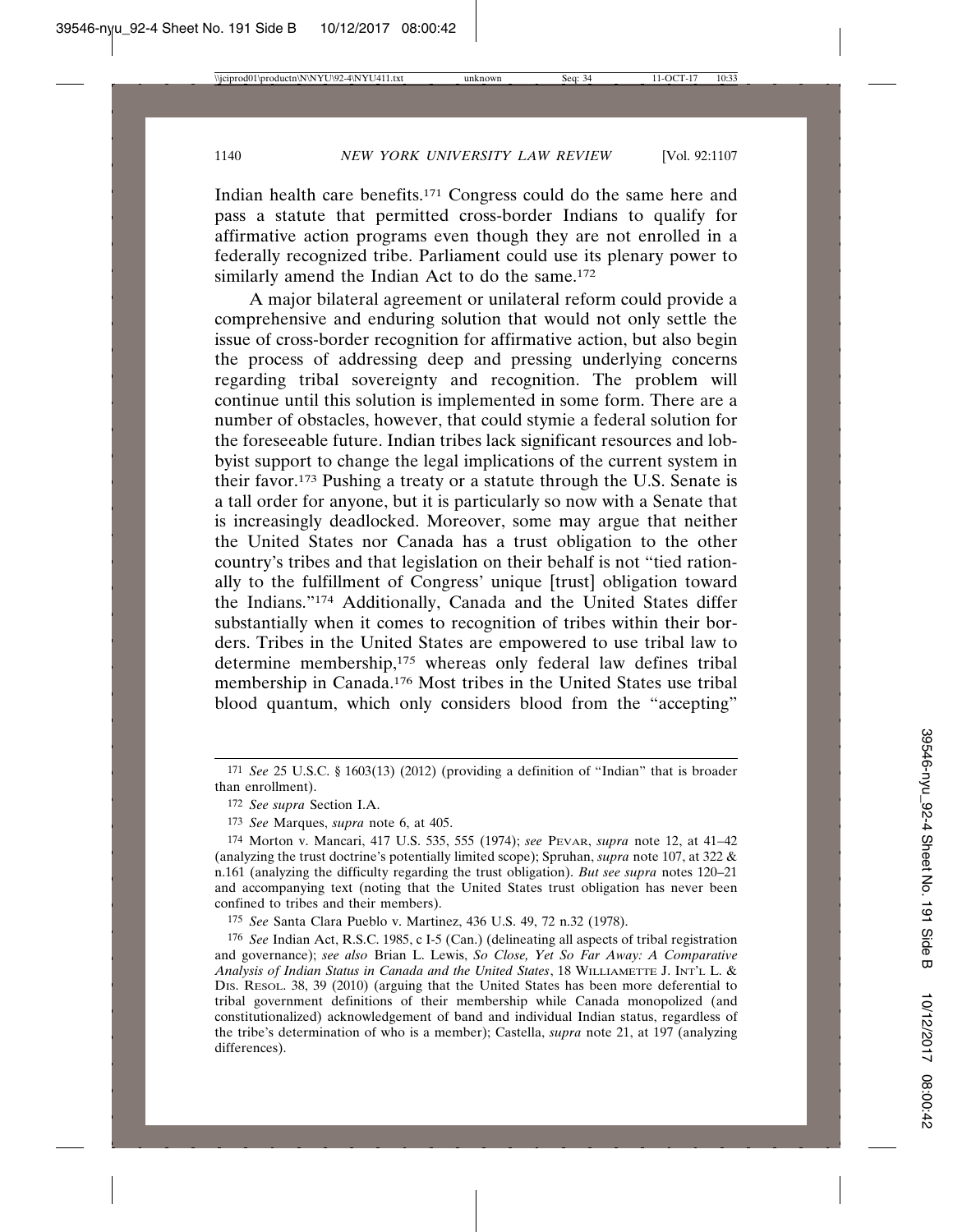tribe.177 In Canada, tribes favor pan-Indian blood rules, which aggregates quantum from *all* tribes.178 These distinctions can lead to the conclusion that Canadian Indians do not satisfy American requirements for recognition even disregarding the territoriality requirement, and vice-versa. This is not how individual Indians become recognized on one side of the border as opposed to the other, but this is an example of how both countries have developed their own traditions for defining "Indian" and how an attempt to simply accept the other country's Indians as their own can encounter resistance.

An international agreement or domestic statutory reform is ultimately what needs to happen to repair this wound to the trust relationship, but it is practically unavailable for immediate relief.

### *B. Intertribal Recognition*

If the two federal governments cannot resolve this problem, why not leave it to the tribes to figure it out themselves? Legally partitioned tribes would take it upon themselves to recognize each other's members on both sides of the border, thus giving them equivalent "Indian" status in both countries. Dual enrollment in tribes appears tempting as a plausible solution—it bypasses the mutually exclusive federal recognition scheme by allowing those enrolled to be viewed by each government as one people, and it evinces tribal sovereignty through self-determination and resolution of this cross-border issue that plagues them.179

Unfortunately, dual enrollment is effectively a non-starter. Recognition of Indian status affects Indians and non-Indians alike, and allowing dual enrollment would substantially increase the costs associated with each government's obligations toward the border tribes.180 Although beyond the scope of this Note, securing recognition as "Indian" in another country would entitle an individual to that country's Indian benefits, raising cost concerns that could kill any such proposal before it has a chance to be made. This is because an "Indian" would be recognized for *all* purposes, not simply affirmative

<sup>177</sup> *See* Kirsty Gover, *Comparative Tribal Constitutionalism: Membership Governance in Australia, Canada, New Zealand, and the United States*, 35 LAW & SOC. INQUIRY 689, 701–03 (2010) (describing and analyzing blood quantum rules).

<sup>178</sup> *See id.* This is important because pan-Indian blood rules permit admitting persons of high aggregate multi-tribal blood quantum who otherwise lack sufficient tribe-specific ancestry. *Id.* at 702.

<sup>179</sup> *See* Marques, *supra* note 6, at 403–04.

<sup>180</sup> *See, e.g.*, Lewis, *supra* note 176, at 39 ("The population of political status Indians in both countries impacts the cost of government-to-government relationships and fiduciary responsibilities."); Marques, *supra* note 6, at 404 (analyzing how tribal dual enrollment is a non-starter).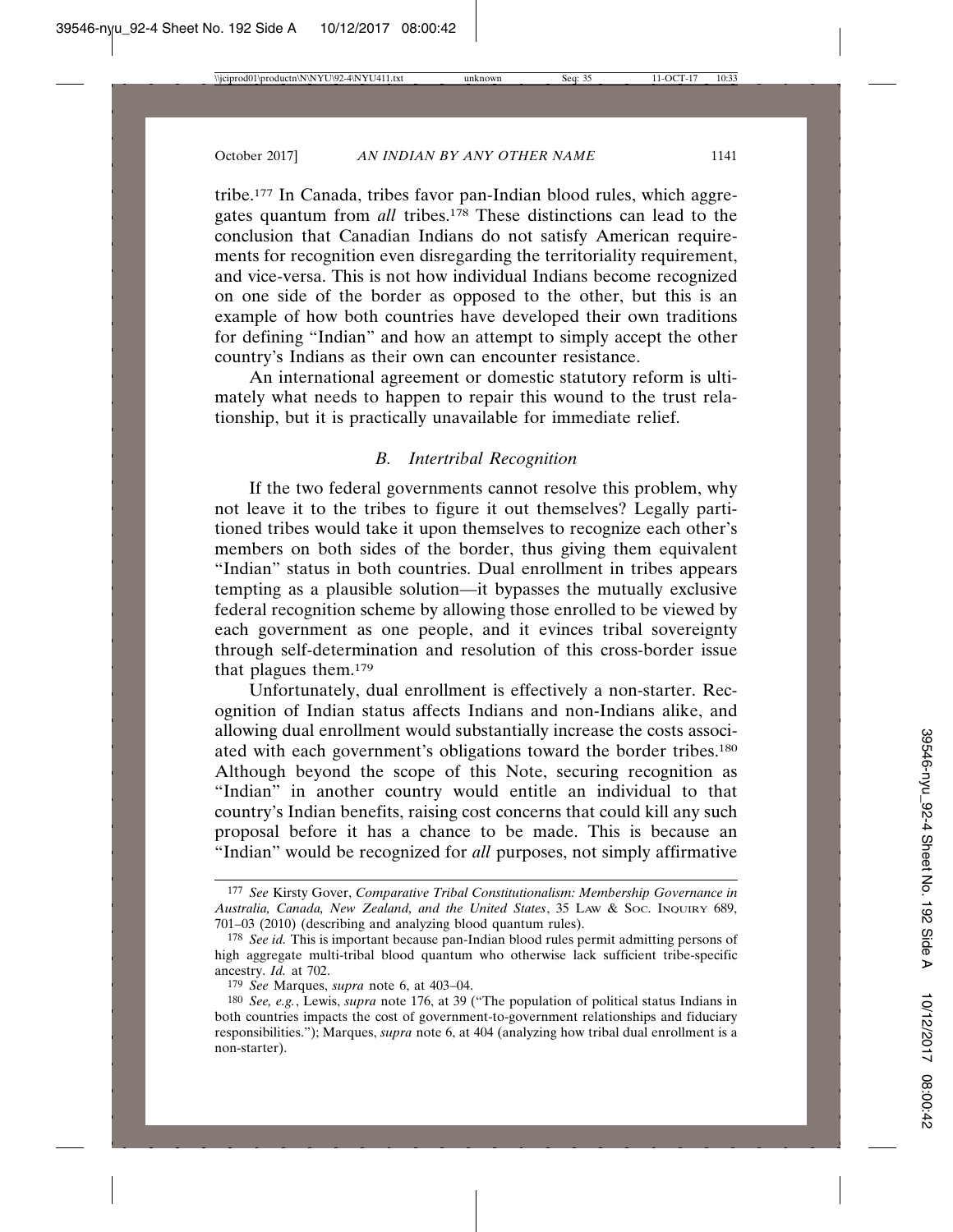action. The same problem of differing U.S. and Canadian requirements arises here, as the United States could see a tribe engaged in cross-border recognition as admitting hordes of non-Indians, dismantling the tribe's trust relationship with the federal government.

Aside from each governments's likely doubts regarding tribes opening their memberships to dual enrollment, the tribes themselves are overwhelmingly against dual enrollment (even with tribes that are culturally identical). Approximately half of Canadian First Nations and 60% of U.S. tribes prohibit multiple memberships at the time of admission, and a few Canadian First Nations extend the prohibition to persons enrolled in *any* tribe in North America—with only a handful of tribes expressly permitting multiple enrollment.181 Most Iroquois tribal constitutions prohibit dual enrollment.182 Although the Iroquois prevent dual enrollment because their membership is based on familial ties,183 the bulk of Indian tribes are primarily interested in conserving tribal resources by preventing "tribe shopping"—the possible unjust enrichment of individuals who have already benefited from another tribe's asset distribution—and limiting the tribe's social welfare responsibilities by excluding persons who are able to have their needs met elsewhere.184

As a solution disfavored by all sides that promises more harm than benefit,185 intertribal recognition does not offer a practical means of immediate relief.

# *C. Private Initiative*

Private actors provide the most immediate solution, but also the one most disconnected from the problem because it inherently cannot repair the underlying trust relationship between the federal government and tribes. Private initiative can do much good for Indians

<sup>181</sup> *See* Gover, *supra* note 177, at 714, 716 n.47; *see also* O'Brien, *supra* note 7, at 323 & n.49 (noting that most American tribes forbid dual enrollment).

<sup>182</sup> *See* Marques, *supra* note 6, at 403. The author experienced this directly when he tried to register with the Cayuga Nation of New York. The resulting conversation was probably the bitterest racial argument in the author's life, as the person on the other end of the line dismissed the author as not being Cayuga, and chastised his ancestors for going to Canada "thinking they would get milk and honey."

<sup>183</sup> *See* FENTON, *supra* note 15, at 24, 31 (describing the role of familial ties in Iroquois communities); Marques, *supra* note 6, at 403 ("[T]he Haudenosaunee traditionally determine whether or not an individual is a member of one of the tribes culturally, based on familial ties.").

<sup>184</sup> *See* Gover, *supra* note 177, at 714–15.

<sup>185</sup> Not to mention that it passes off a problem the Canadian and U.S. governments created to tribes that they have already imposed upon by creating mutually exclusive recognition laws. *See* Marques, *supra* note 6, at 403–04.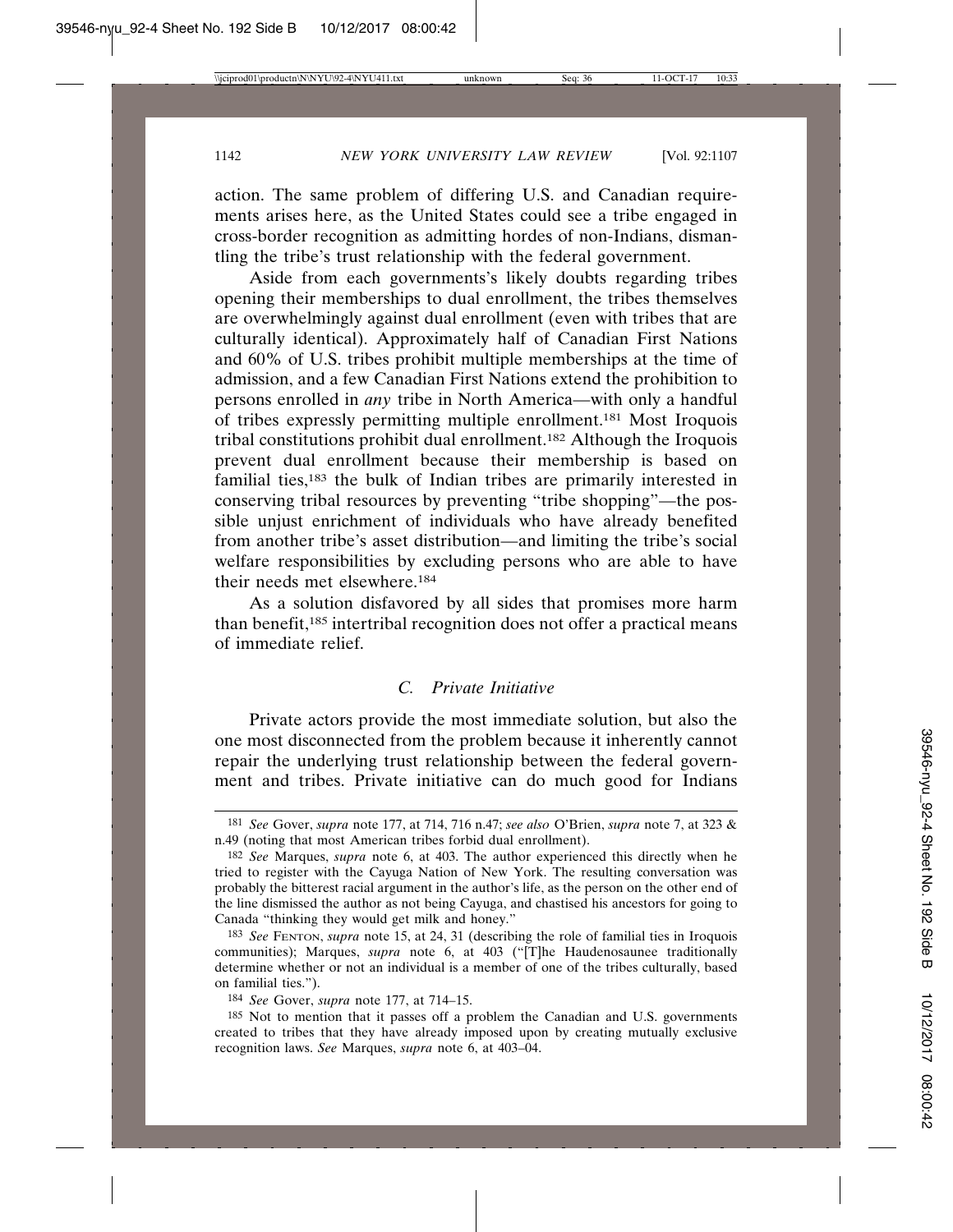without threatening tribal sovereignty,<sup>186</sup> but it cannot get at the heart of the problem. While private endeavors do not offer a permanent legal solution, they do offer an immediate course of action to address the lack of cross-border recognition in affirmative action.

Private actors can adopt a political classification of "Indian" that does not require a treaty, comprehensive legislation, or imposing upon tribal membership criterion. Institutions can simply accept *both* U.S. and Canadian recognition in a federally recognized tribe as its definition of "Indian." The Oxford-Agnese Nelms Haury Scholarship does exactly that—cabining eligibility to those who are officially recognized in either an American tribe or a Canadian First Nation.187 While this does not account for the inherently under-inclusive aspects of tribal enrollment, it does remove the indignity of a member of a recognized tribe losing their recognition by crossing the border—as with the Gates Millennium Scholarship. Plus, since federal recognition in either country is a political classification, it is not subject to strict scrutiny.

Private institutions also have the flexibility to use "Indian" as racial classification to include those whom tribal enrollment leaves out. The Office of Management and Budget (OMB) provides a readyto-use definition for "American Indian or Alaskan Native" that many private companies already use: "A person having origins in *any* of the original peoples of North and South America (including Central America), and who *maintains tribal affiliation or community attachment*."188 OMB mandated the use of this definition for use in all federal program data collections,189 so practically all institutions of higher education use this definition to comport with the Department of Education's own compliance with OMB.190 The OMB definition allows a

190 *See* Final Guidance on Maintaining, Collecting, and Reporting Racial and Ethnic Data to the U.S. Department of Education, 72 Fed. Reg. 59,274 (Oct. 19, 2007)

<sup>186</sup> *Cf.* Deloria & Laurence, *supra* note 108, at 1129 ("A federal judge . . . might tooquickly dismantle a tribal membership practice and dismiss the tribe's defense as an improper thinking . . . .").

<sup>187</sup> *See Oxford-Agnese Nelms Haury Scholarship*, LINACRE COLL., UNIV. OF OXFORD, http://www.linacre.ox.ac.uk/prospective-students/scholarships/oxford-agnese-nelms-hauryscholarship (last visited June 28, 2017).

<sup>188</sup> Revisions to the Standards for the Classification of Federal Data on Race and Ethnicity, 62 Fed. Reg. 58,789 (Oct. 30, 1997) (emphasis added); *see also Race Definitions*, GEN. ELEC., http://www.ge.com/careers/race-definitions (last visited June 28, 2017) (adopting OMB's definition).

<sup>189</sup> *See* Revisions to the Standards for the Classification of Federal Data on Race and Ethnicity, 62 Fed. Reg. at 58,782 ("This classification provides a minimum standard for maintaining, collecting, and presenting data on race and ethnicity for all Federal reporting purposes."). Thus this is the definition used in the Census. *See* TINA NORRIS ET AL., U.S. CENSUS BUREAU, THE AMERICAN INDIAN AND ALASKA POPULATION: 2010 CENSUS BRIEF 2 (2012).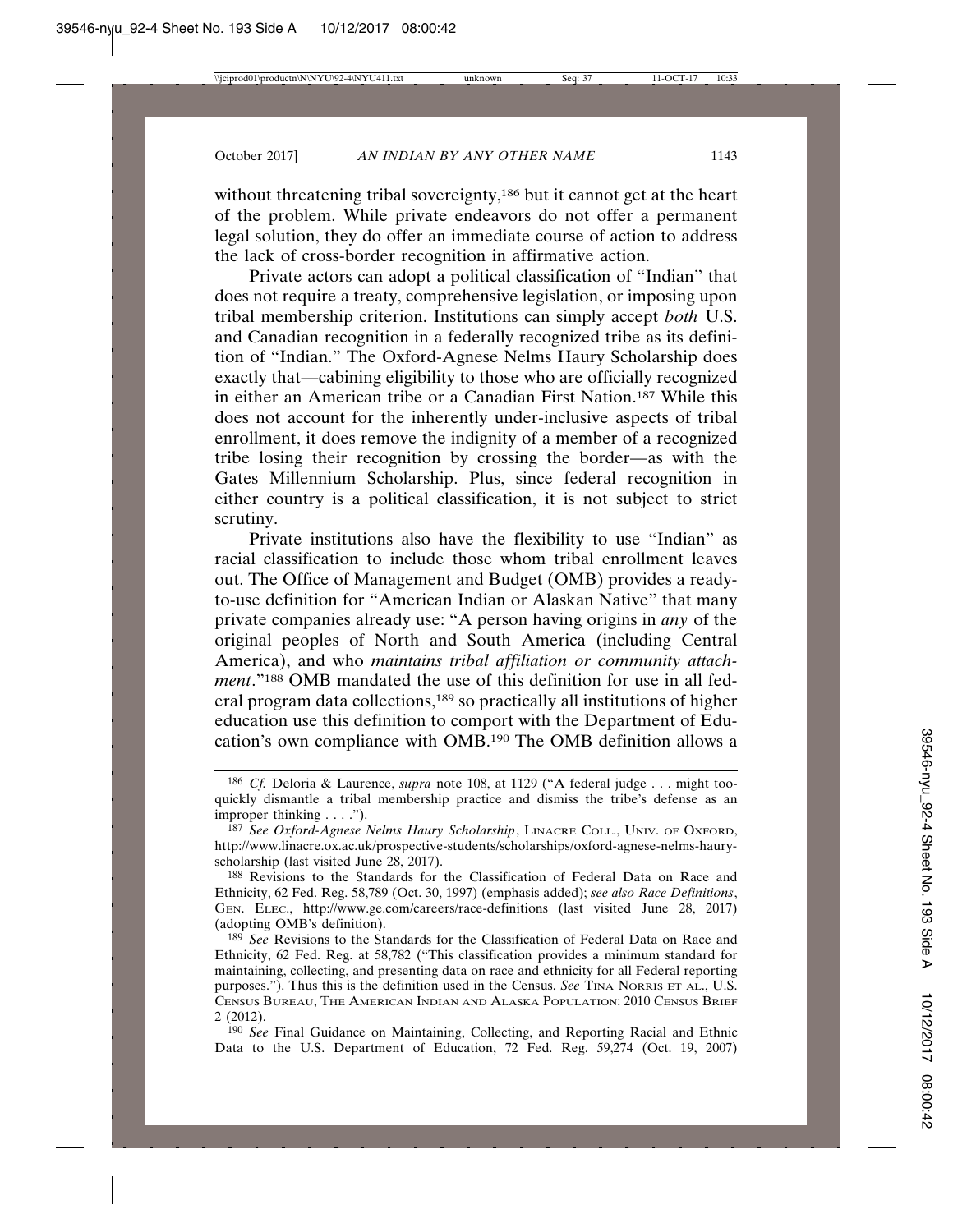private institution to use a category that is sufficiently broad enough to include individuals whose tribes are indigenous anywhere in the Western Hemisphere without regard for U.S. borders, thereby eliminating the cross-border issue that plagues tribes today. The requirement to maintain tribal affiliation or community attachment gives institutions a prism to weed out frauds. Further, if an individual is not enrolled because they come from an unrecognized or terminated tribe, private actors have the latitude to accept some form of certification or letter from an unrecognized tribe's council that this applicant is a member of their community. So long as private institutions use "Indian" as race as one factor in a holistic assessment in the pursuit of membership diversity—while accounting for race-neutral alternatives—such programs should survive strict scrutiny.191

Private initiative is limited and cannot provide a comprehensive solution for all affected tribes that would resolve all relevant legal issues regarding the trust relationship and defining "Indian." As discussed in Section III.A, until the federal government changes its definition, in the long-term there is little incentive for the Gates Millennium Scholarship and similar programs to change their commitment to staying within the current federal definition. Given the influence of the federal definition on private institutions that accept federal funds or limit their affirmative action to federally recognized Indians, private actors who act outside of this influence will do little to dramatically alter the affirmative action landscape for cross-border tribes. It is a readily available option, however, for any and all organizations that are willing to implement it, that would end the current shapeshifting quality of the U.S.-Canada border for those individuals they accept.

191 *See* Fisher v. Univ. of Tex., 136 S. Ct. 2198, 2214 (2016); Grutter v. Bollinger, 539 U.S. 306, 330 (2003).

<sup>(</sup>implementing OMB's definition and requiring educational institutions and other recipients to collect racial and ethnic data using OMB definitions); *see also* Office of Human Res., *Race & Ethnicity Reporting*, GA. INST. TECH., https://ohr.gatech.edu/ resources/employeerelations/race (last visited June 28, 2017) (adopting DOE required guidelines); *New Demographic Data Collection Format FAQ*, HARVARD UNIV., https:// hr.harvard.edu/files/humanresources/files/demographicdatacollection\_faqs.pdf (last visited Sept. 8, 2017) (showing Harvard's policy to comply with OMB standards while collecting demographic data); Andrew Hamilton, *Affirmative Action and Equal Employment Opportunity Policy Statement*, N.Y. UNIV., https://www.nyu.edu/content/dam/nyu/hr/ documents/policies/AffiirmativeActionEqualEmploymentOpportunityPolicyStatement.pdf (last visited Sept. 8, 2017) (showing NYU's policy to comply with applicable law when gathering demographic data); Sayer Devlin, *NYU Guesses Racial, Ethnic Identity of Some Employees*, WASHINGTON SQUARE NEWS, Apr. 17, 2017, https://www.nyunews.com/2017/ 04/17/nyu-guesses-racial-ethnic-identity-of-some-employees/ (indicating that NYU is required by federal law to collect racial data on its employees).